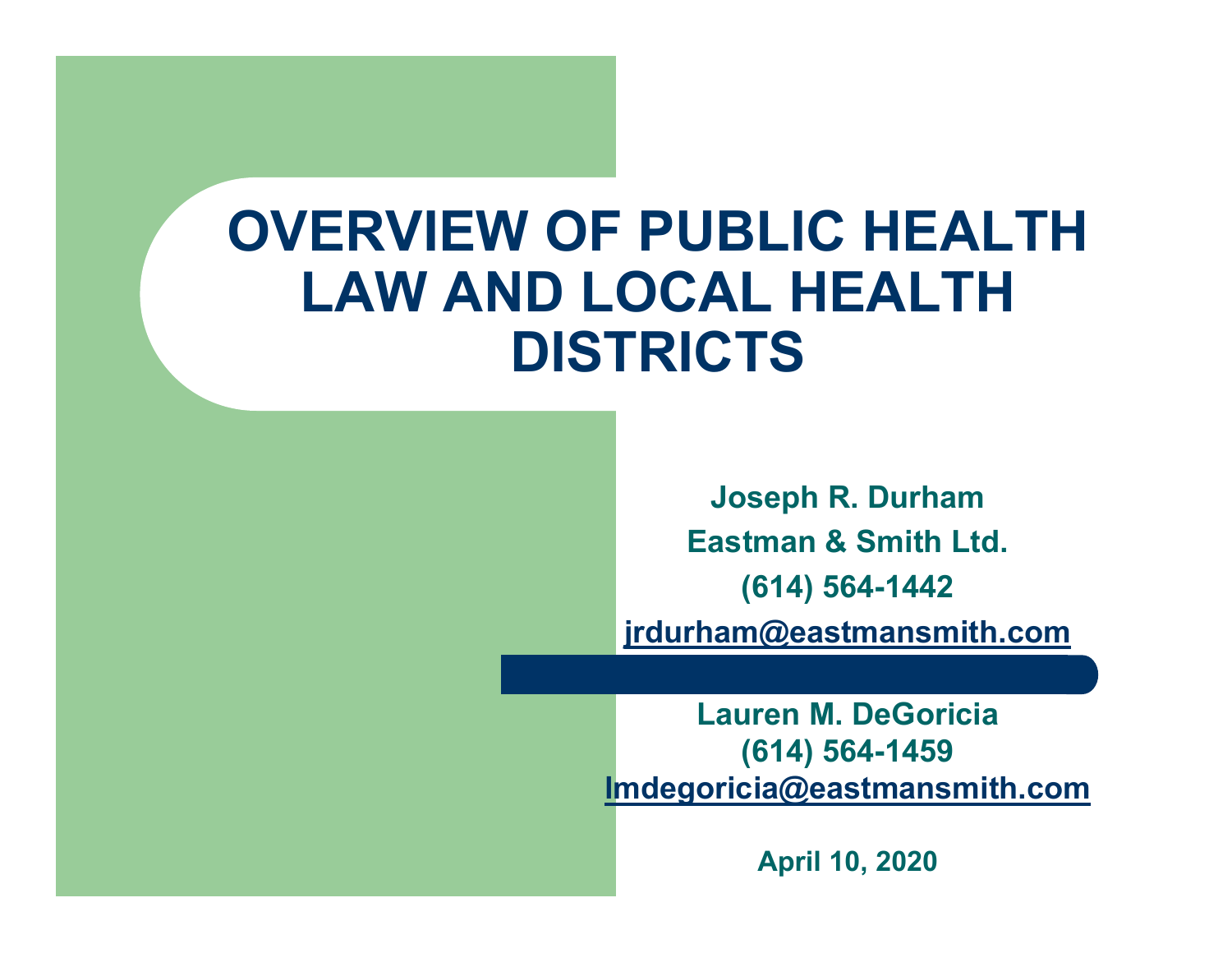### **Today's Agenda**

- The enforcement of Isolation and Quarantine **Orders**
- Quarantine Guards
- Constitutional and Privacy Issues
- Amended Stay at Home Order
- HB 197 and Its Effect on Health District Licensing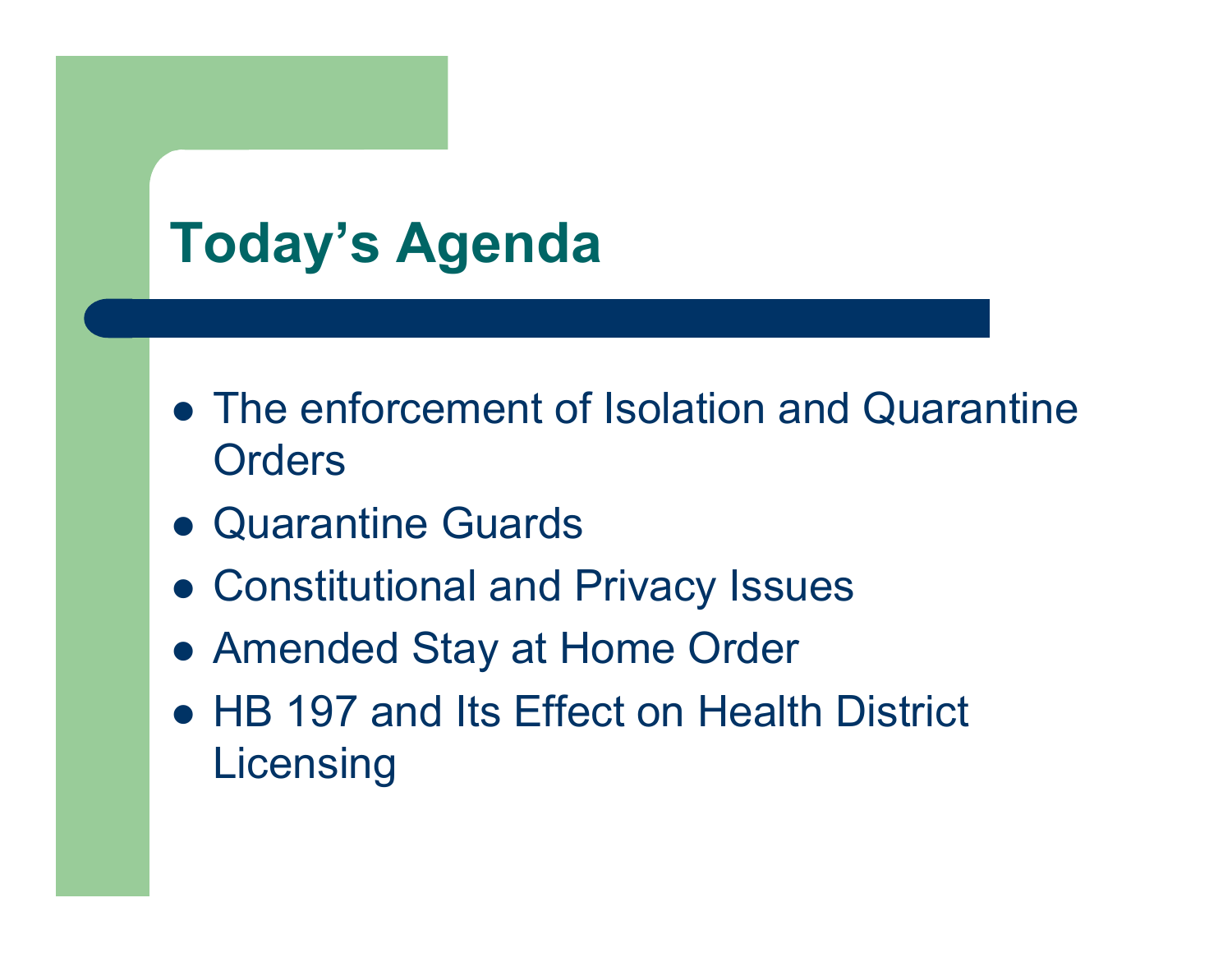### **Health Districts**

- Local Health Districts
- Local Boards of Health
- **Origin of Powers**
- Exercise of Powers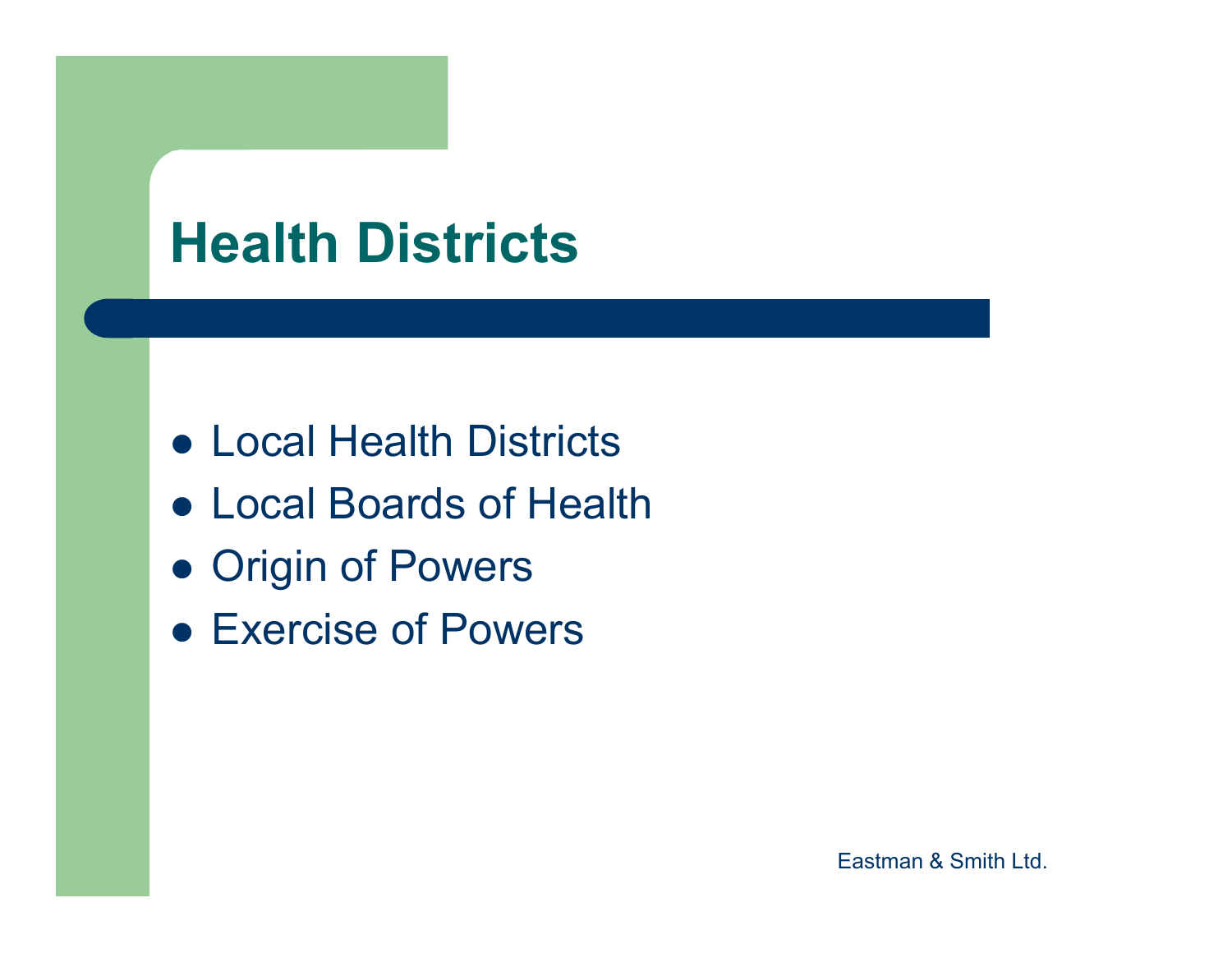## **Origin**

- Tenth Amendment to the United States **Constitution**
- Whatever powers that are not granted to the federal government by this Constitution are hereby reserved to the individual states.



**• Police powers**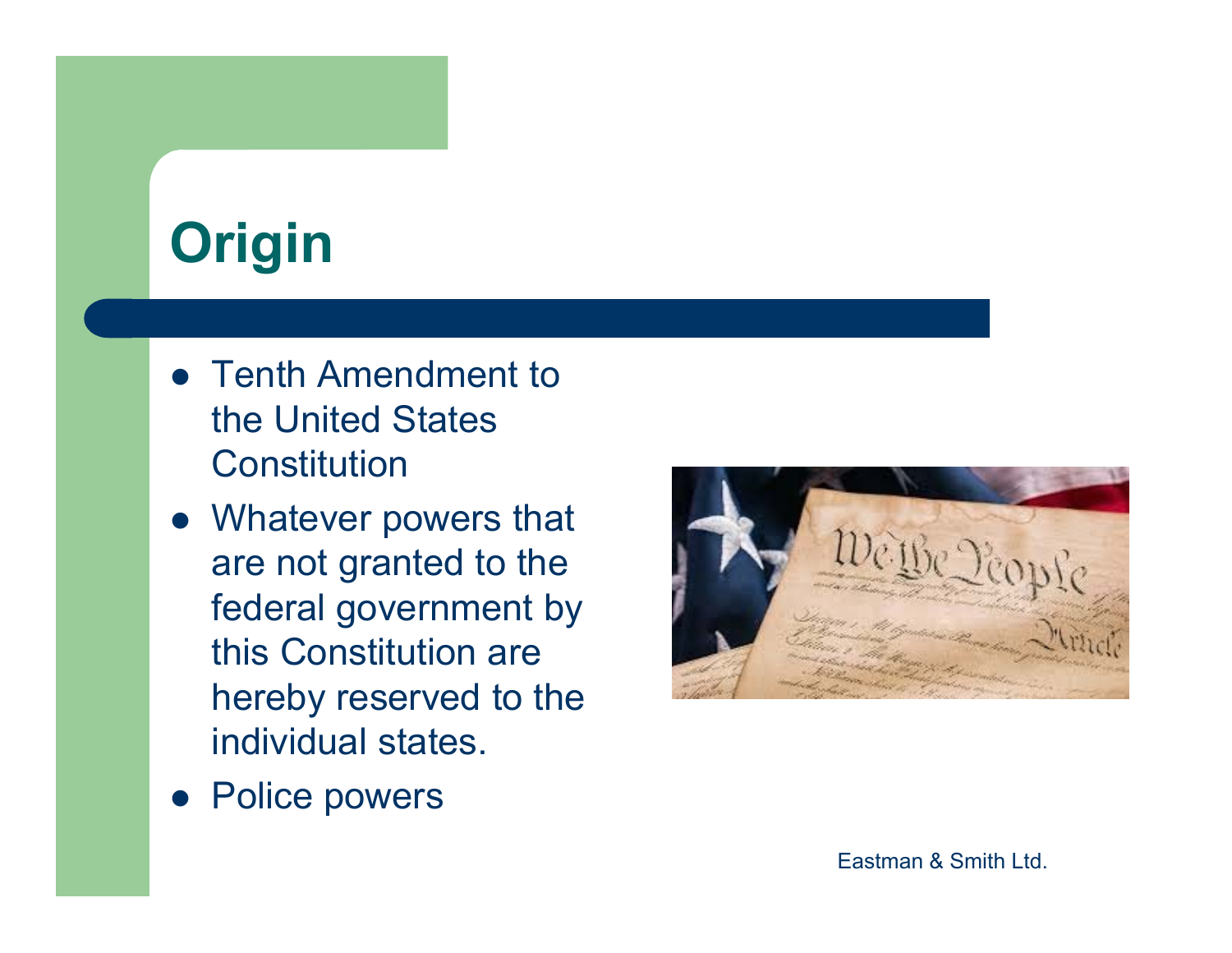### **Police Power**

- The power to protect and promote the health, safety, peace and general welfare of the people.
	- Inherent power of a sovereign government.
	- laws passed by virtue of the **police** power will be upheld if they bear a real and substantial relation to the object sought to be obtained, namely, the health, safety, morals or general welfare of the public, and are not arbitrary, discriminatory, capricious or unreasonable. *City of Cincinnati v. Correll* (1943), 141 Ohio St. 535.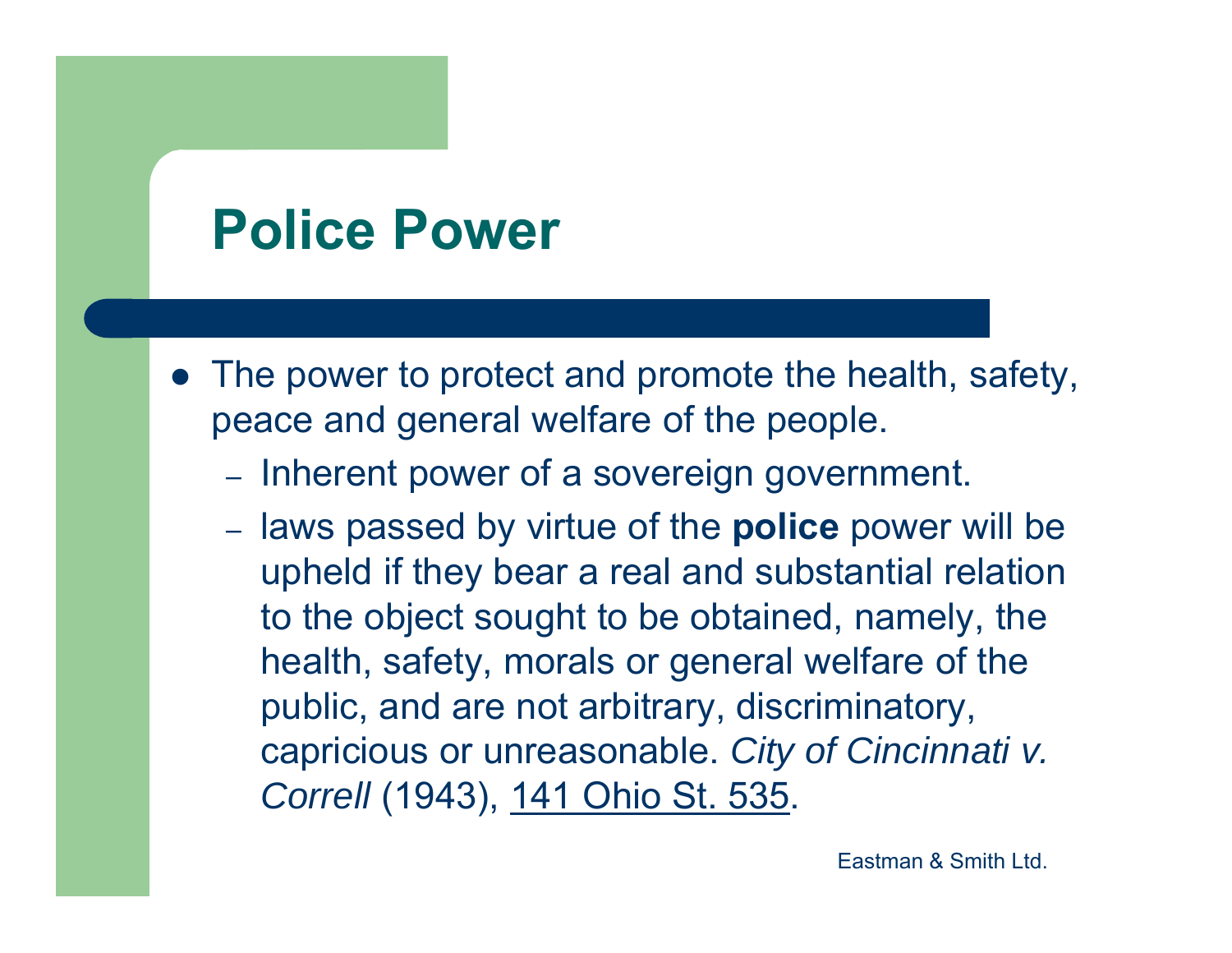## **Enabling Legislation**

- Creates an Administrative Agency
- Grants Powers and **Duties**
- **Ohio Revised Code** Chapter 3709 - Hughes-Griswold Act of **1919**

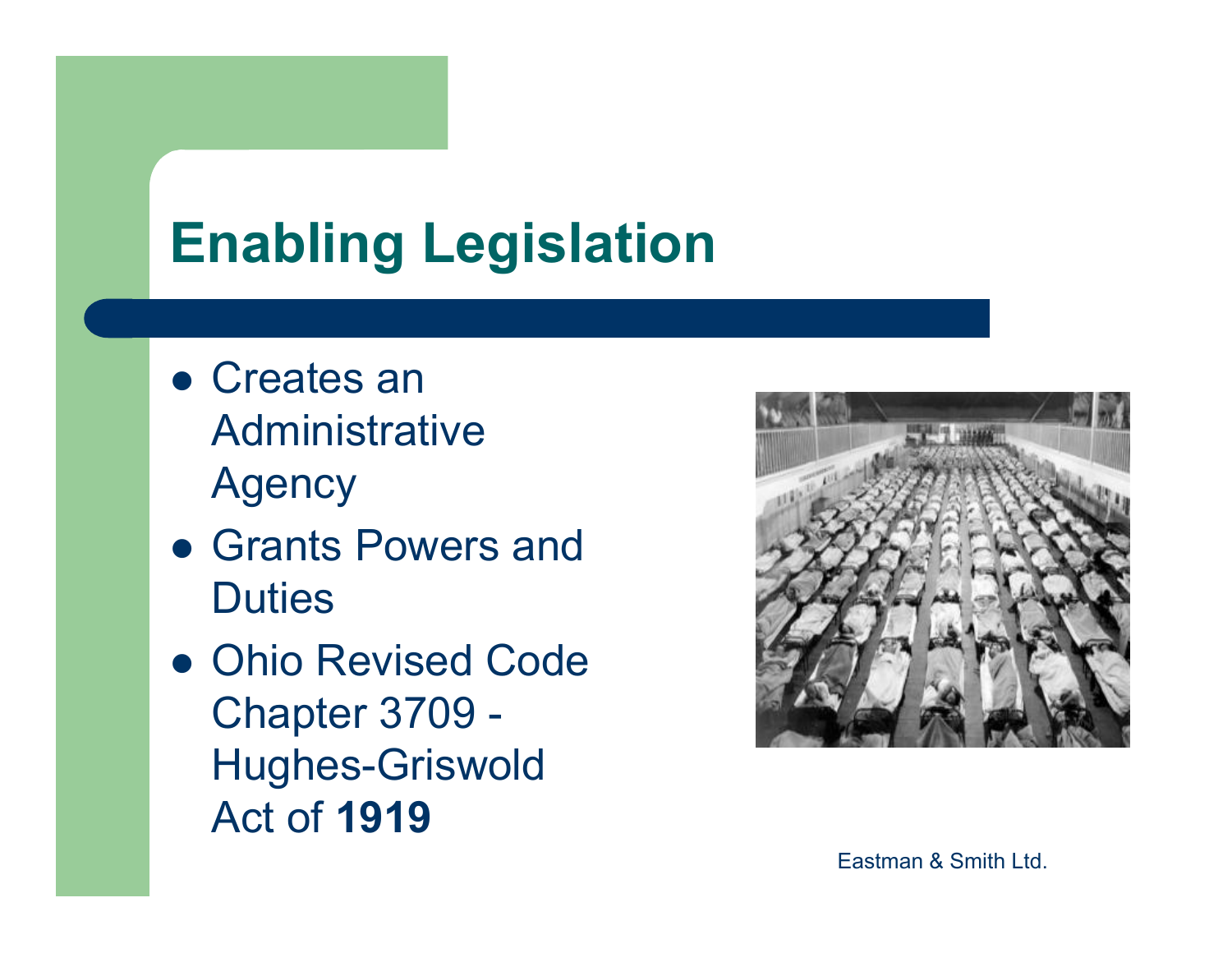### **Griswold Act**

- 1919
- State divided into health districts.
- Each city shall constitute … a **city health district**.
- The townships and villages in each county shall be combined into a health district and … shall be known as … a **general health district**.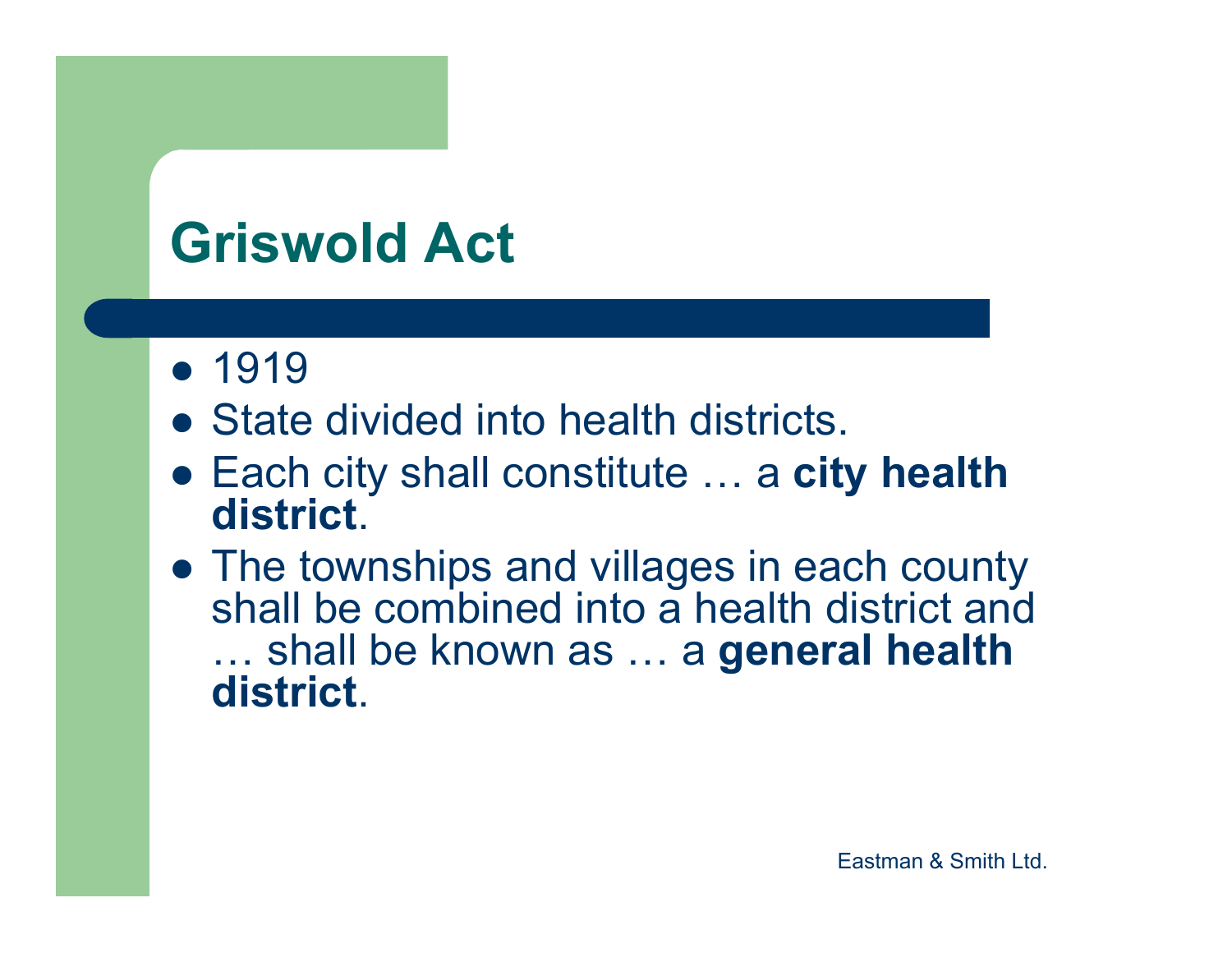### **Griswold Act**

- The protection and preservation of public health are among the prime governmental concerns and functions of the state as a sovereignty, and the state, acting through the General Assembly, may enact general laws to that end.
- Legislative intent … to create in each city a health district *STATE, ex rel. MOWRER v. UNDERWOOD et al.* **(1940), 137 Ohio St. 1 Eastman & Smith Ltd.**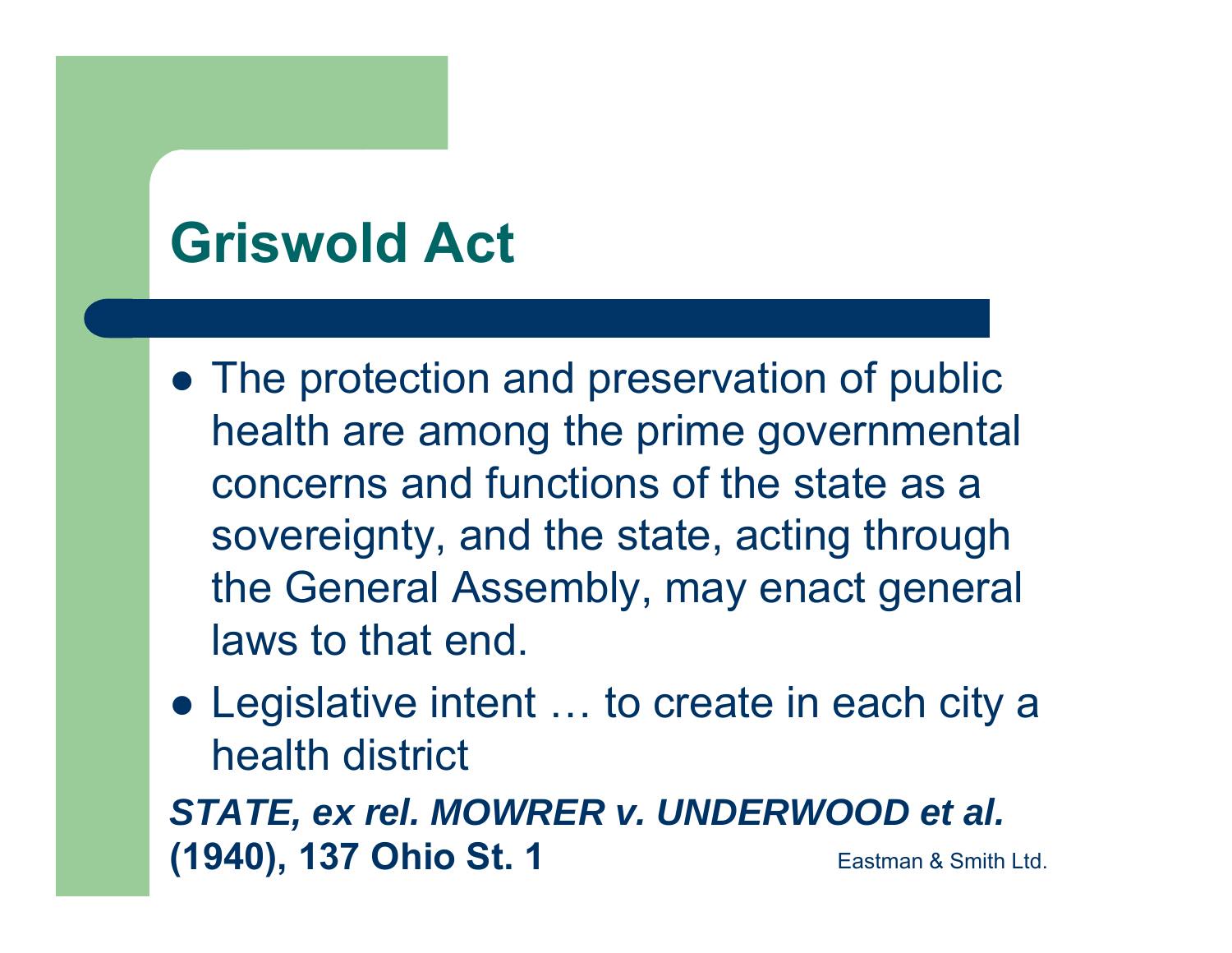### **Attorney General Opinion 2010-019**

"Protection and preservation of public health are among the prime governmental concerns and functions of the state as a sovereignty ... Under the powers reserved to it by the Constitution, the state, acting through the General Assembly, may enact general laws to that end." *State ex rel. Mowrer v. Underwood*, 137 Ohio St. 1, 3-4, 27 N.E.2d 773 (1940). "In accordance with this reserved power, the General Assembly first enacted the Hughes Act and later, in amended form, the Griswold Act, … by the terms of which the state was divided into health districts." *Mowrer*, at 4. *See also State ex rel. Cuyahoga Heights v. Zangerle*, 103 Ohio St. 566, 134 N.E. 686 (1921)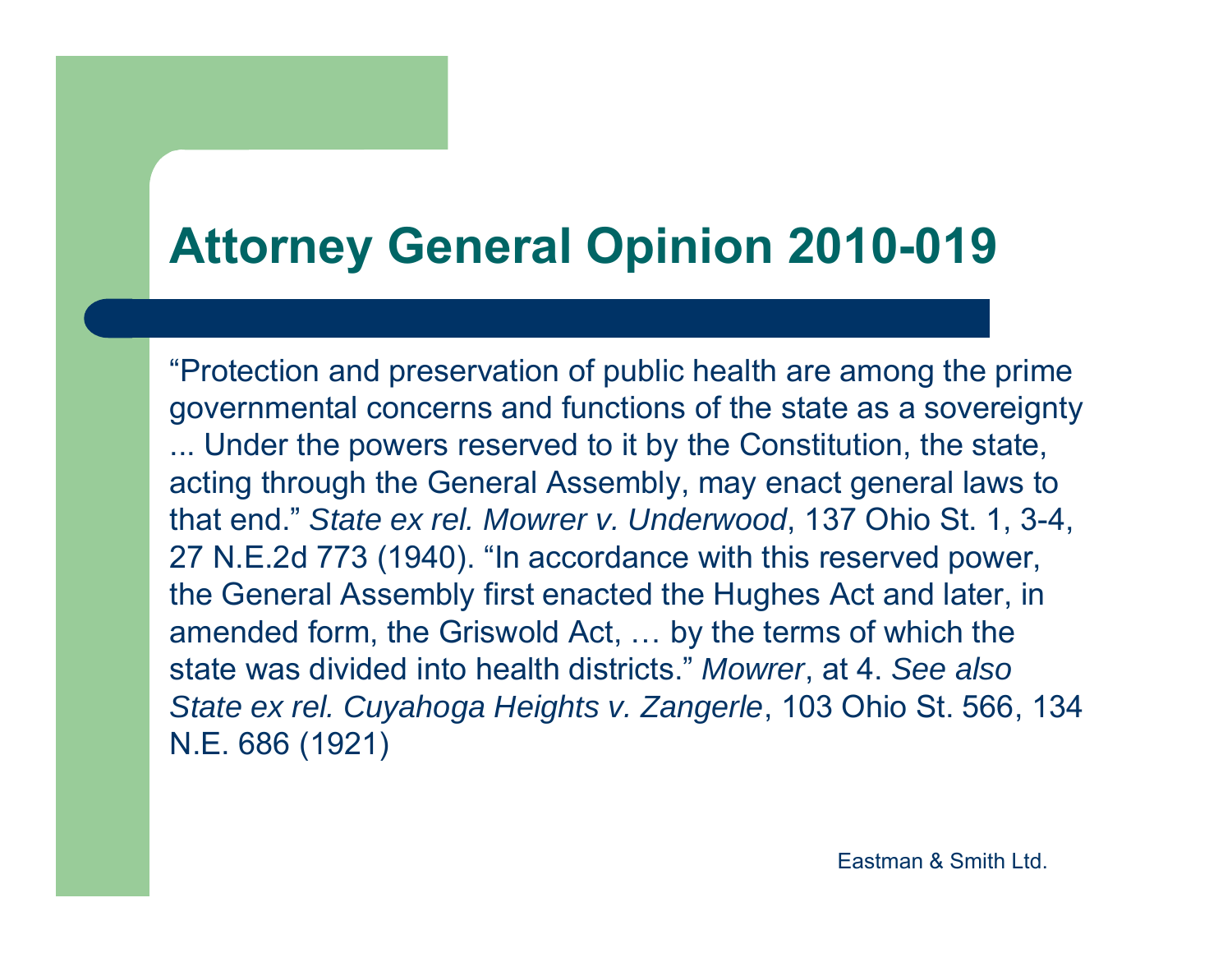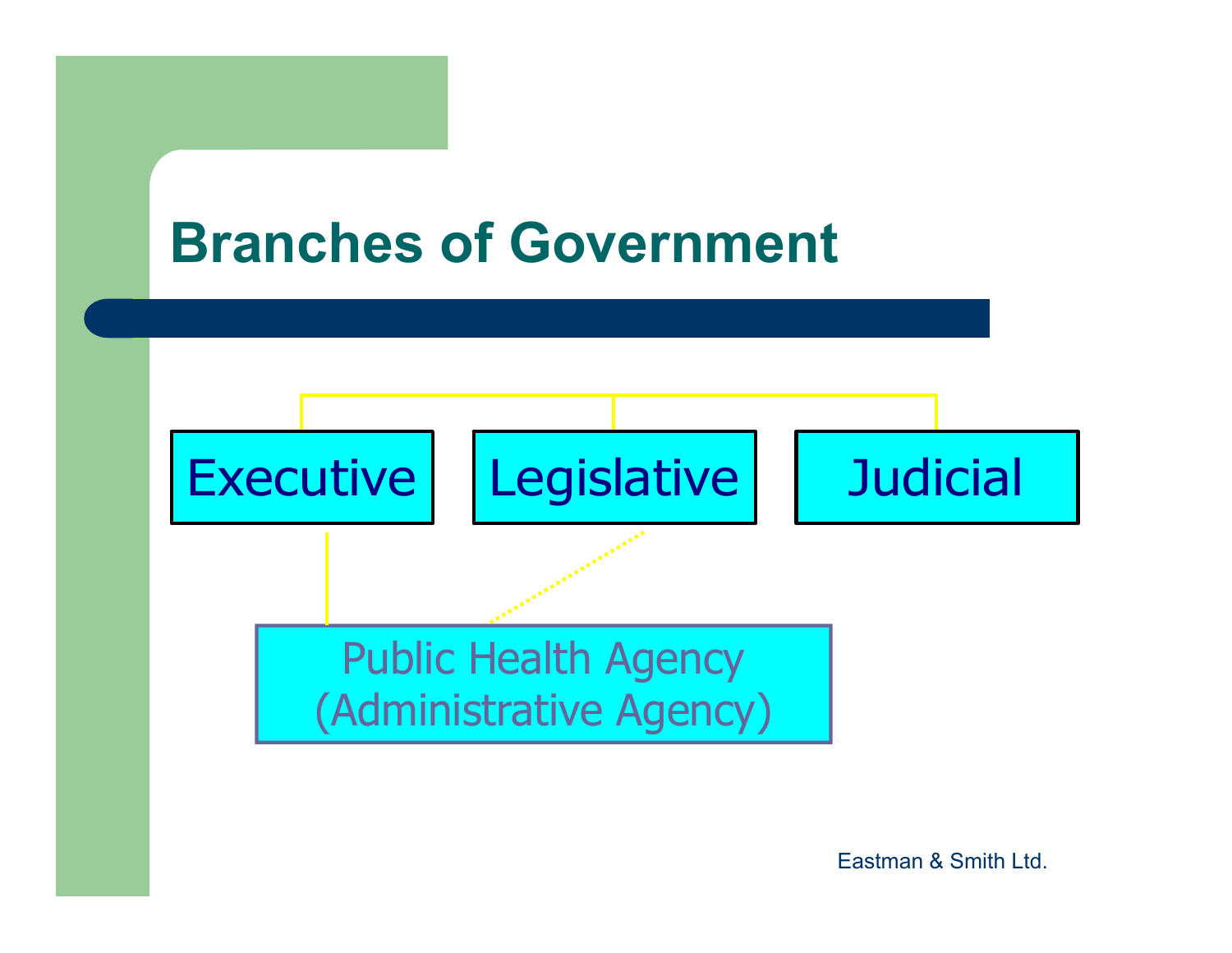### **RC 3709.01**

- $\bullet$  The state shall be divided into health districts. Each city constitutes a health district and shall be known as a "city health district."
- $\bullet$  The townships and villages in each county shall be combined into a health district and shall be known as "general heath district."



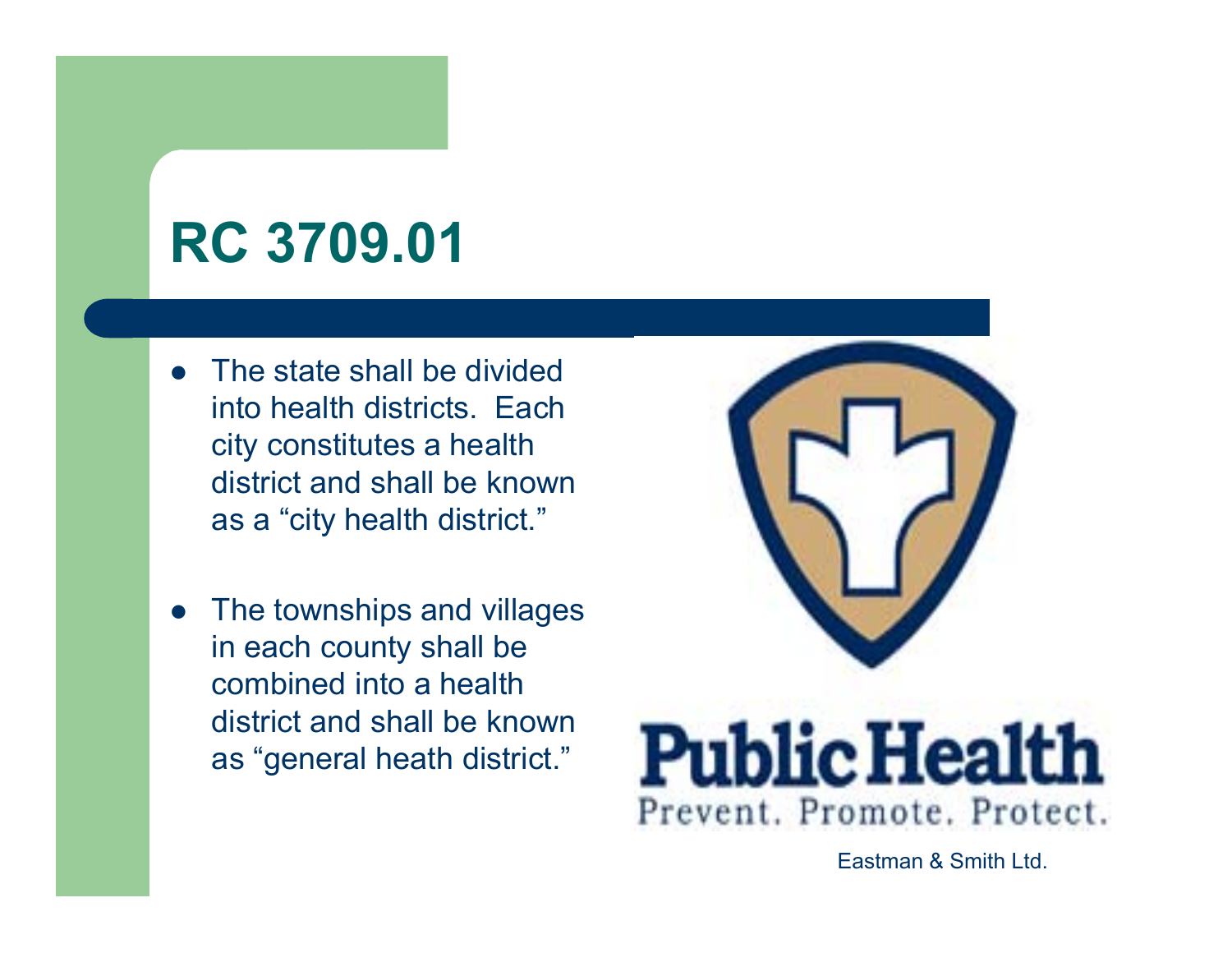### **RC 3709.36 Powers and Duties**

The board of health of a city or a general health district hereby created shall exercise all the powers and perform all the duties formerly conferred and imposed by law upon the board of health of a municipal POWER. corporation, and all such powers, duties, procedure, and penalties for violation of the sanitary regulations of a board of health of a municipal corporation are transferred to the board of health of a city or general health district.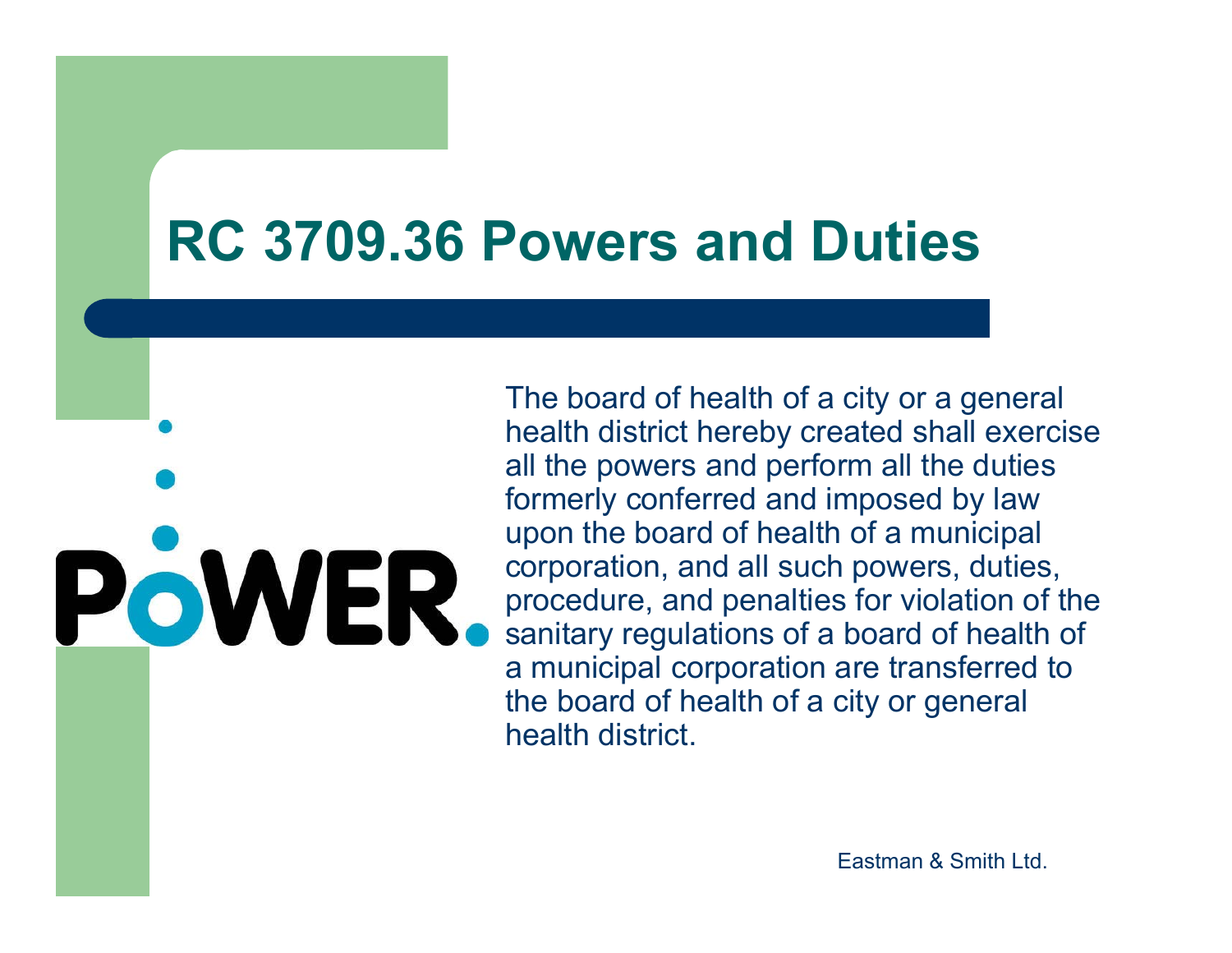## **Ohio Health Districts**

- **There are 112 local health districts in Ohio**
- There are five different kinds of health districts permitted
	- General 3709.02
	- City 3709.05
	- Contracting 3709.08
	- Combined 3709.051; 3709.052; 3709.07; 3709.071; 3709.10
	- –- Part of County Government - 301.24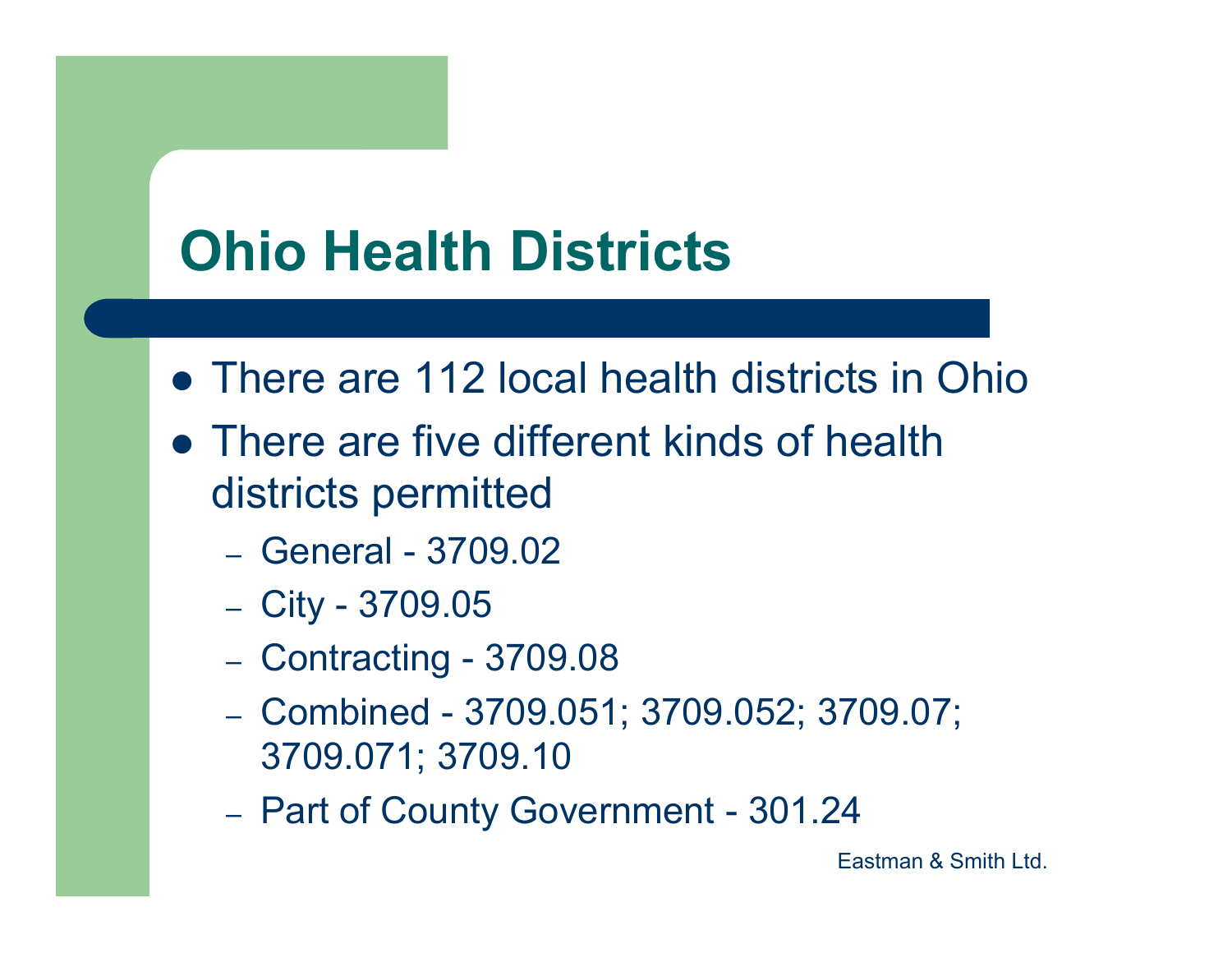### **RC 3709.22 - Duties of city or general health district**

- Record prevalence of disease
- Diagnose and control communicable disease
- Medical/dental supervision of school children
- Treatment of venereal disease

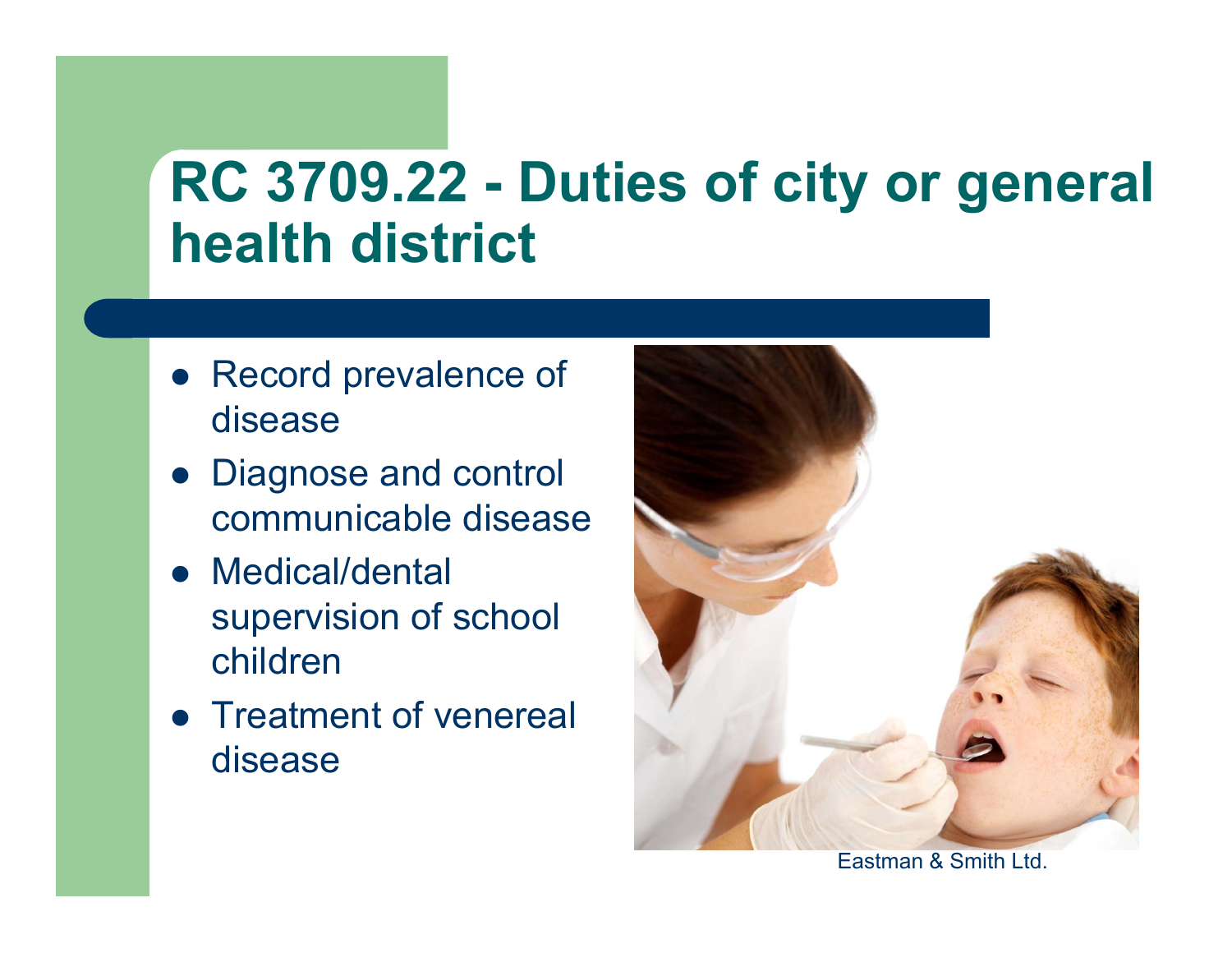

#### Inspect:

 $\bullet$ schools;

jails;

 $\bullet$ public institutions;

#### $\bullet$

- $\bullet$ workhouse;
- $\bullet$ children's homes;
- $\bullet$ infirmaries;
- $\bullet$ county homes;
- $\bullet$ dairies;
- $\bullet$ stores,
- $\bullet$ restaurants;
- $\bullet$ hotels; and
- $\bullet$  places were food is prepared, handled, stored or offered for sale

And abate nuisances to prevent disease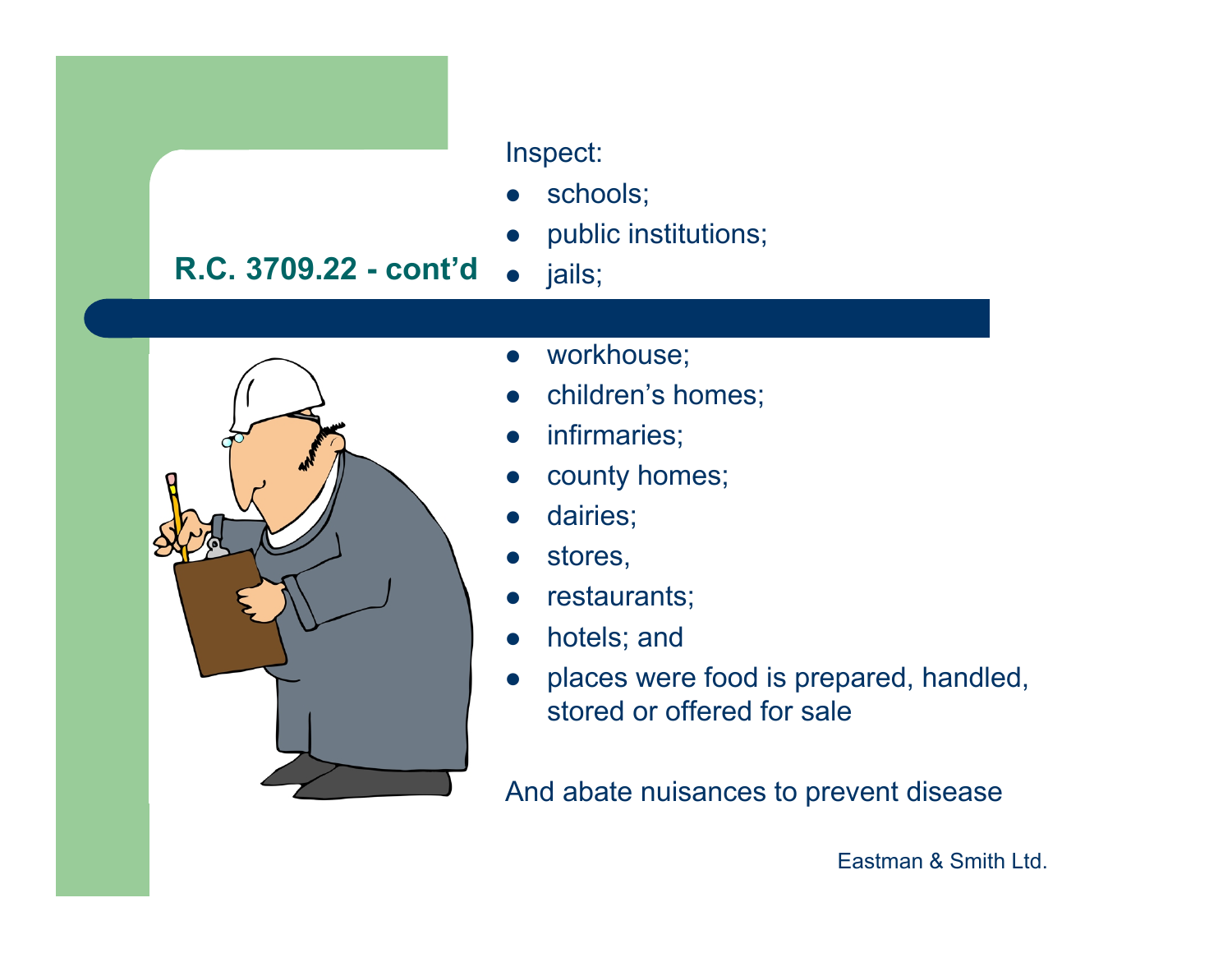### **General Health District Powers**

As a **creature** of **statute**, the **board** of **health** of a … general **health** district has only those powers conferred by **statute**, either expressly or by necessary implication. 2000 Op. Att'y Gen. No. 00-048, 1989 Op. Att'y Gen. No. 89-032; 1983 Op. Att'y Gen. No. 83-067.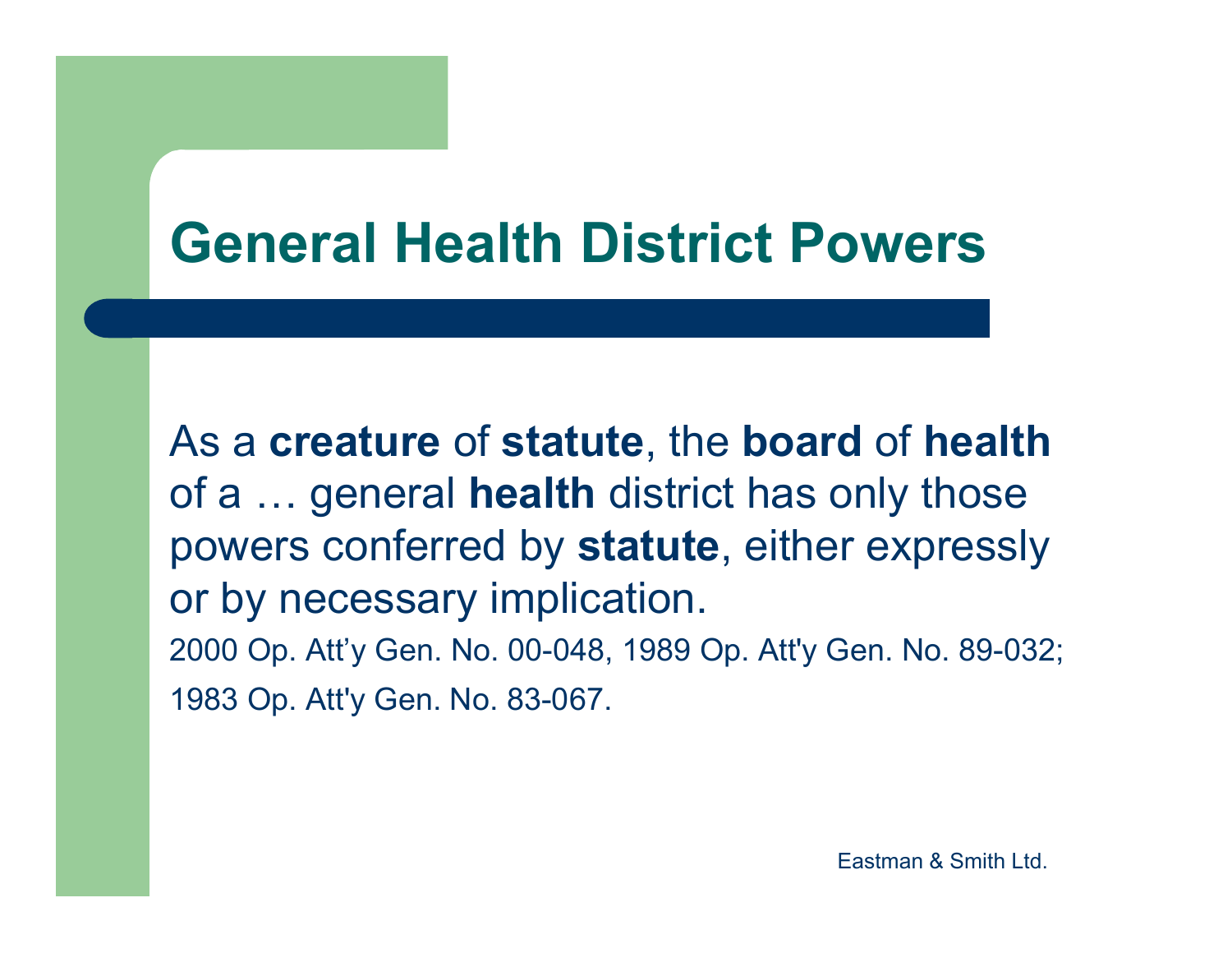### **State v. Shutaway, 2016-Ohio-432**

- Orders must meet due process requirements
- Orders must put the individual on notice of the violation

No person shall be deprived of life, liberty, or property, without due process of law;

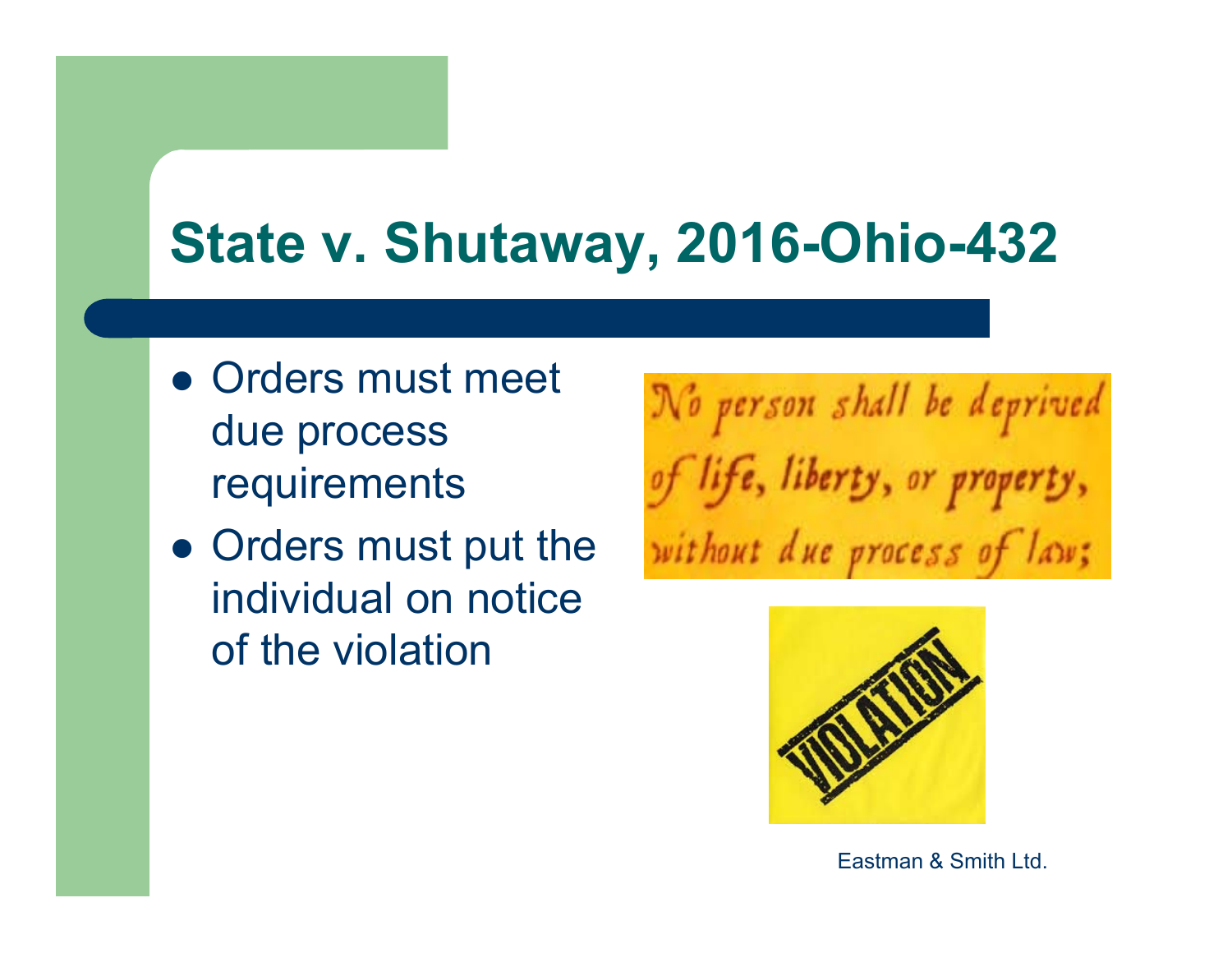## **RC 3707.08 Isolation and Quarantine**

 $\bullet$ 

- $\bullet$  When a person known to have been exposed to a communicable disease declared quarantinable by the board of health of a city or general health district or the department of health is reported within its jurisdiction, the board shall at once restrict such person to his place of residence or other suitable place, prohibit entrance to or exit from such place without the board's written permission in such manner as to prevent effective contact with individuals not so exposed, and enforce such restrictive measures as are prescribed by the department.
- When a person has, or is suspected of having, a communicable disease for which isolation is required by the board or the department, the board shall at once cause such person to be separated from susceptible persons in such places and under such circumstances as will prevent the conveyance of the infectious agents to susceptible persons, prohibit entrance to or exit from such places without the board's written permission, and enforce such restrictive measures as are prescribed by the department.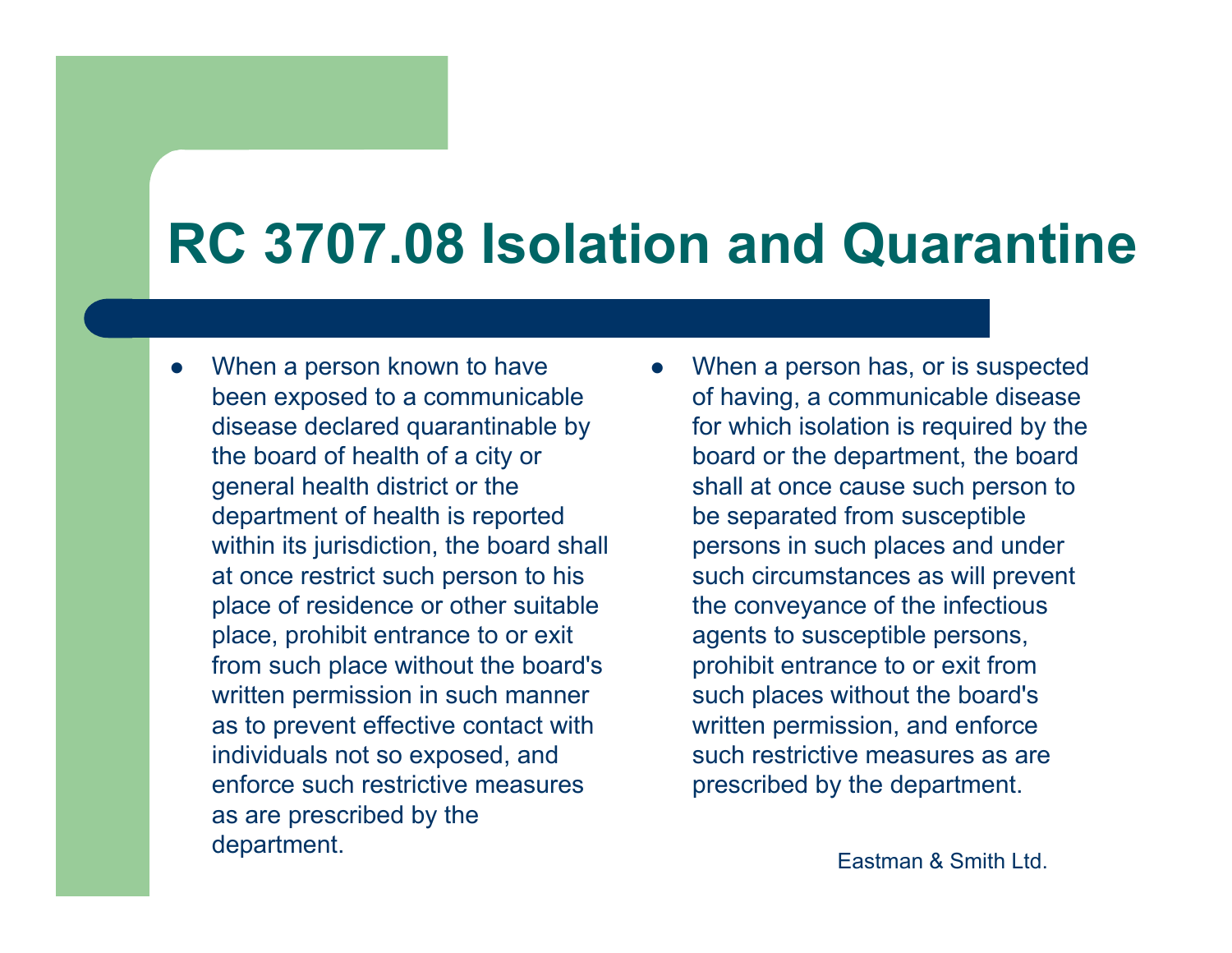### **RC 3707.08 Isolation and Quarantine**

 $\bullet$  No person isolated or quarantined by a board shall leave the premises to which he has been restricted without the written permission of such board until released from isolation or quarantine by it in accordance with the rules and regulations of the department.

**• Effective Date:** 10-01-1953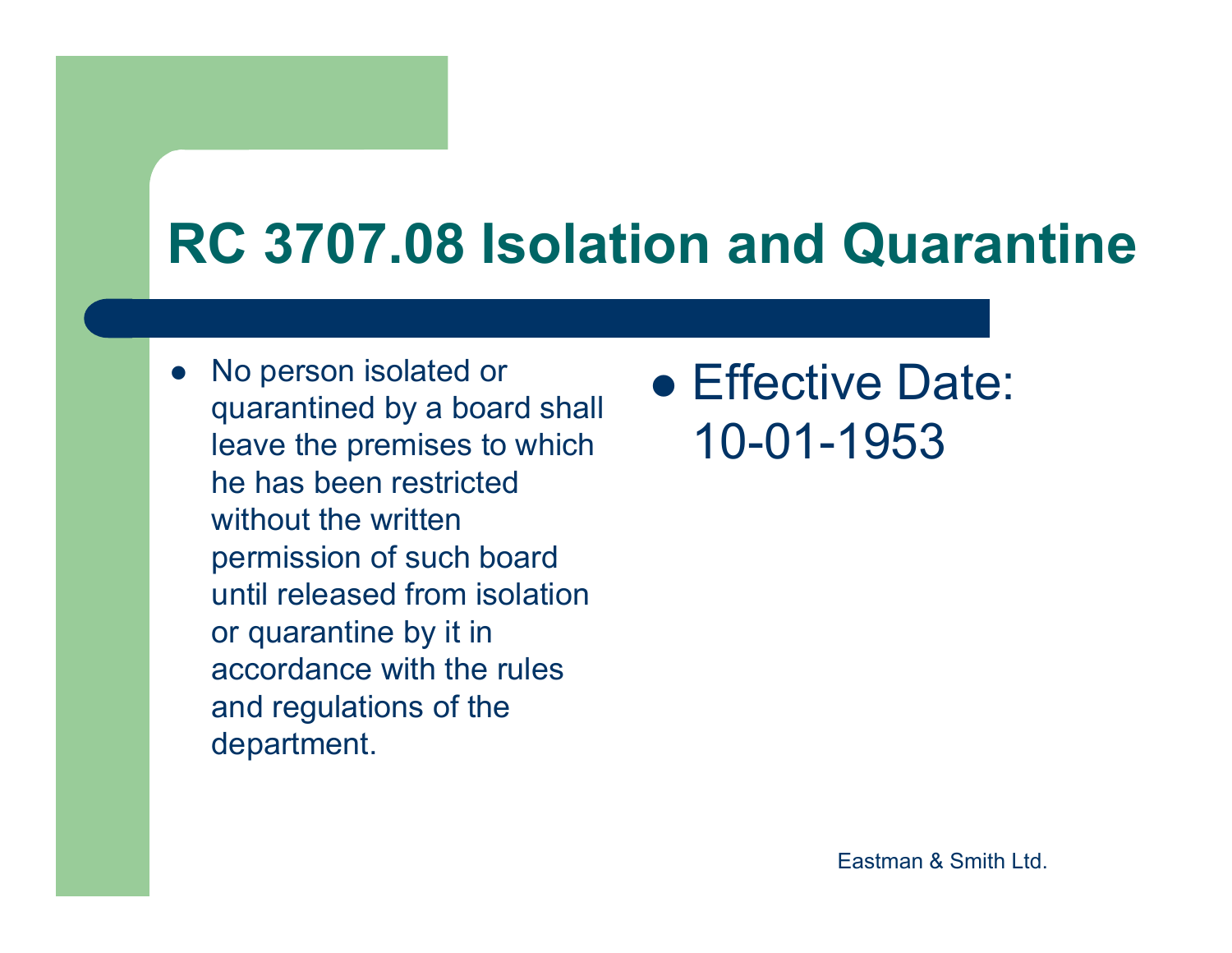### **RC 3707.09 Quarantine Guards**

 $\bullet$  The board of health of a city or general health district may employ as many persons as are necessary to execute its orders and properly guard any house or place containing any person affected with or exposed to a communicable disease declared quarantinable by the board or the department of health. The persons employed shall be sworn in as quarantine guards, shall have police powers, and may use all necessary means to enforce sections 3707.01 to 3707.53, inclusive, of the Revised Code, for the prevention of contagious or infectious disease, or the orders of any board made in pursuance thereof.



Eastman & Smith Ltd.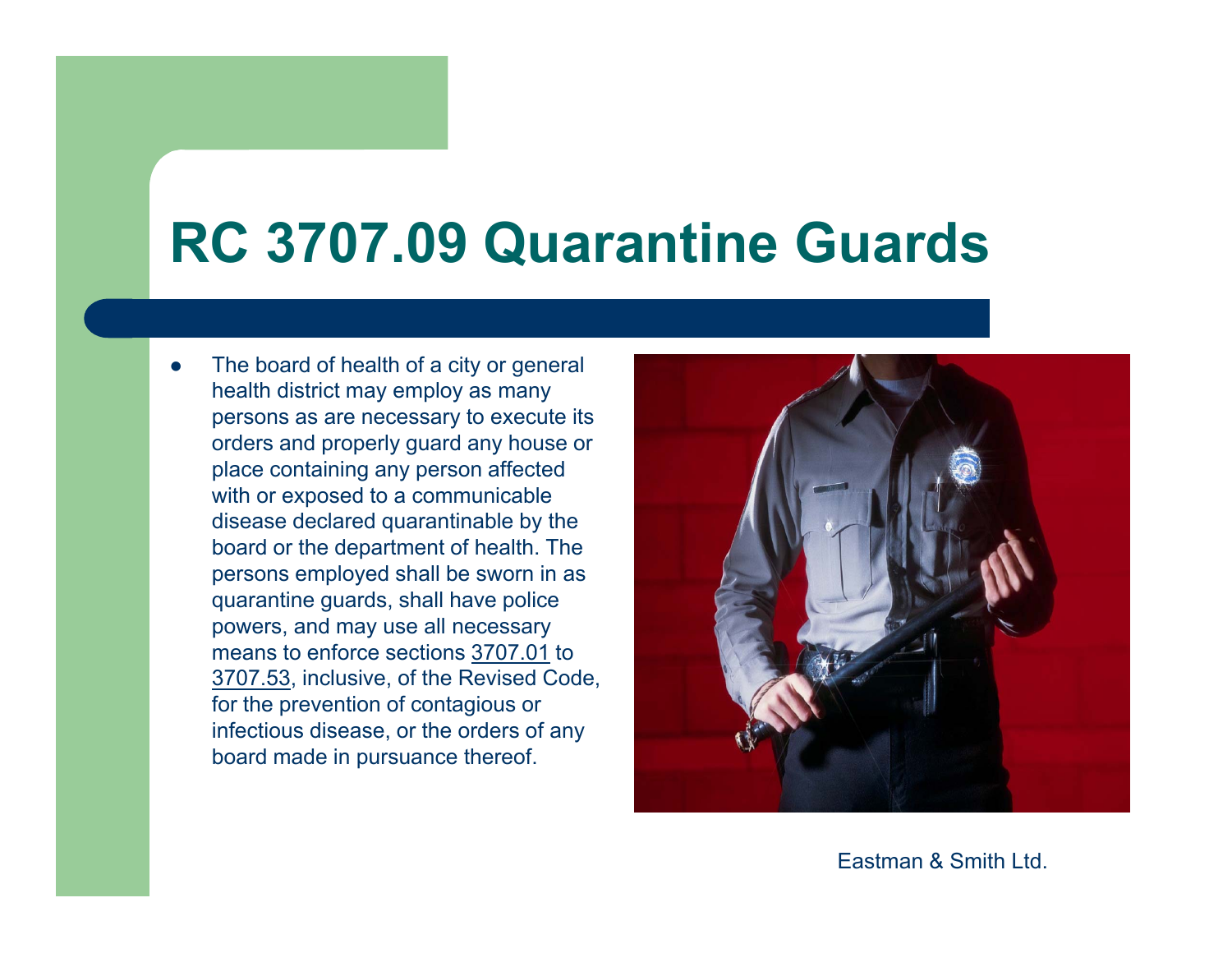# **2012Public Health and the Law**

**National Association of County and City Health Officials** 

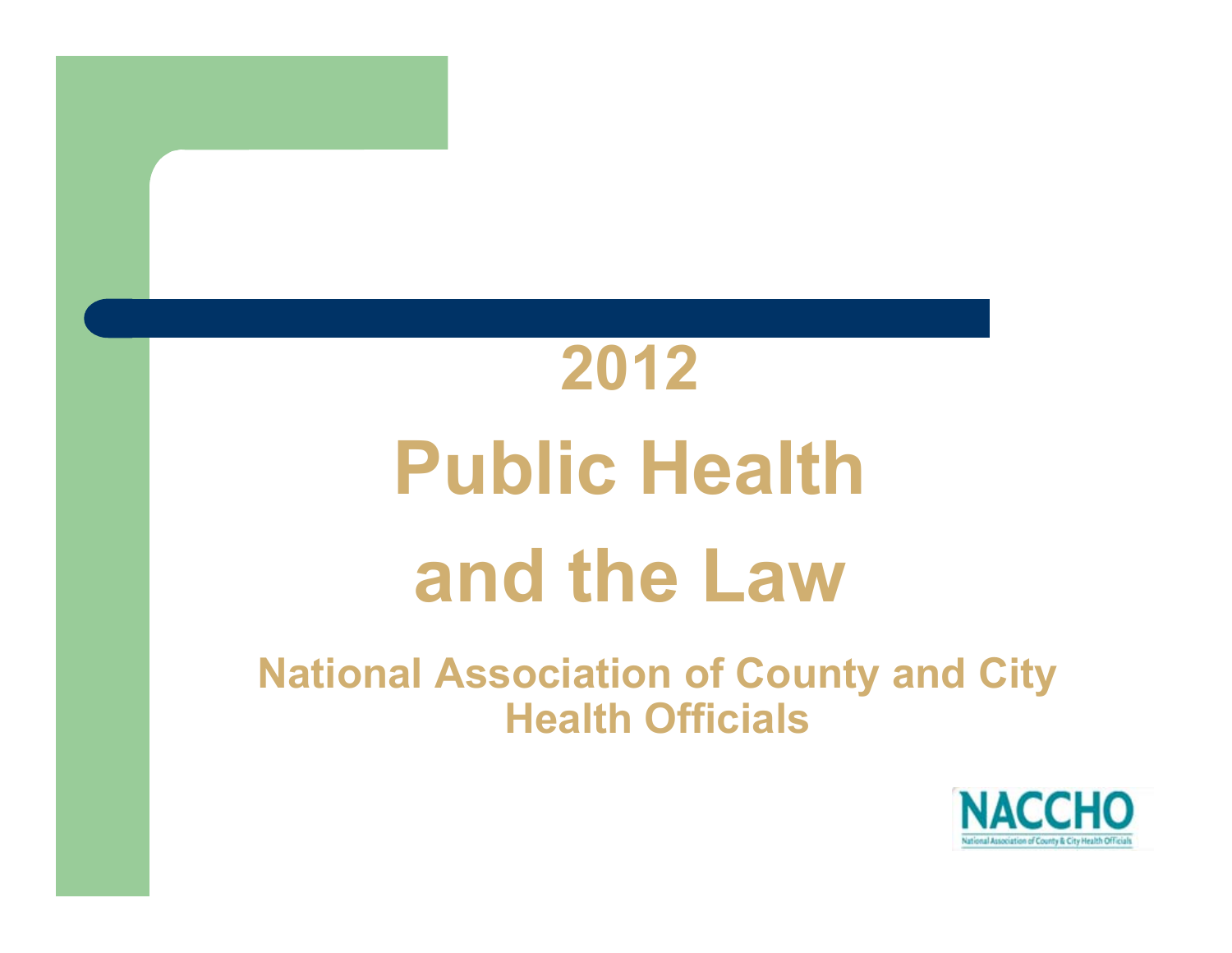### **Core Legal Components**

| <b>Core Component 1</b> | . Scope and Breadth of Public Health Legal<br><b>Authority in Emergencies</b> |
|-------------------------|-------------------------------------------------------------------------------|
| <b>Core Component 2</b> | <b>Emergency Public Health Powers and</b><br><b>Duties</b>                    |
| <b>Core Component 3</b> | <b>· Social Distancing Measures</b>                                           |
| <b>Core Component 4</b> | Deployment and Use of Volunteer Health<br><b>Practitioners</b>                |
| <b>Core Component 5</b> | Liability Issues for Individuals, Volunteers,<br>and Entities                 |

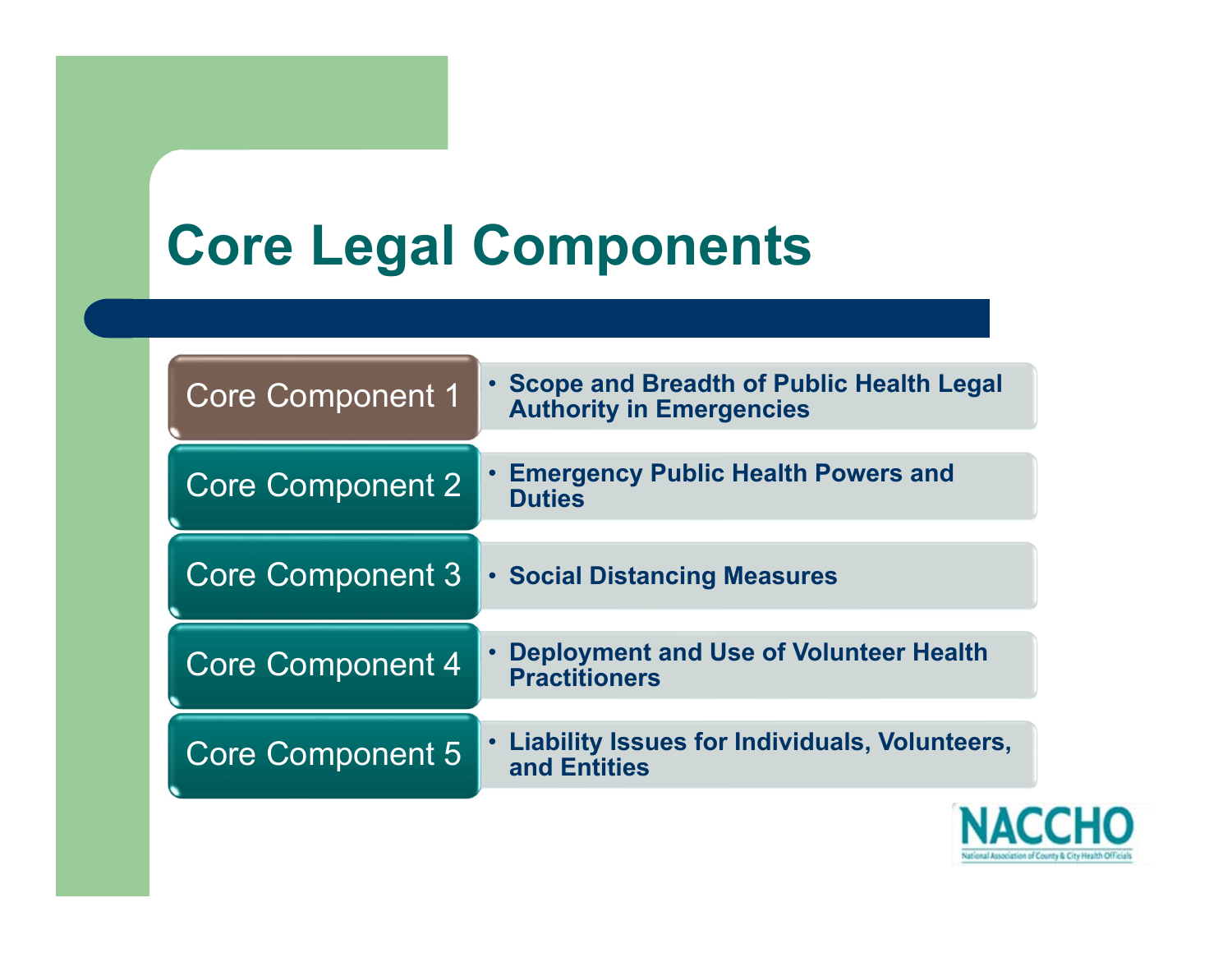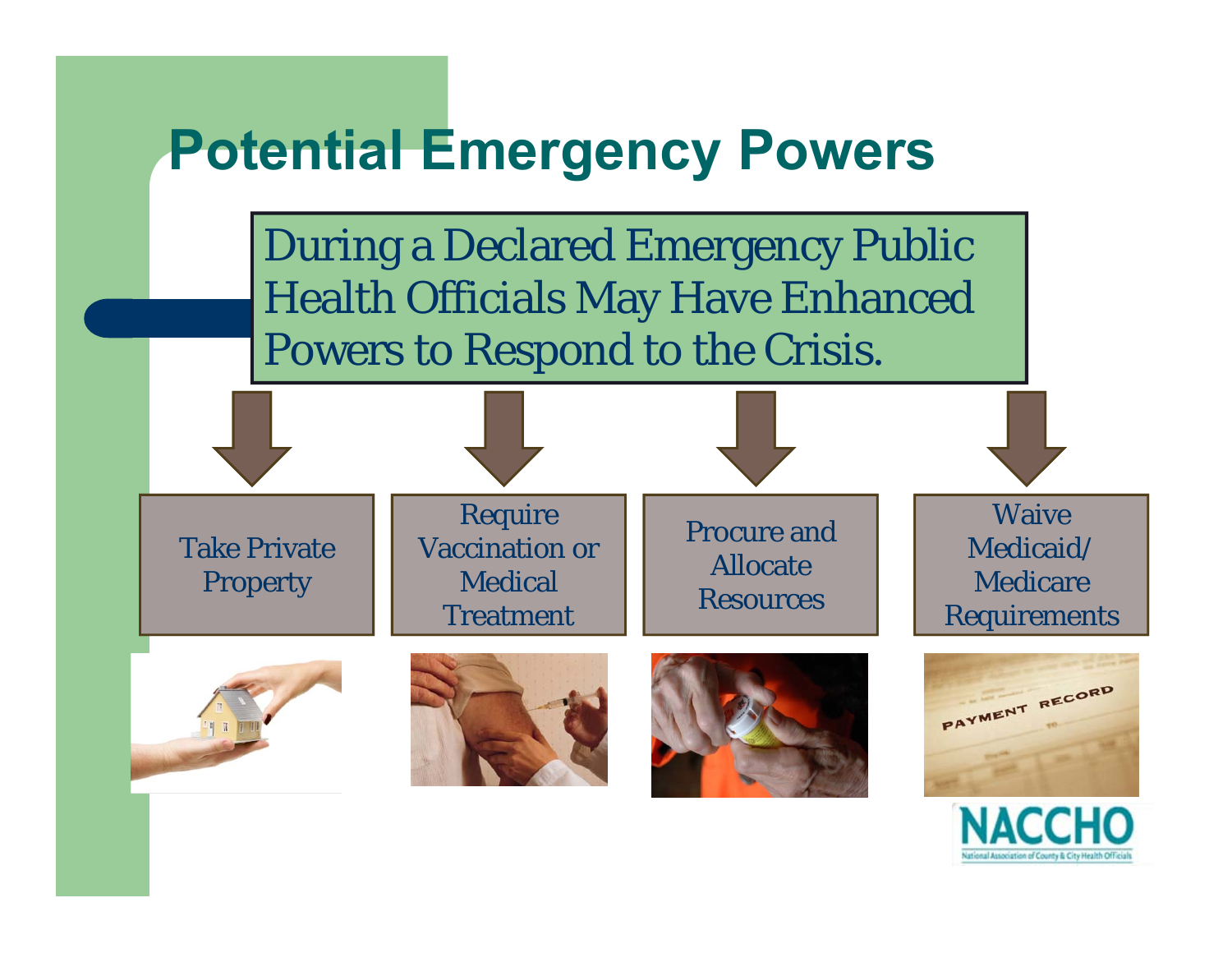### **National Association of County and City Health Officials**

 https://www.naccho.org/blog/articles/nacchoreleases-legal-preparedness-toolkit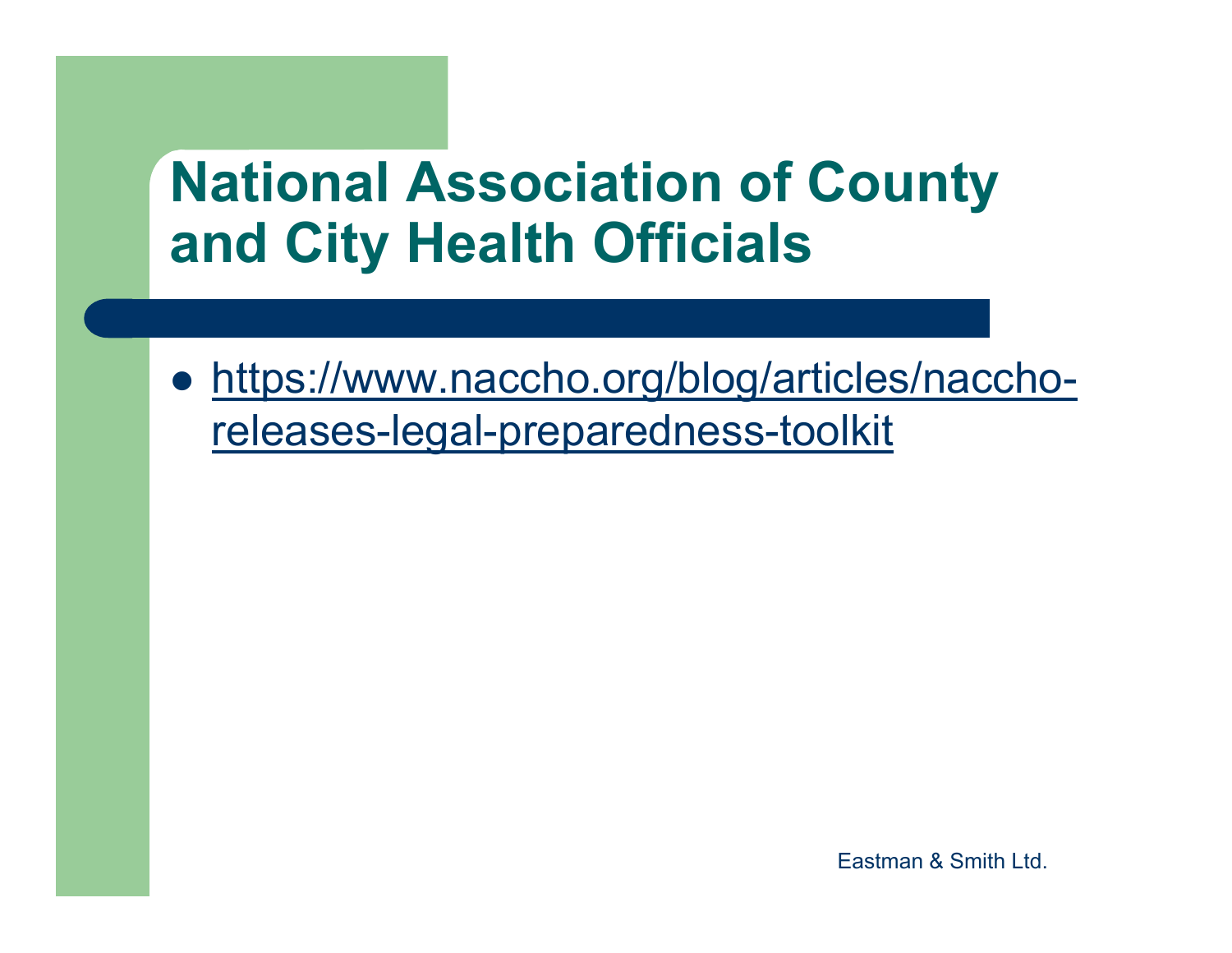## **COVID-19 International - WHO**

On January 30, 2020, the International Health Regulations Emergency Committee of the World Health Organization declared the outbreak of COVID-19 a **public health emergency** of international concern. COVID-19, a respiratory disease that can result in serious illness or death and is caused by the SARS-CoV-2 virus, which is a new strain of coronavirus that has not been previously identified in humans and can easily spread from person to person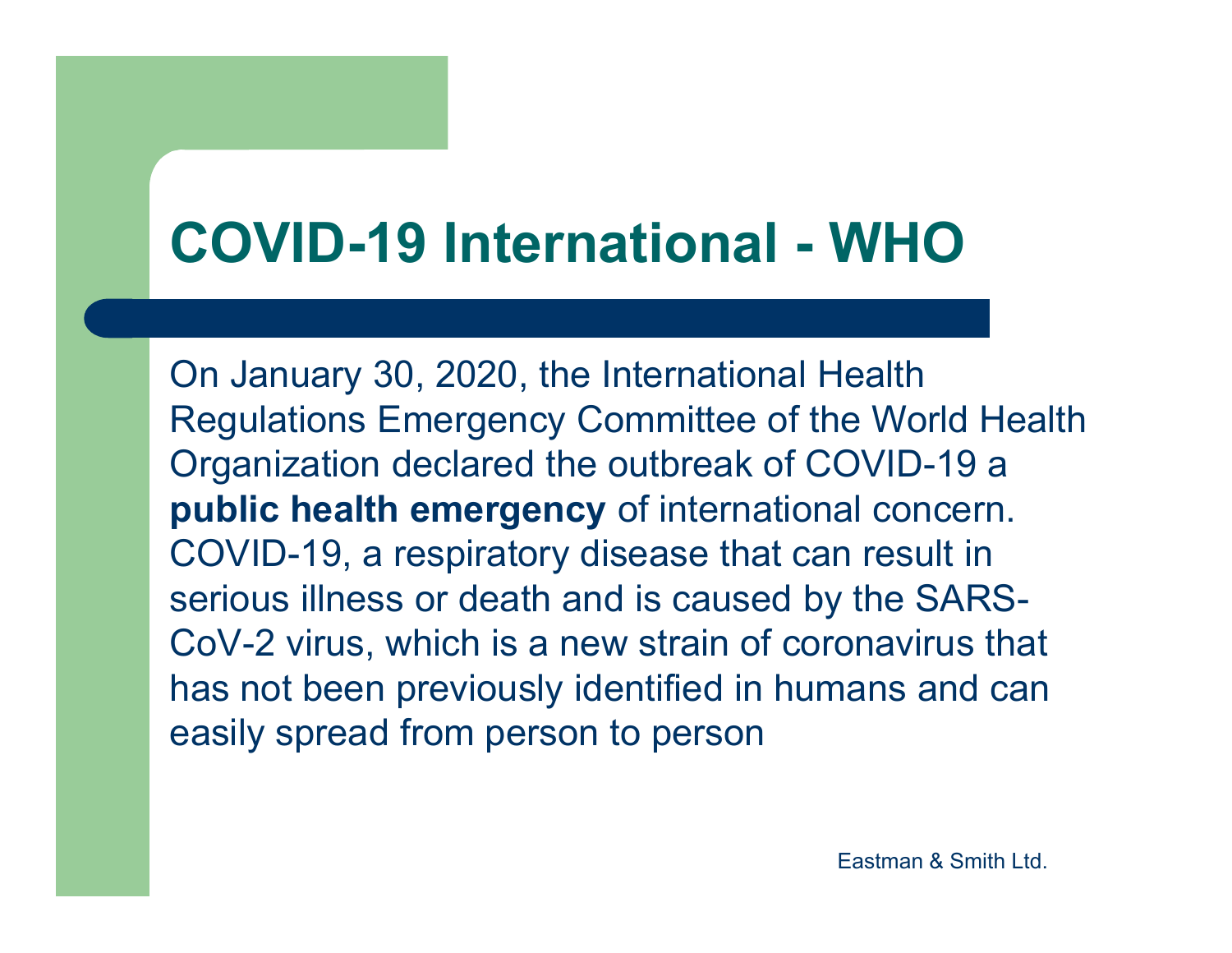### **COVID-19 National**

- $\bullet$  On January 31, 2020, Alex M. Azar II, Secretary of Health and Human Services, determined and declared that a **public health emergency**  exists in the United States in relation to COVID-19;
- $\bullet$  March 13, 2020, President Trump declares public health emergency under section 501(b) of the Robert T. Stafford Disaster Relief and Emergency Assistance Act, 42 U.S.C. 5121-5207 (the "Stafford Act").
- $\bullet$  Declaring a national emergency would allow the government to muster additional resources to deal with the coronavirus, not to mention allow states to request a 75% federal cost-share for expenses related to mitigation efforts—including emergency workers, medical supplies, vaccinations and medical tests.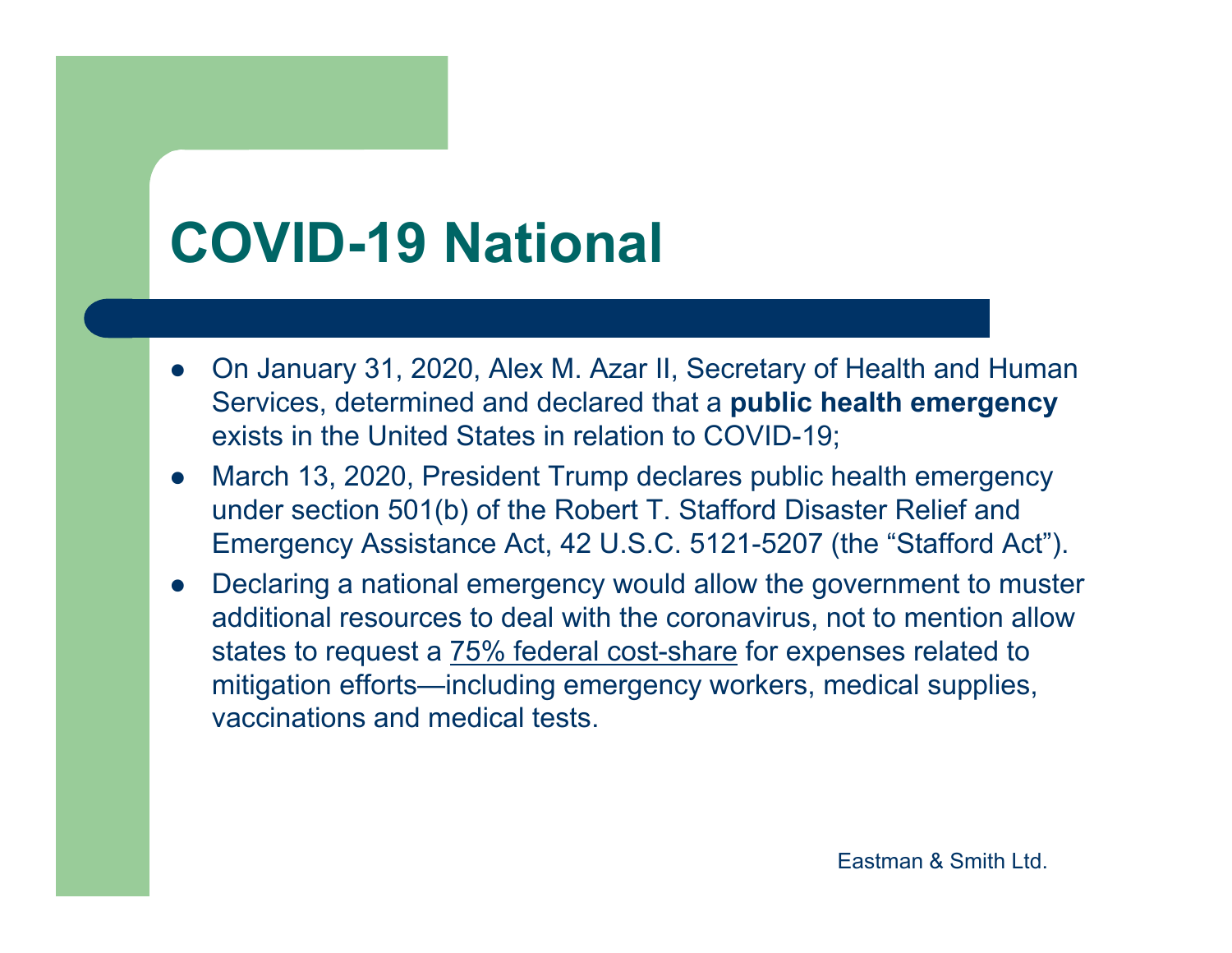## **COVID-19 State of Ohio**

- $\bullet$  03/21/20 Order to Close Facilities Providing Older Adult Day Care Services and Senior **Centers**
- $\bullet$  03/20/20 Order to Cease Business Operation at Hair Salons, Day Spas, Nail Salons, (More)
- $\bullet$ 03/17/20 Order non-essential surgery
- $\bullet$ 03/17/20 Order to Close Polling locations
- $\bullet$ • 03/17/20 Order to Limit and/or Prohibit Mass Gatherings in the State of Ohio
- $\bullet$ 03/17/20 ODH Director's Order Closure of the Polling Locations
- $\bullet$ 03/16/20 Director's Journal Entry on Updated COVID-19 Reporting Requirements
- $\bullet$ 03/15/20 Health Director Order Limit Food, Alcohol Sales to Carry Out Delivery Only
- $\bullet$ 03/15/20 Health Director Order Limit Access Jails and Detention Facilities
- $\bullet$ 03/14/20 Order the Closure of All K-12 School in the State of Ohio
- $\bullet$  03/14/20 Health Screening for Admission to State Operated Psychiatric Hospitals or to DY S Facilities
- $\bullet$ • 03/14/20 Order to Limit and/or Prohibit Mass Gatherings in the State of Ohio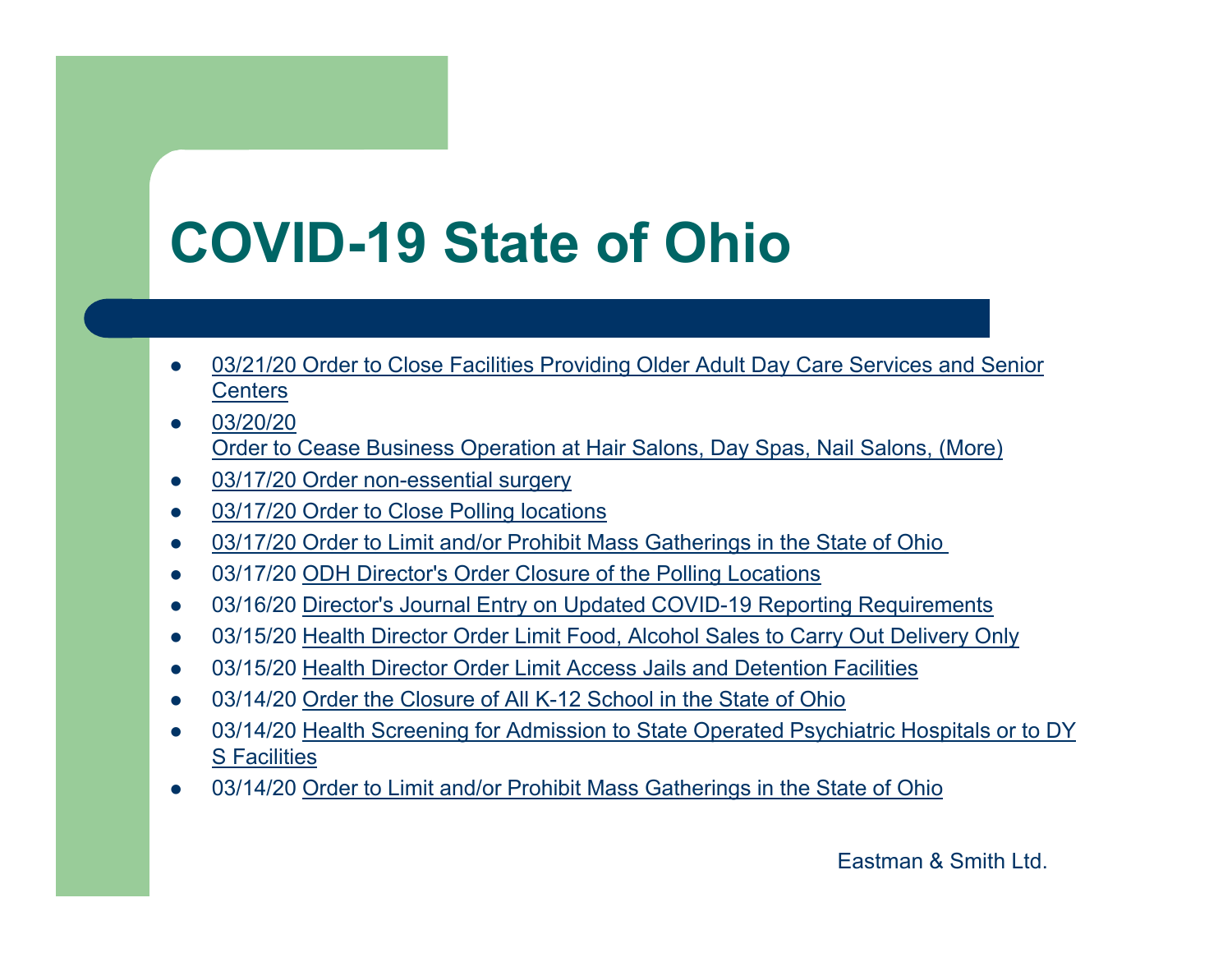### **COVID-19 State of Ohio**

- $\bullet$ 04/02/20 Director's Stay At Home Order Amended
- $\bullet$ 04/01/20 Order for Performing COVID-19 Testing
- $\bullet$ • 03/31/20 Order to require an inventory of all ventilators in Ohio
- $\bullet$  03/31/20 Order for non-congregate sheltering to be utilized throughout Ohio
- $\bullet$ 03/30/20 Amended Order the Closure of All K-12 School in the State of Ohio
- $\bullet$  03/26/20 Amended Order to Close Older Adult Day Care Services and Senior Centers
- $\bullet$ 03/25/20 Order to Close Facilities Providing Child Care Services
- $\bullet$ 03/22/20 Order to Stay at Home
- $\bullet$ 03/21/20 Order to Certain Entertainment Venues
- $\bullet$  03/21/20 Order to Prohibit Adult Day Support or Vocational Habilitation Services in a Congregate Setting Eastman & Smith Ltd.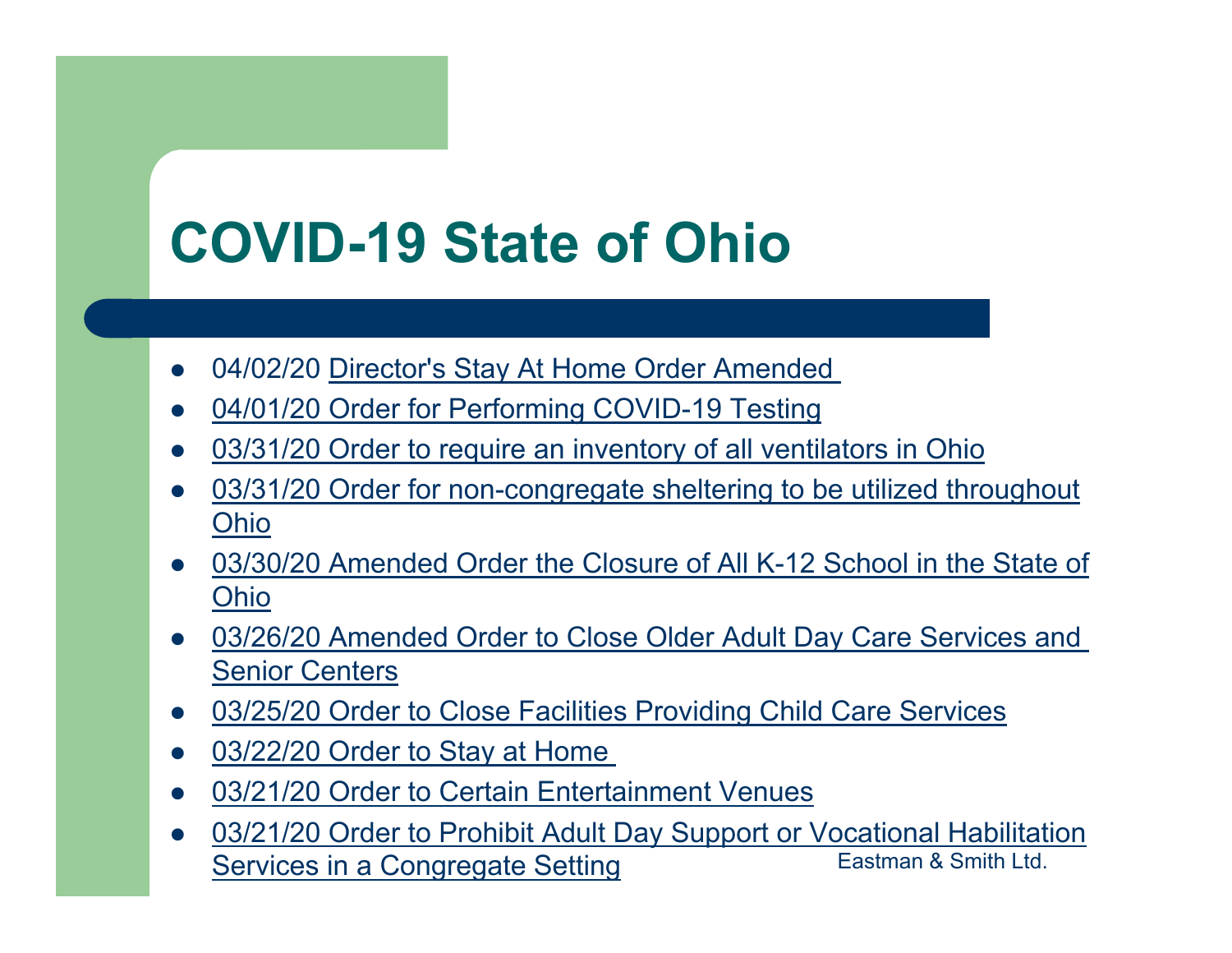## **COVID-19 Local Declarations**

- $\bullet$ **Columbus Declares Public Health Emergency**
- $\bullet$ **March 13, 2020**
- The Columbus Board of Health declared a local public health emergency giving the city extra safety measures to respond to COVID-19 cases. The declaration allows for the quarantine and isolation of individuals with the virus and as a last resort law enforcement involvement for any instances of noncompliance. The declaration also mandates testing and treatment when necessary, for instance a containment zone.
- $\bullet$  https://www.wcbe.org/post/columbus-declares-public-healthemergency-freeing-extra-safety-measures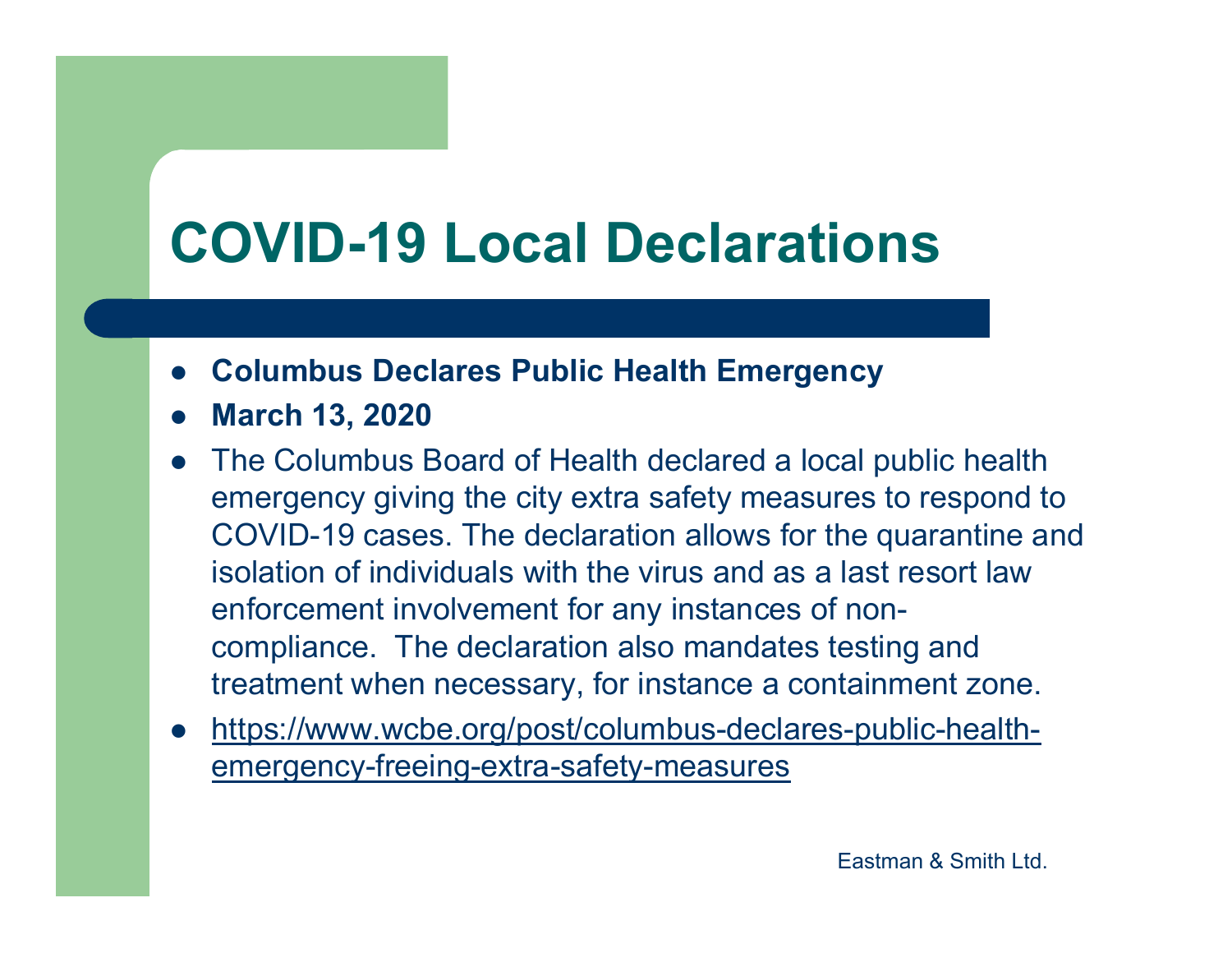## **COVID-19 Local Declarations**

- $\bullet$ March 18, 2020 Franklin County Public Health
- 0 RESOLUTION DECLARING A PUBLIC HEALTH EMERGENCY PURSUANT TO OHIO REVISED CODE SECTION 3709.21
- $\bullet$  **WHEREAS**, the Board of Health has primary authority to enforce the provisions of sections 3707.04 to 3707.32 of the Revised Code regarding quarantine and isolation;
- $\bullet$  **WHEREAS**, section 3707.34 of the Revised Code authorizes the Health Commissioner to act on behalf of the Board of Health in administering the provisions of sections 3707.04 to 3707.32 of the Revised Code regarding quarantine and isolation, if the Health Commissioner acts pursuant to a policy adopted by the Board of Health and circumstances have rendered a meeting of the Board of Health to be impractical or impossible or delaying the action until a meeting of the Board of Health would compromise the public health;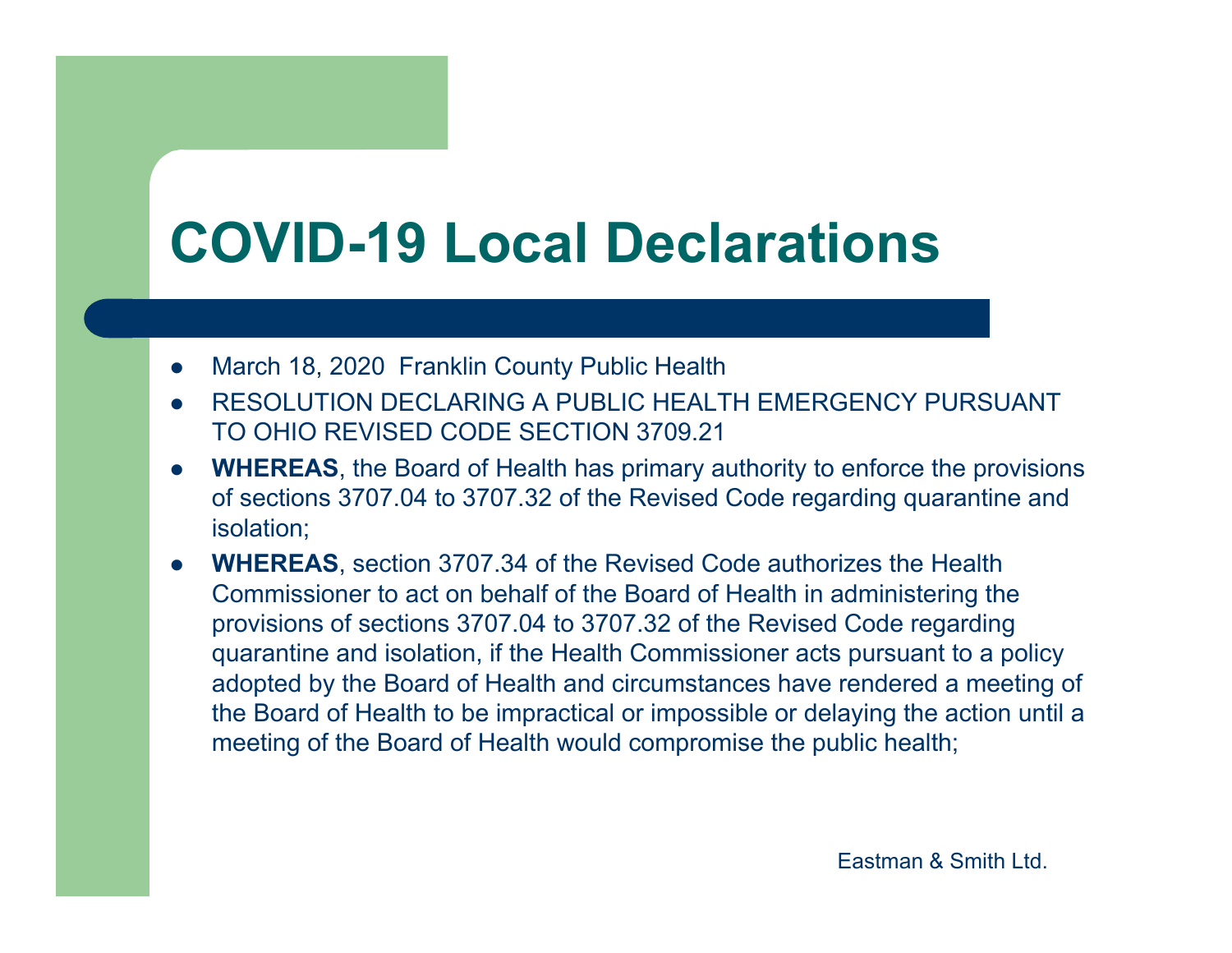### **COVID-19 Local Declarations**

- 0 **WHEREAS**, pursuant to Resolution 04-021 and section 3707.34 of the Ohio Revised Code, a policy titled *Franklin County Board of Health Policy Relating to Delegation of Authority to Quarantine and Isolate* ("Policy") was adopted by the Board of Health on March 9, 2004;
- **WHEREAS**, pursuant to section 3707.34(B) of the Ohio Revised Code, the District Advisory Council approved the Policy on March 24, 2004;
- 0 **WHEREAS**, pursuant to Ohio Revised Code section 3709.21, '[i]n cases of emergency caused by epidemics of contagious or infectious diseases, or conditions or events endangering the public health, the board may declare such orders and regulations to be emergency measures, and such orders and regulations shall become effective immediately without such advertising, recording, and certifying."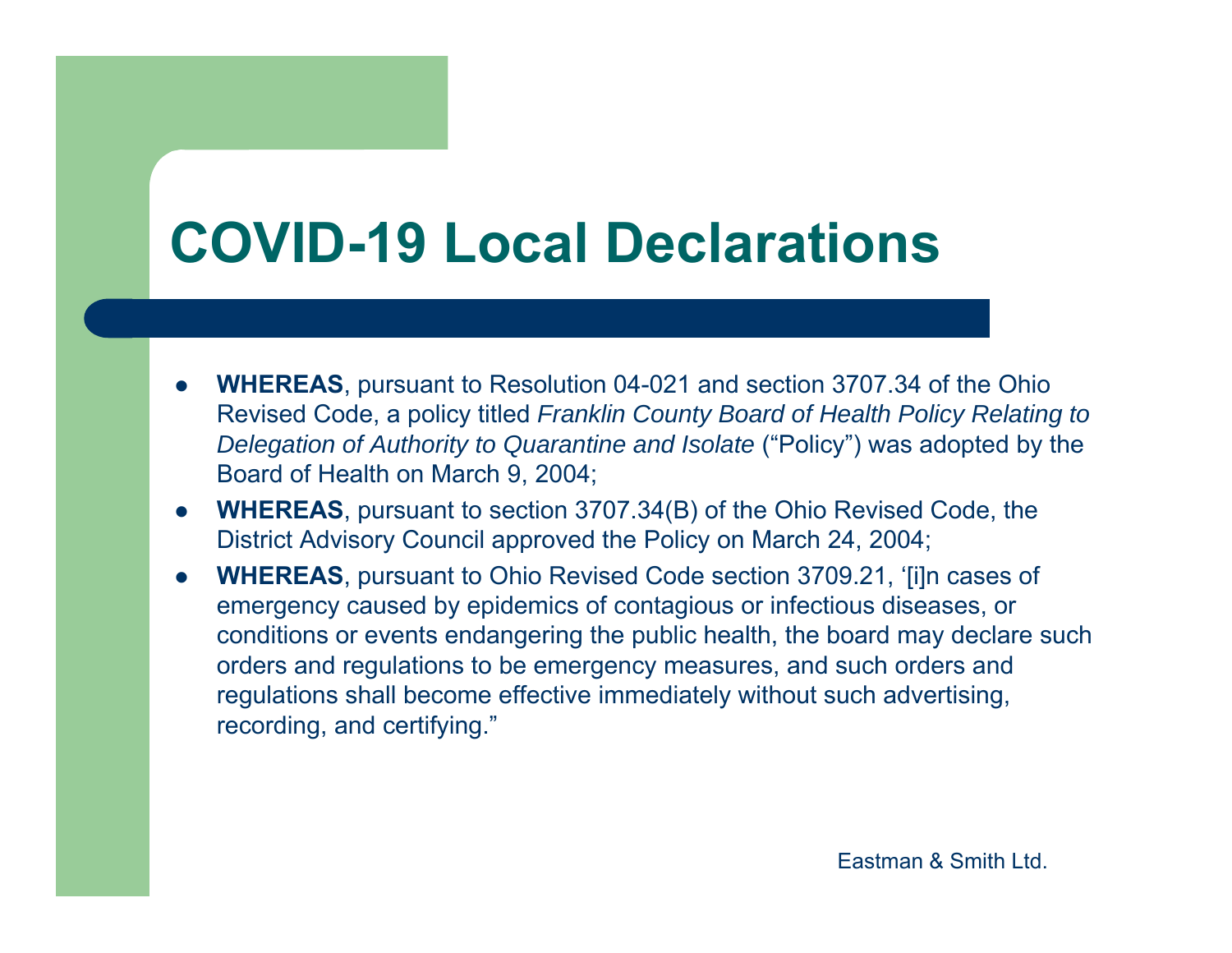### **Isolation and Quarantine Orders**

- March 13, 2020 ODH sent out some template orders following a conference call with attorneys for ODH
- Implementation of quarantine guards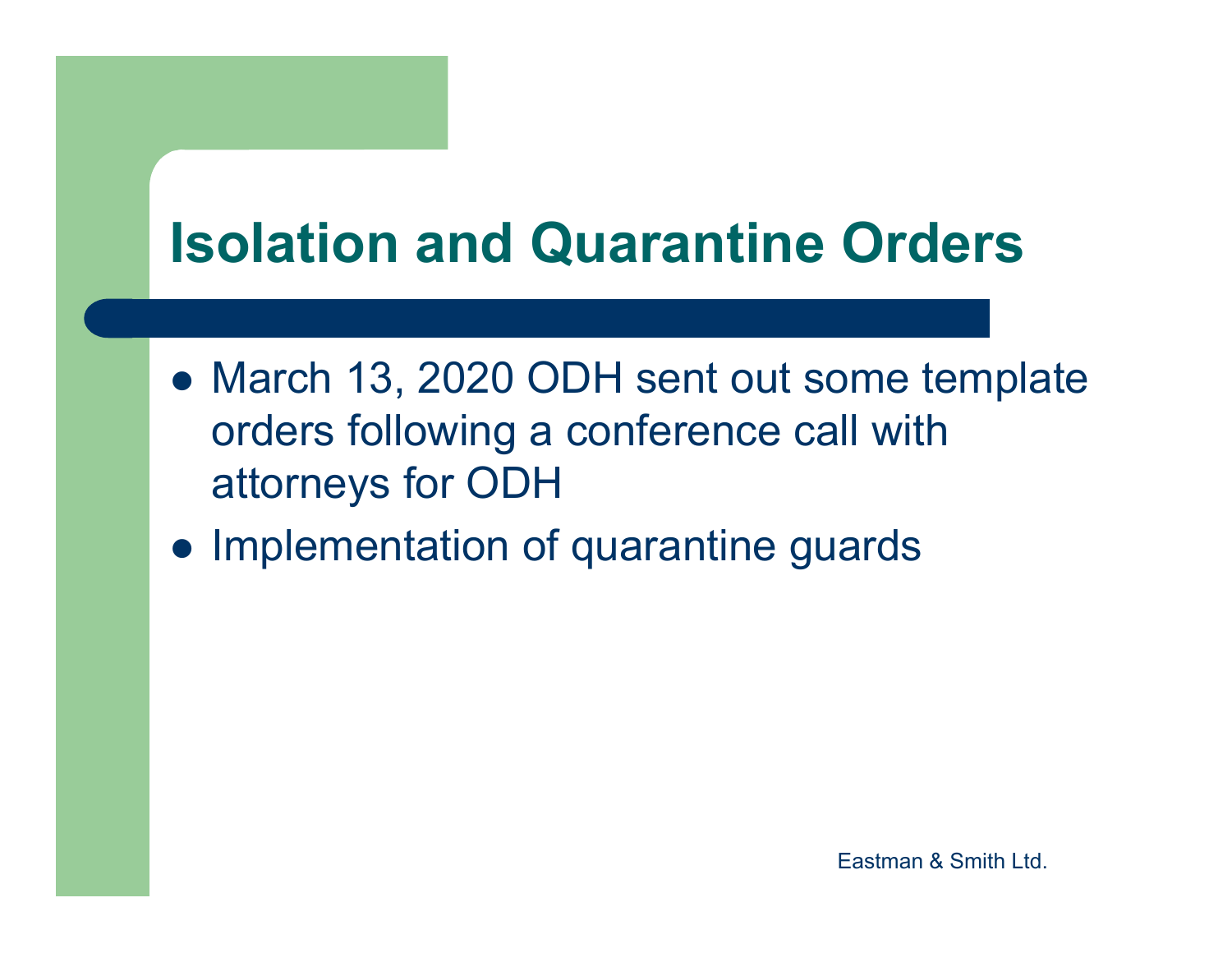## **Privacy – RC 3701.17**

(B) Protected health information reported to or obtained by the director of health, the department of health, or a board of health of a city or general health district is confidential and shall not be released without the written consent of the individual who is the subject of the information unless the information is released pursuant to division (C) of this section or one of the following applies:

(4) The director determines the release of the information is necessary, based on an evaluation of relevant information, to avert or mitigate a clear threat to an individual or to the public health. Information may be released pursuant to this division only to those persons or entities necessary to control, prevent, or mitigate disease.

(C) Information that does not identify an individual is not protected health information and may be released in summary, statistical, or aggregate form. Information that is in a summary, statistical, or aggregate form and that does not identify an individual is a public record under section 149.43 of the Revised Code and, upon request, shall be released by the director.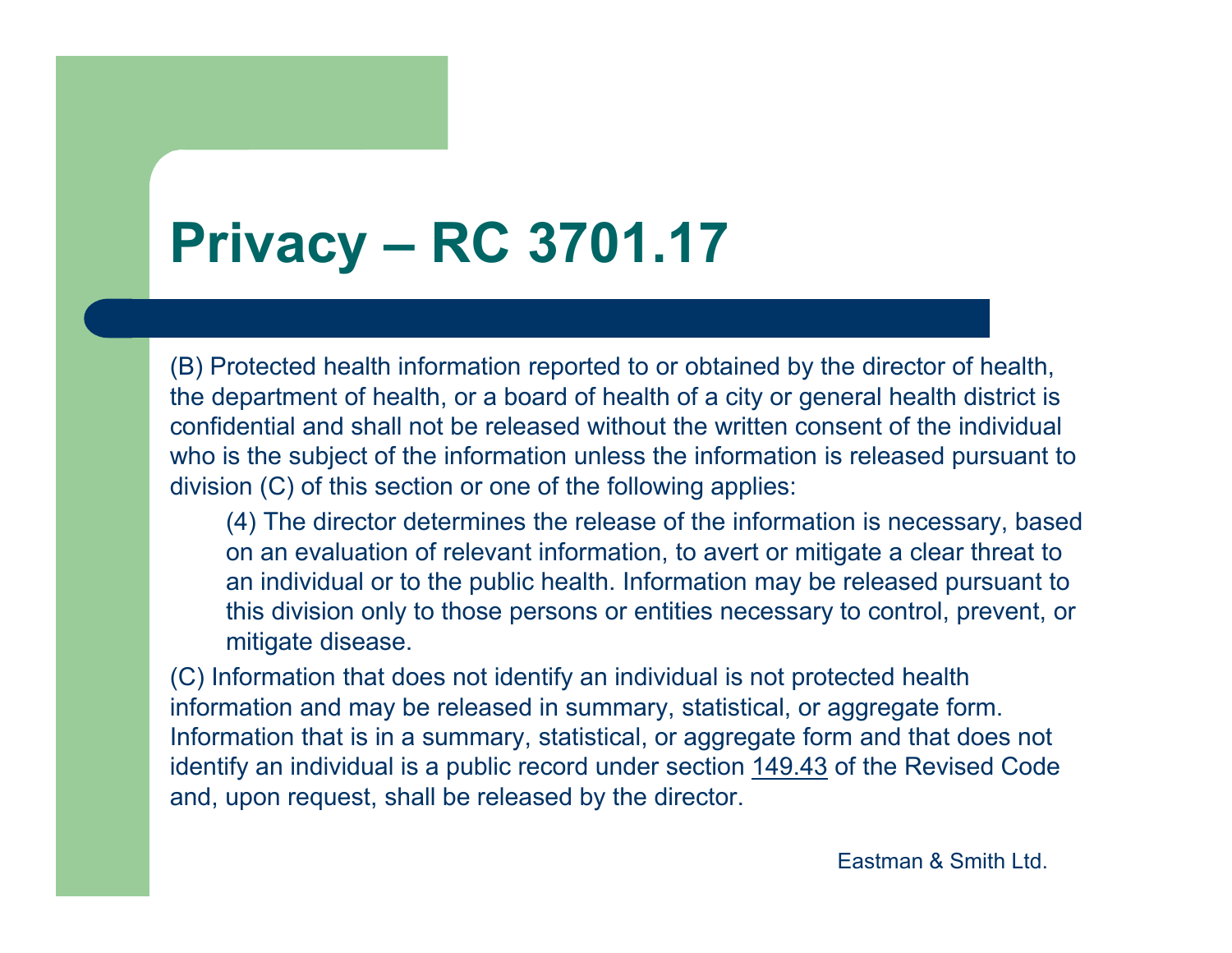### **Responding to Public Records Requests**

### *Cuyahoga Cty. Bd. Of Health v. Lipson O'Shea*  (February 18, 2016)

• A county board of health erred in declining to provide records to a law firm under R.C.  $149.43(A)(1)(v)$  of the Ohio Public Records Act with respect to homes in the county where a minor child had certain elevated blood lead levels because its "blanket exemption" under R.C. 3701.17(A)(2) was inappropriate, in that many records requested contained non-excepted information, such that redaction of only protected health information was warranted with release of remaining unprotected information. Eastman & Smith Ltd.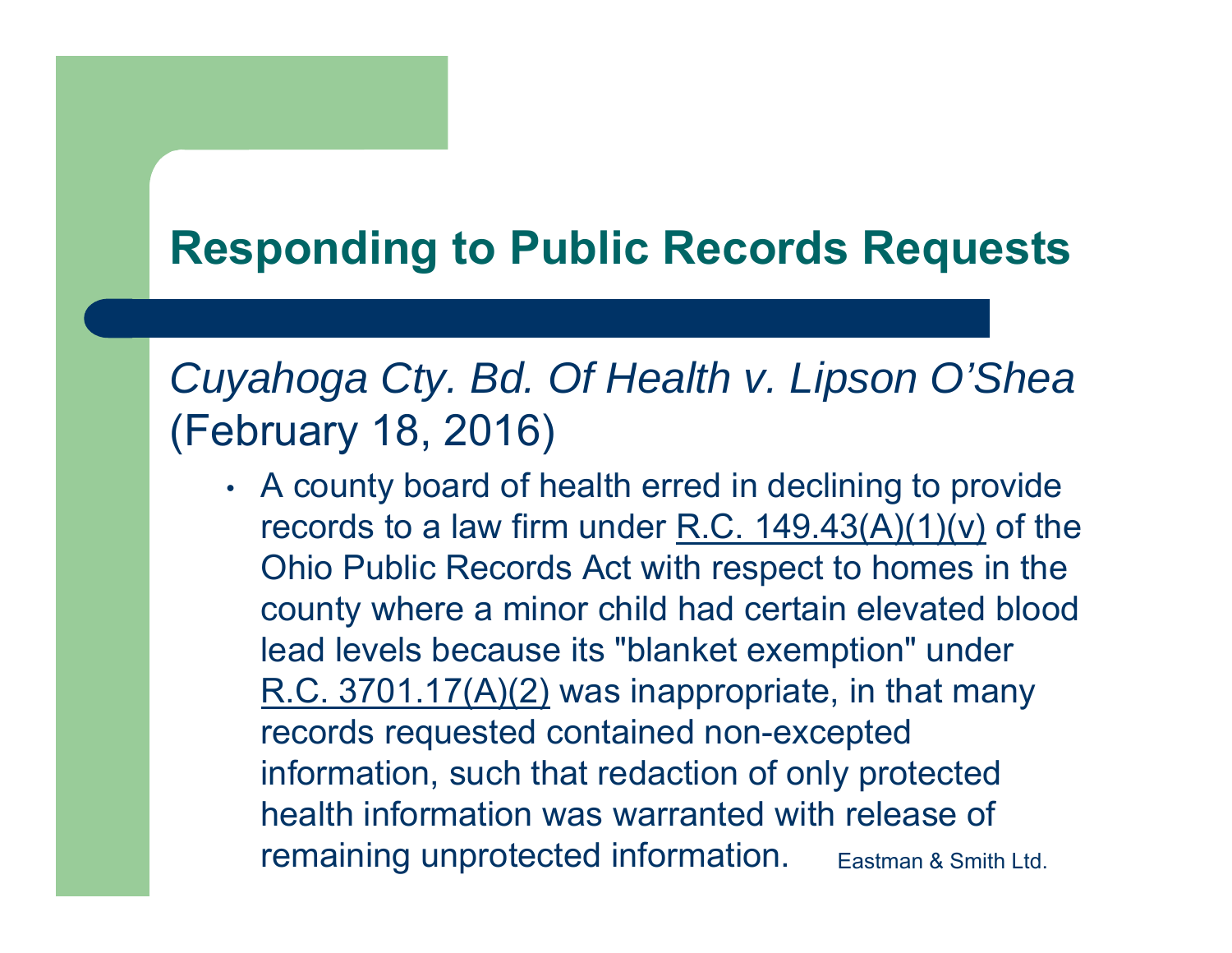### **Types of Social Distancing Measures**

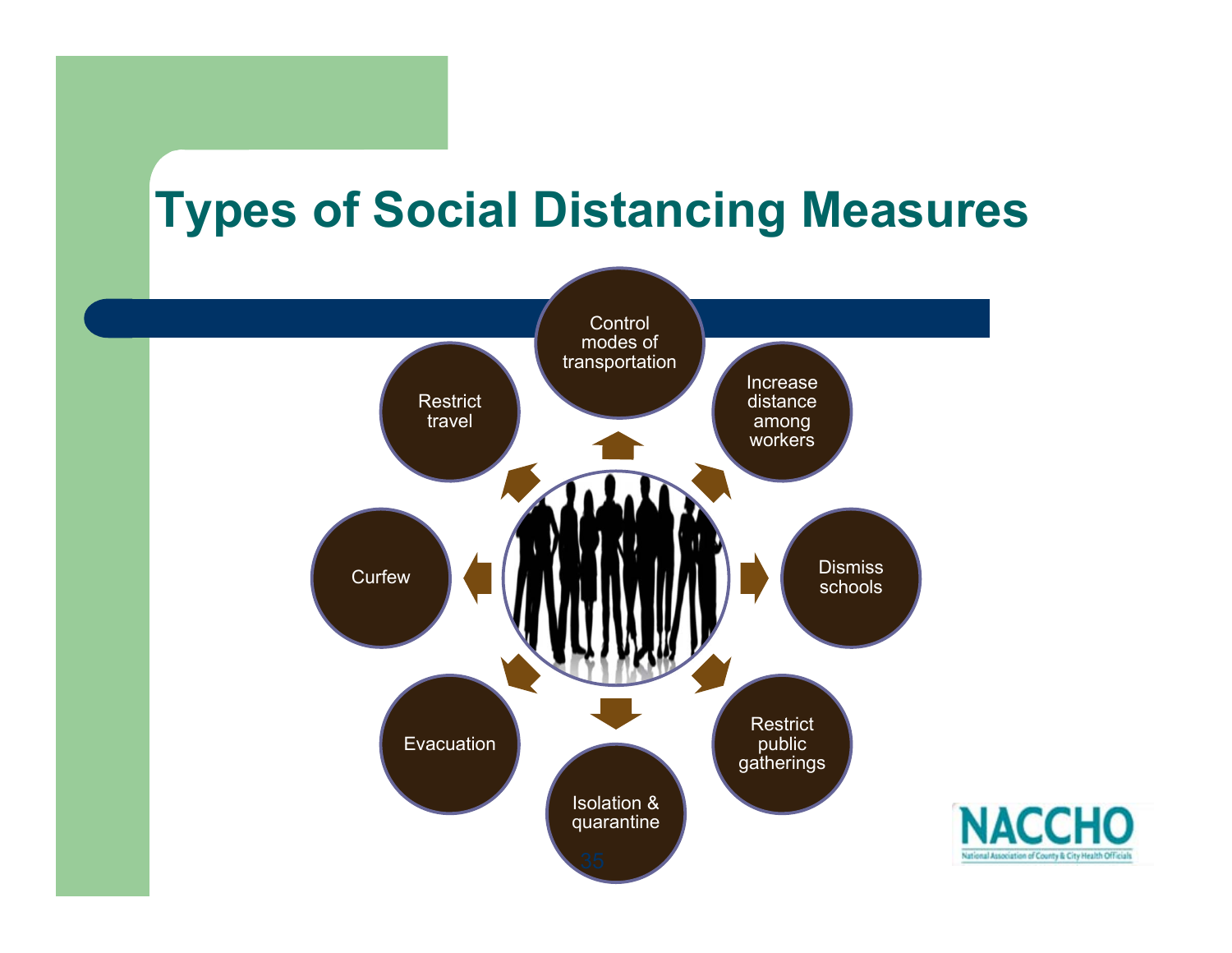### **Amended Stay at Home Order Timeline**

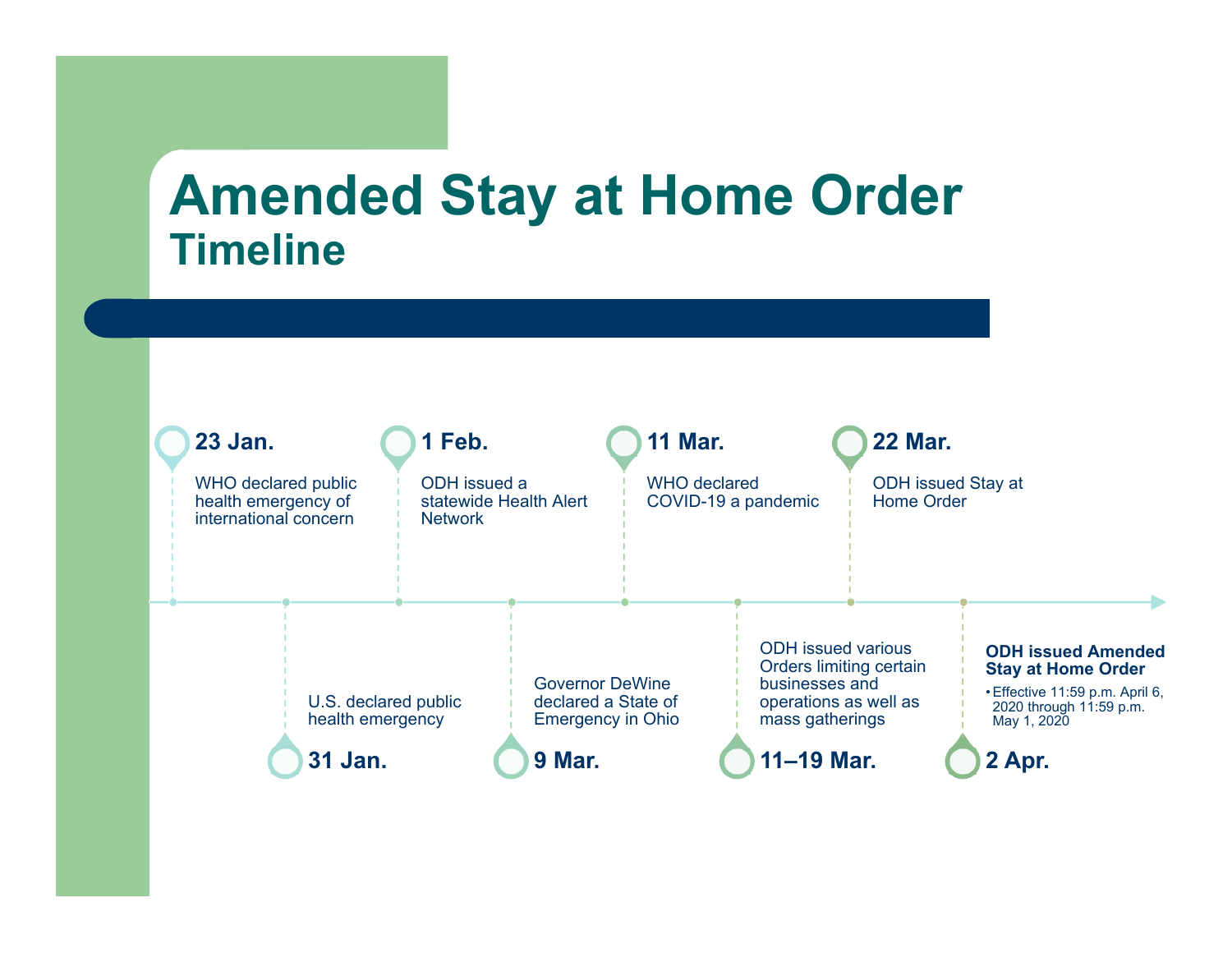### **Amended Stay at Home Order**

#### **Stay at Home or Place of Residence**

Interpretation

Further specific guidance

**Exceptions** 

**Non-essential business and operations must cease**

Interpretation

Further specific guidance

**Exceptions**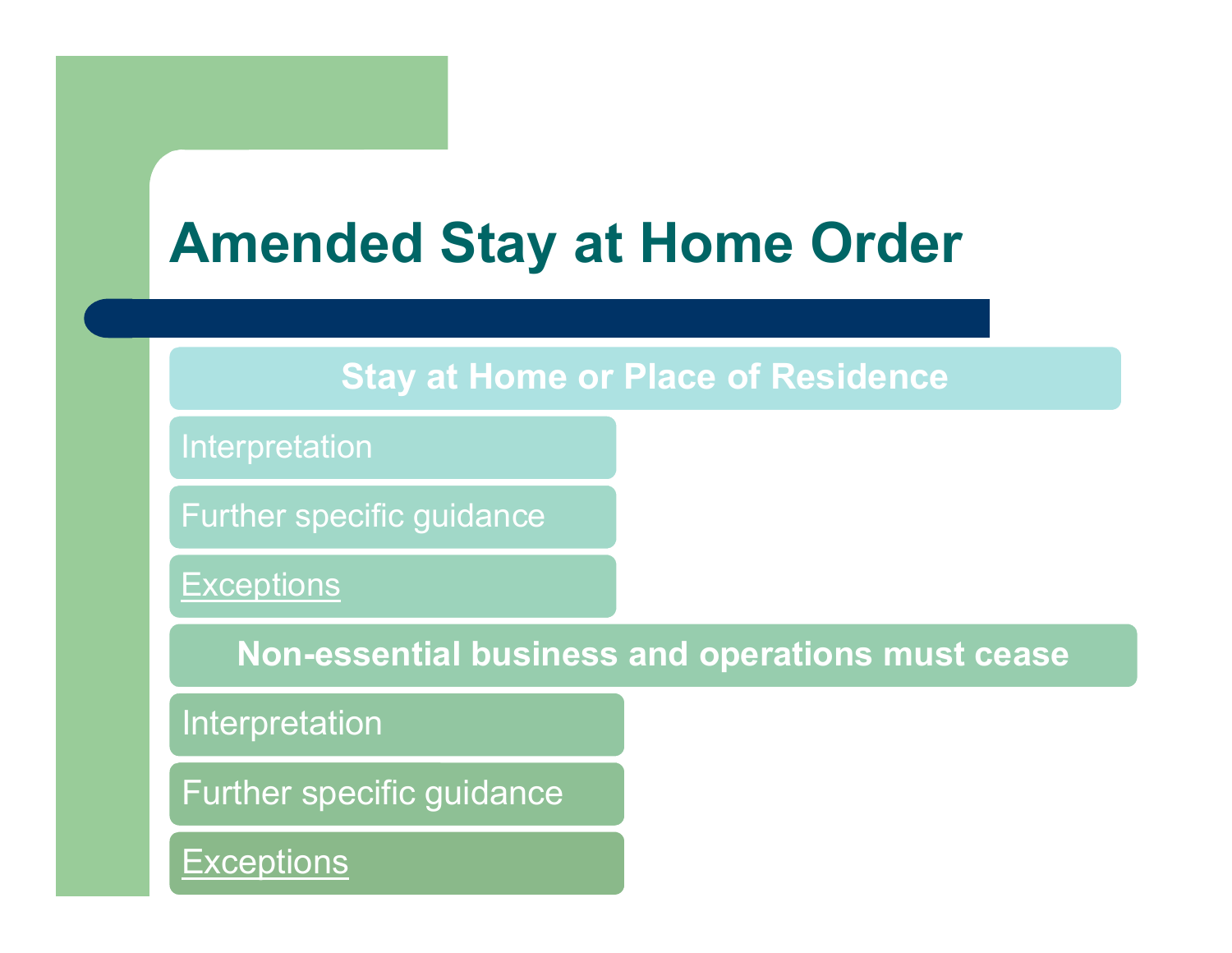### **Keep in mind…**

Authority of State and Local Health District

- This Order does not alter or modify existing authority of the State and local health districts to issue quarantine or isolation orders or the closure of a specific location

### • Intent

- "...ensure maximum number of people self-isolate in their places of residence to the maximum extent feasible, while enabling essential services to continue, to slow the spread of COVID-19"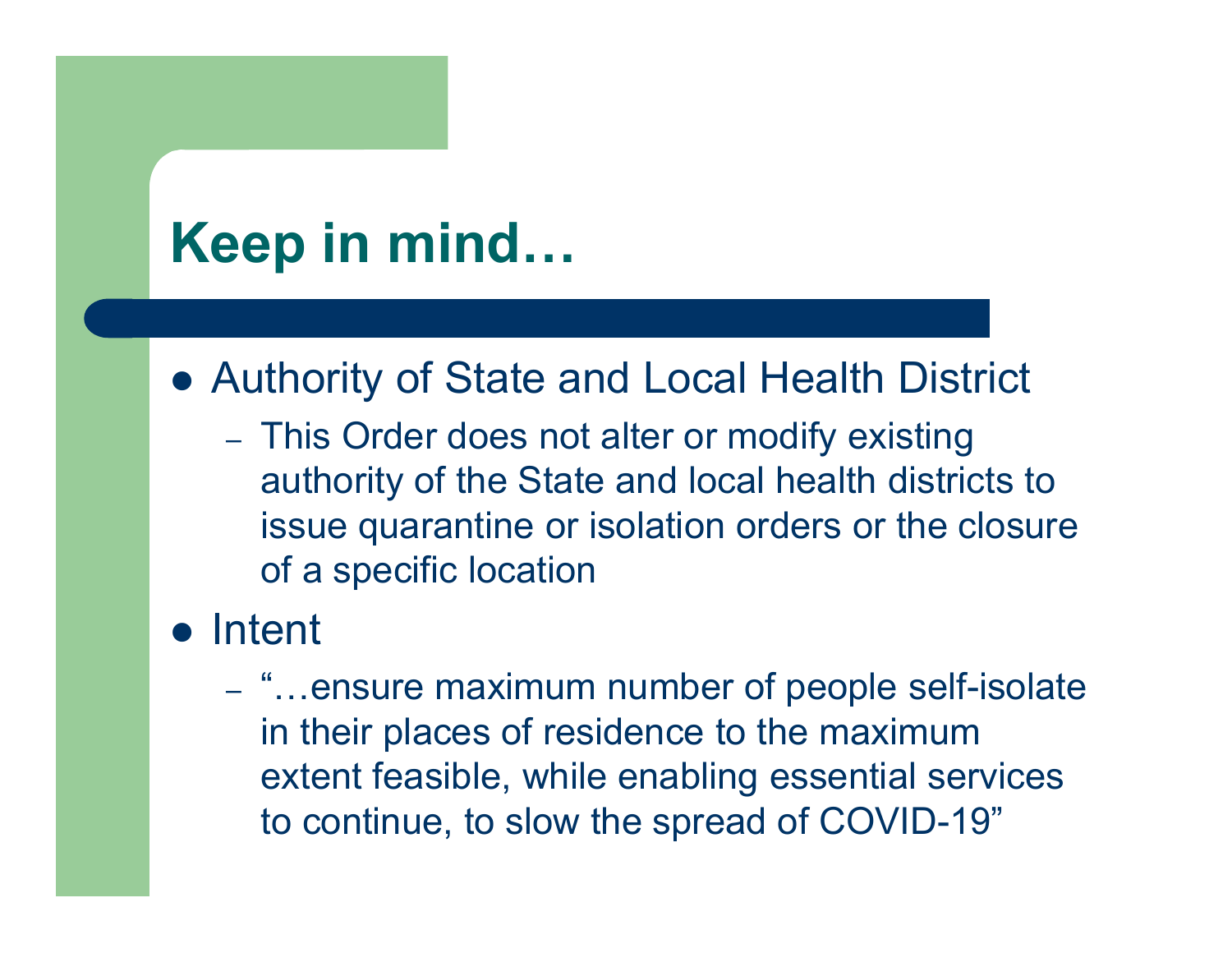### **Part 1 - Stay at Home Order**



**Stay at home or place of residence**

**When outside the home, act consistently with Social Distancing Requirements**



#### **Home defined**

- Homes or residences include hotels, motels, shared rental units, shelters, and similar facilities



#### **Exceptions**

-Essential **Activities** 

-Essential Businesses and **Operations** 

-Minimum **Business Operations**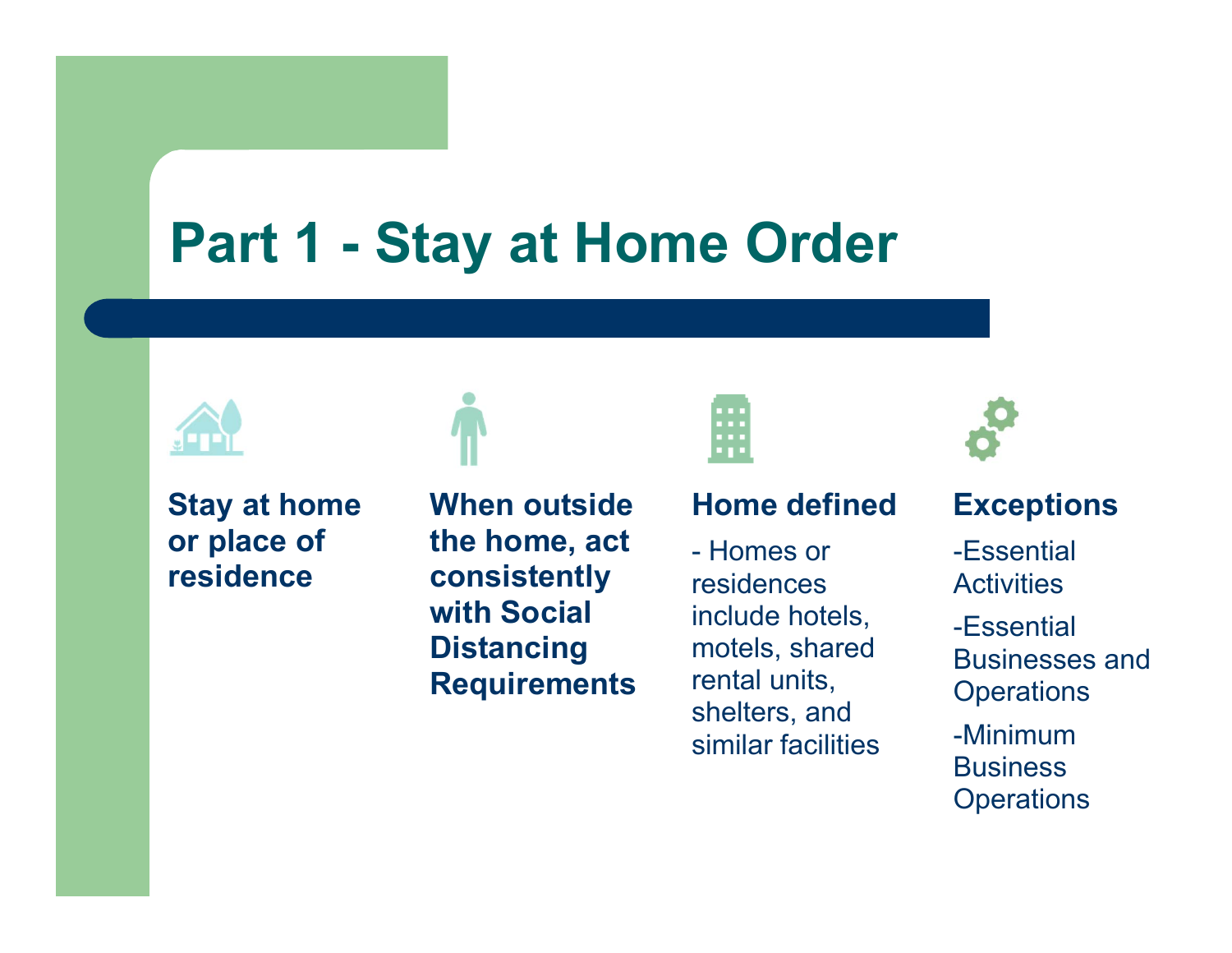## **Who does this apply to?**

- Applicable to all individuals currently living within the State of Ohio
- $\bullet$ **Exceptions** 
	- 1. Homeless individuals
		- But strongly urged to obtain shelter
		- Governmental and other entities are strongly urged to make such shelter available as soon as possible and to the maximum extent practicable. Use in operation COVID-19 risk mitigation practices recommended by the U.S. Centers for Disease Control and Prevention (CDC) and the Ohio Department of Health (ODH).
	- 2. Incarcerated individuals
	- 3. Individuals whose residences are unsafe or become unsafe, such as victims of domestic violence
		- Permitted and urged to leave their home and stay at a safe alternative location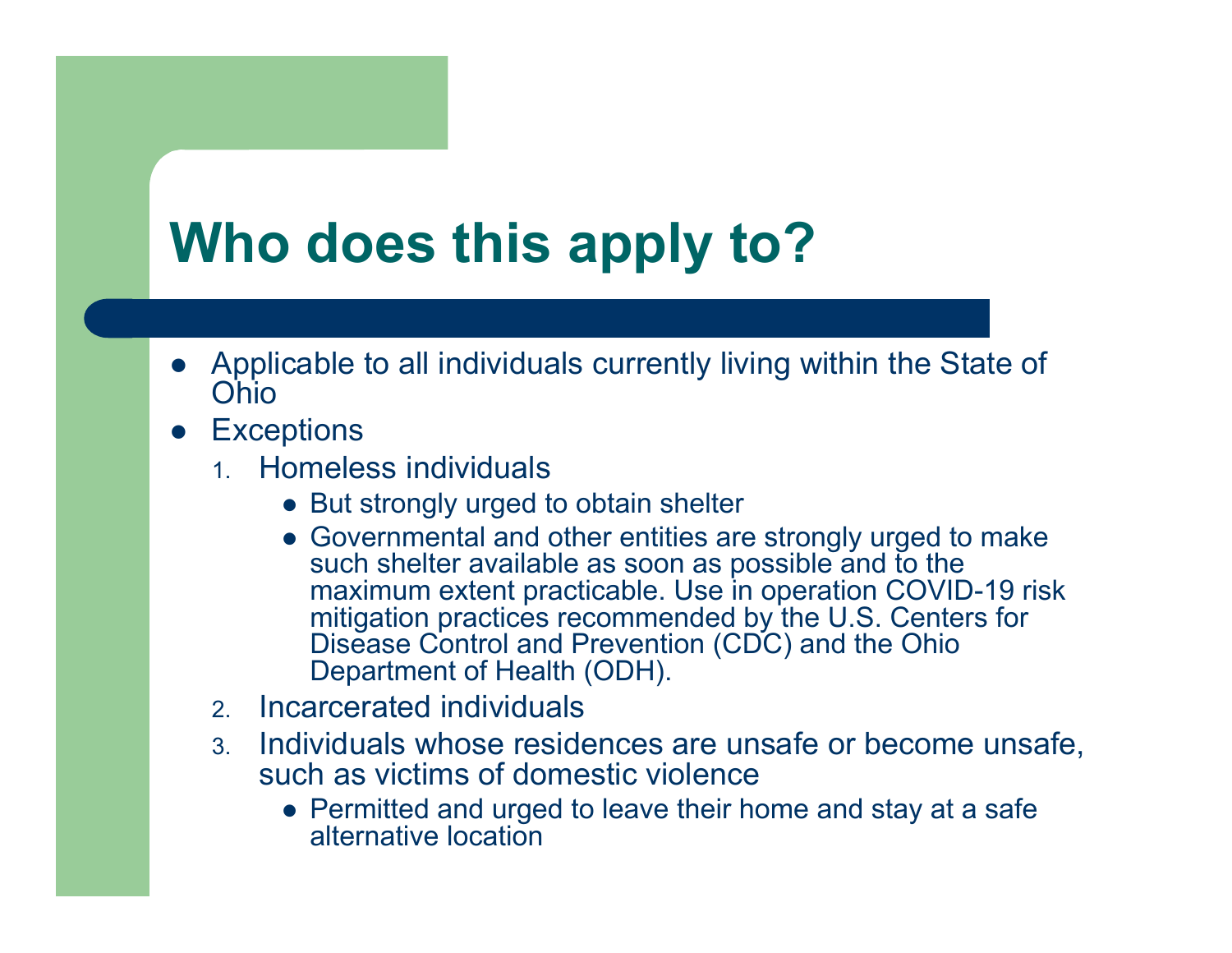### **Essential Activities**



#### **Health & Safety**

- Activities/tasks essential to health or safety of an individual or family/household members or persons unable to care for themselves/leave home (including pets)

- Medical care, supplies, and medication



#### **Necessary Supplies & Services**

- Food, household products, supplies for WFH, automobile/ boat, or those necessary to maintain safety, sanitation, and essential operation of residences

#### **Outdoor Activities**

- With Social **Distancing Requirements** 



#### **Travel**

- Related to work at an Essential Business/ Operations or Minimum Basic **Operation** 



#### **Caring for Others**

- Including attending weddings & funerals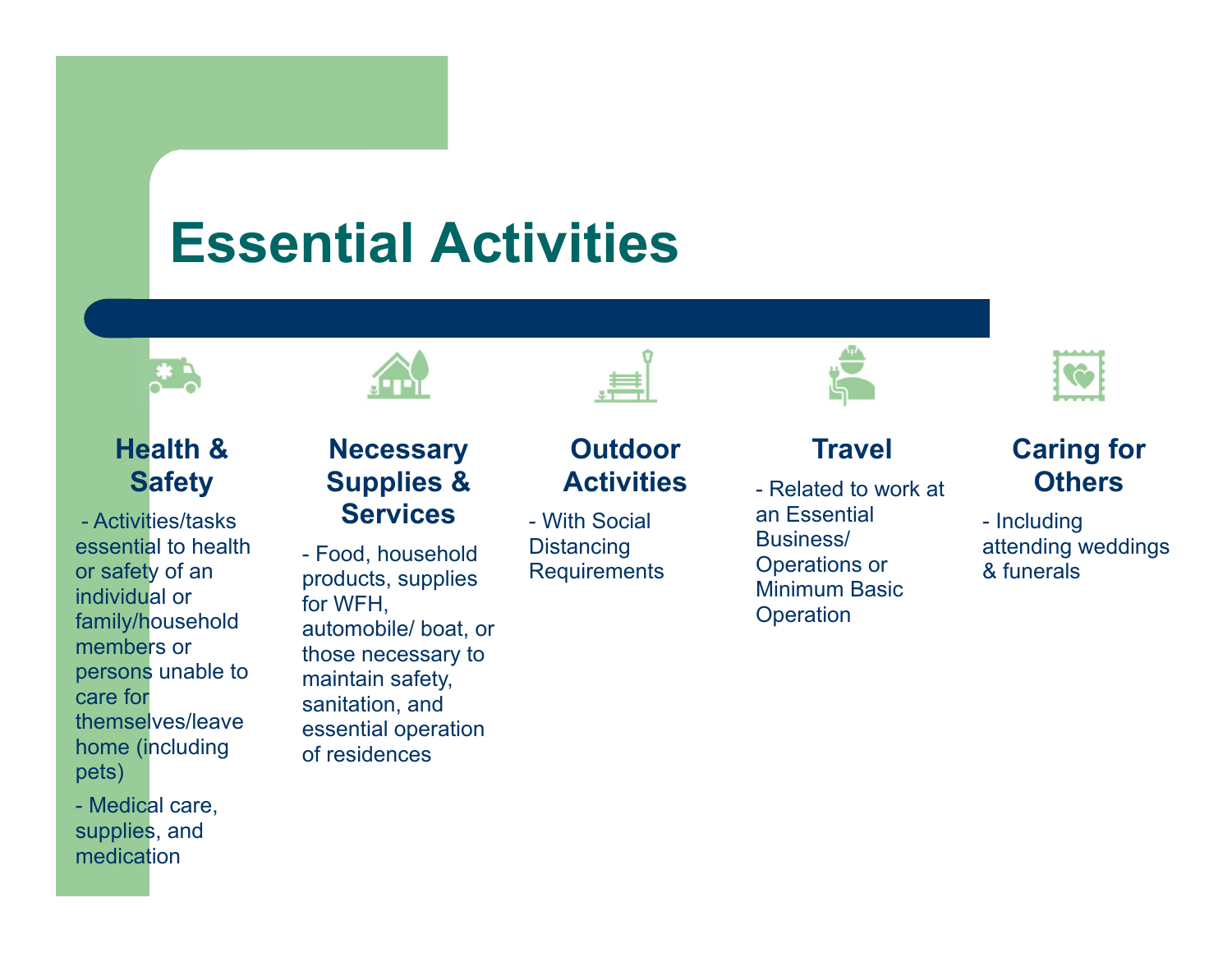### **Prohibited Activities**

- $\bullet$  All public and private gatherings of any number of people occurring outside a single household/living unit is prohibited
- Any gathering of more than ten people is prohibited
	- Except members of the same household/residence
- $\bullet$ Places of public amusement shall be closed
- $\bullet$  Recreational sports tournaments, organized leagues, day camps are prohibited
- Pools shall be closed
	- –Except for single household pools
- $\bullet$  Campgrounds shall be closed
	- – Except where used as a place of residence if there is genuinely no other viable alternative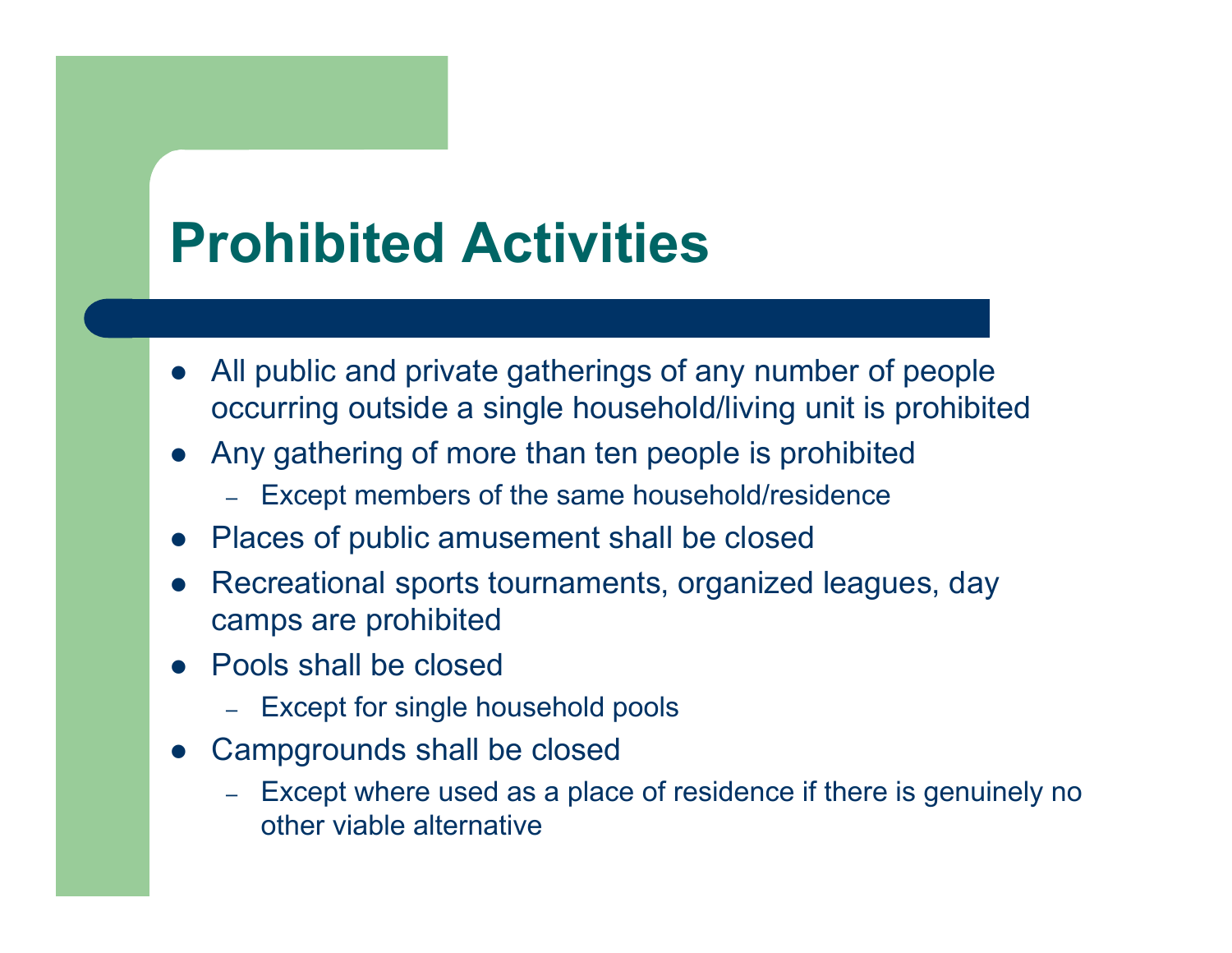### **Part 2 – Order to Cease Non-Essential Businesses & Operations**

General order for all businesses and operations to cease all activities within the State

- Exceptions
	- Essential Businesses and Operations
		- Subject to Social Distancing Requirements (amongst employees and public)
	- Minimum Basic Operations
	- Home-based businesses where social distancing requirements can be met
	- Single person businesses if all safe workplace standards are met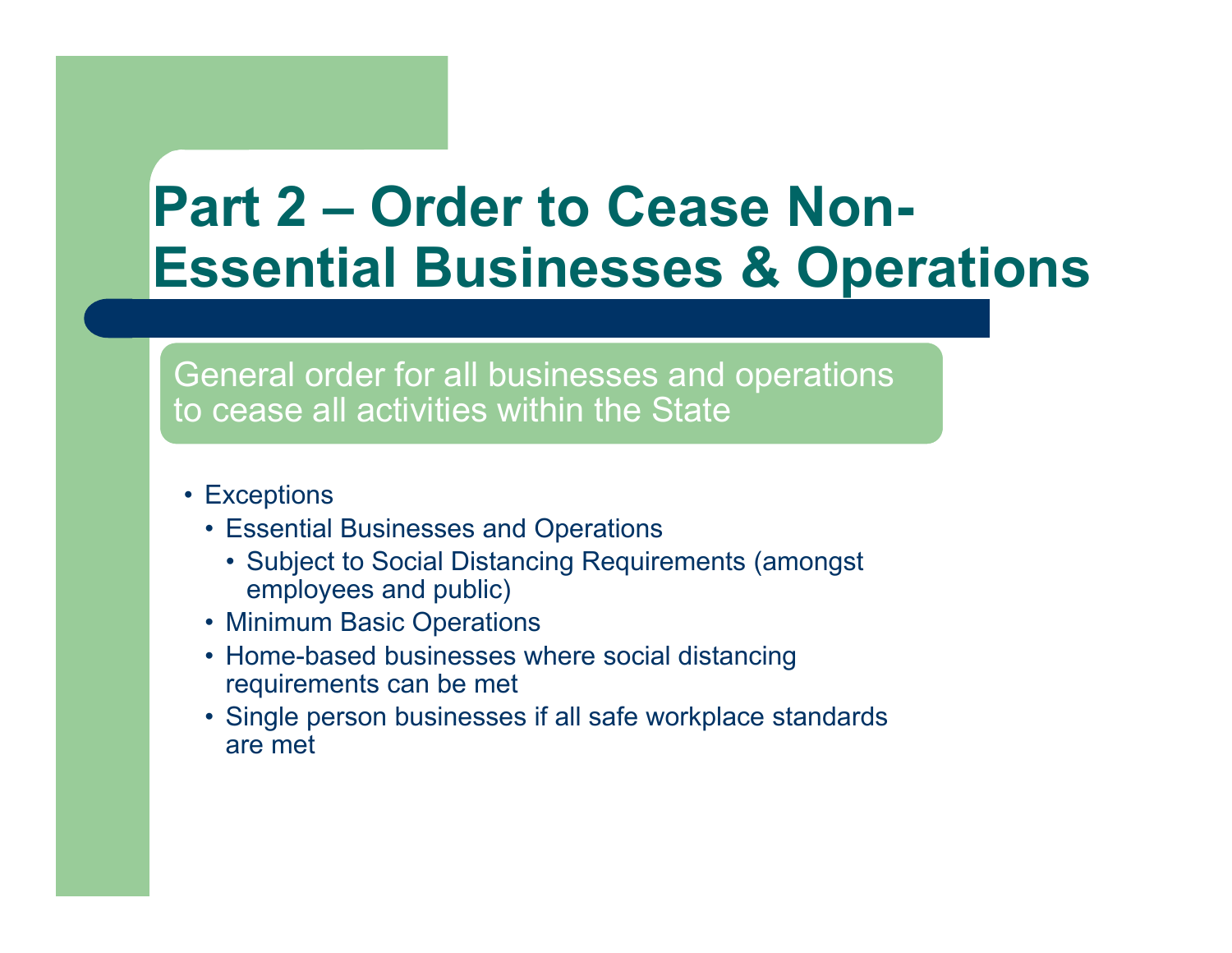### **Essential Businesses and Operations**

- $\bullet$  Healthcare and Public Health Organizations
	- Hospitals, clinics, dental offices, pharmacies, vets and more
	- Includes related operations, research/development, manufacturing, and supply chain
	- Specifically excludes gyms, spas, salons, barbers, tattoo parlors, and similar facilities

#### $\bullet$ Human Services Operations

 Generally, services that offer necessities of life for individuals who are economically disadvantaged, have physical, intellectual, and/or developmental disabilities, or are otherwise needy

#### $\bullet$ Essential Infrastructure

- Utilities, solid waste/recycling collection, transportation, food production & distribution, construction, cybersecurity, internet, telecommunications, and more
- $\bullet$  Essential Governmental Functions
	- First responders and related functions, military, child protection, corrections, legislators, courts, and more
	- Other governmental employees working for or to support Essential Businesses/Operations
	- Doesn't apply to the federal government
- $\bullet$ And…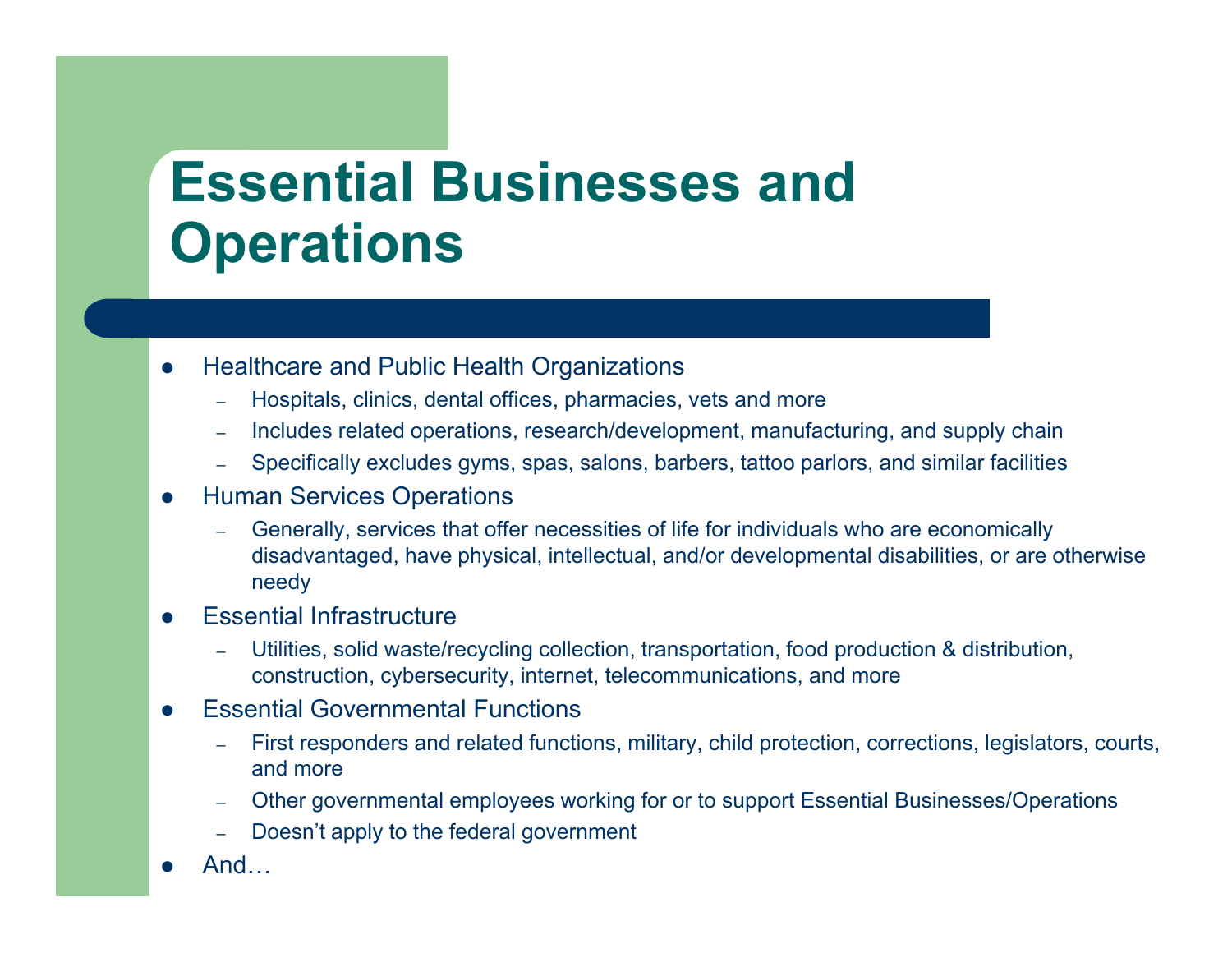- 1. CISA list per its *Advisory Memorandum on Identification of Essential Critical Infrastructure Workers During COVID-19 Response*
- 2. Stores that sell groceries and medicine
	- Maximum capacity to comfortably observe Social Distancing **Requirements**
	- – Stores shall ensure proper cleaning of carts/baskets between customers
- 3. Food, beverage, licensed marijuana production & agriculture
	- Manufacturing, production, and similar
	- Animal shelters/rescues included
- 4. Charitable & social services
- 5. Religious entities
	- Wedding ceremonies and funerals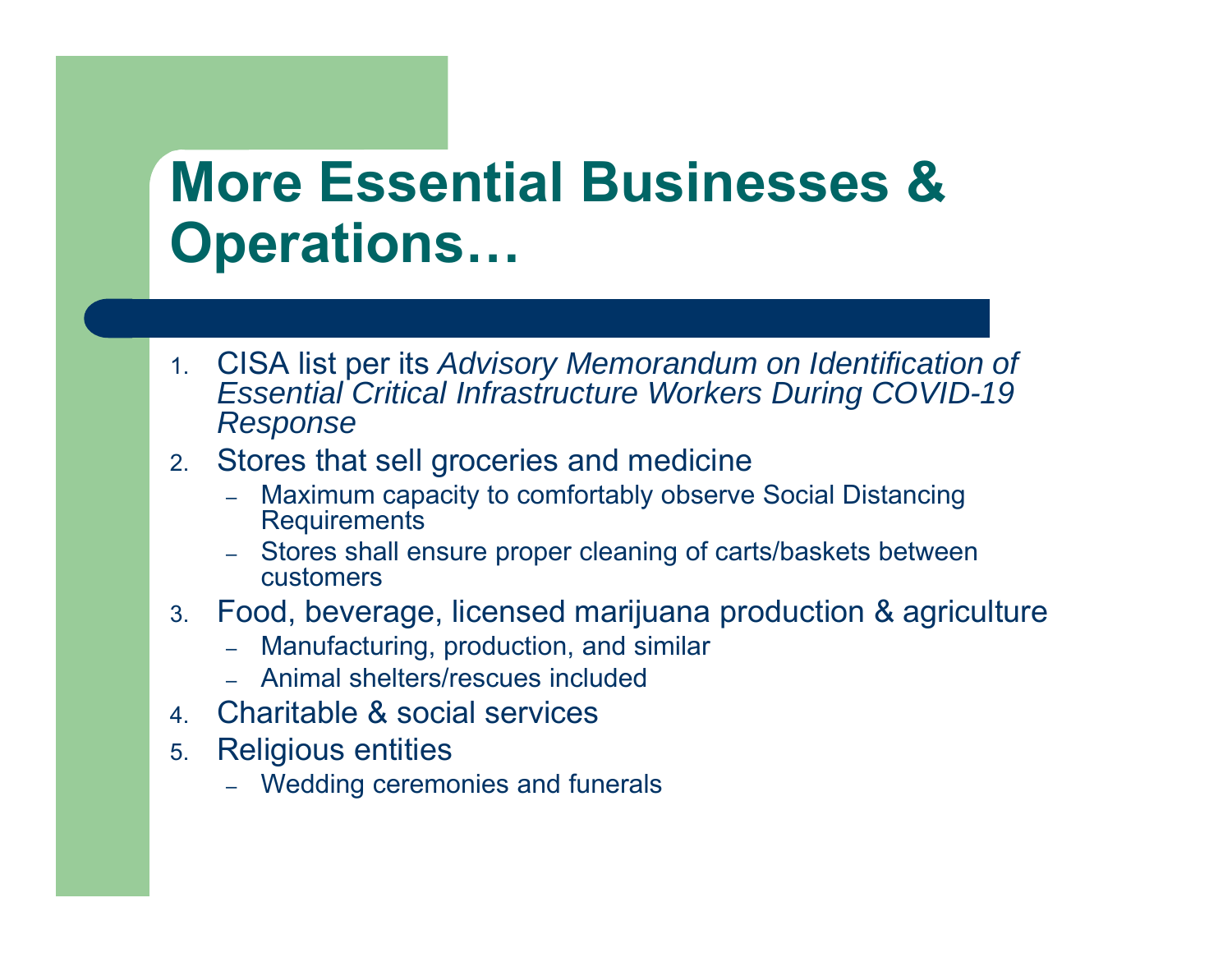- 6.**Media**
- 7.First amendment protected speech
- 8.Gas stations and businesses needed for transportation
- 9.Financial/insurance institutions
- 10. Hardware supply stores
- 11. Critical trades
	- Plumbers, electricians, exterminators, security, etc.
- 12. Mail and shipping/delivery services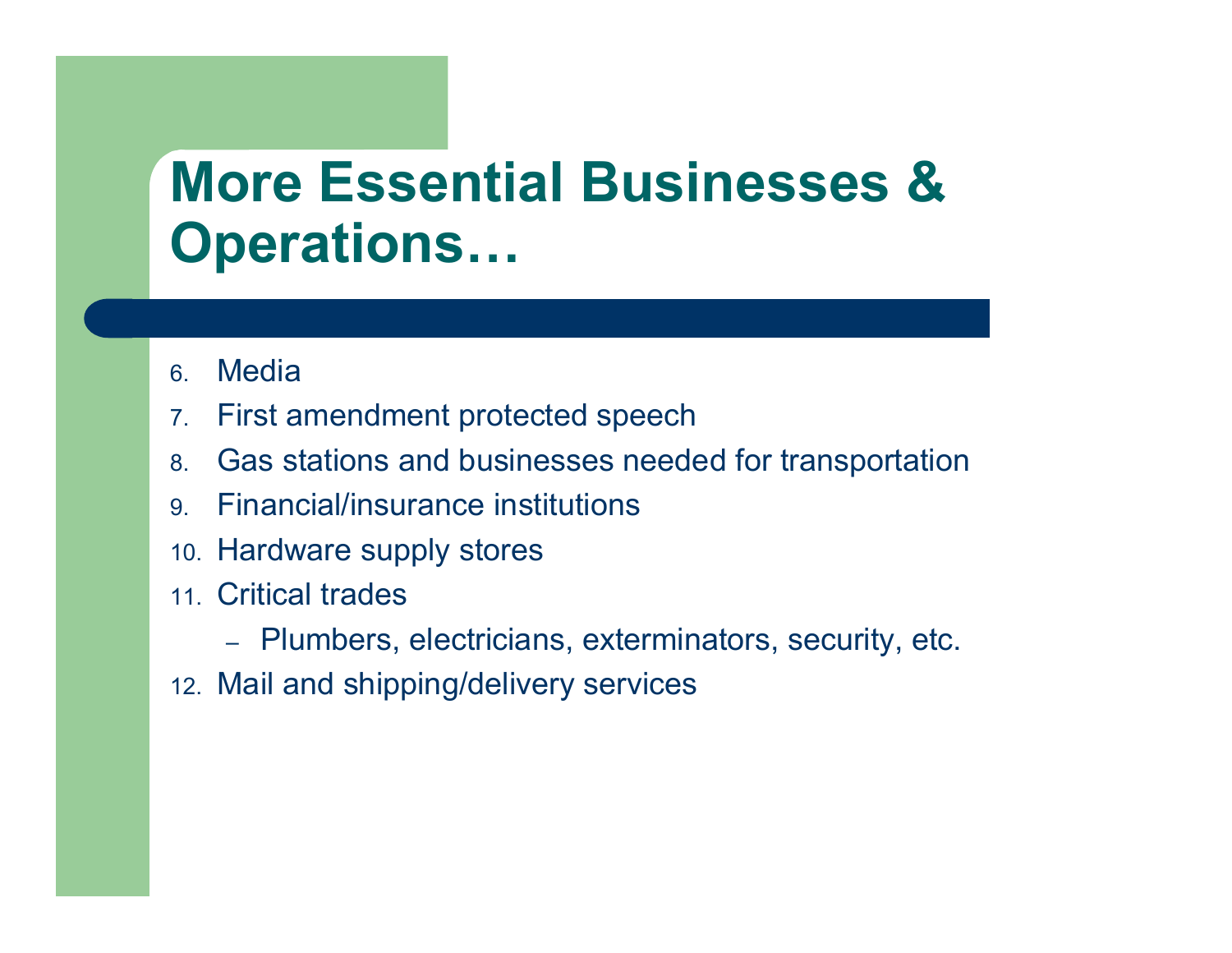- 13. Educational institutions
	- For distance learning, critical research, and essential functions
	- Orders regarding closures still apply
- 14. Laundry services
- 15. Restaurants for consumption off-premises
- 16. Supplies to work from home
- 17. Supplies for Essential Businesses and Operations
- 18. Transportation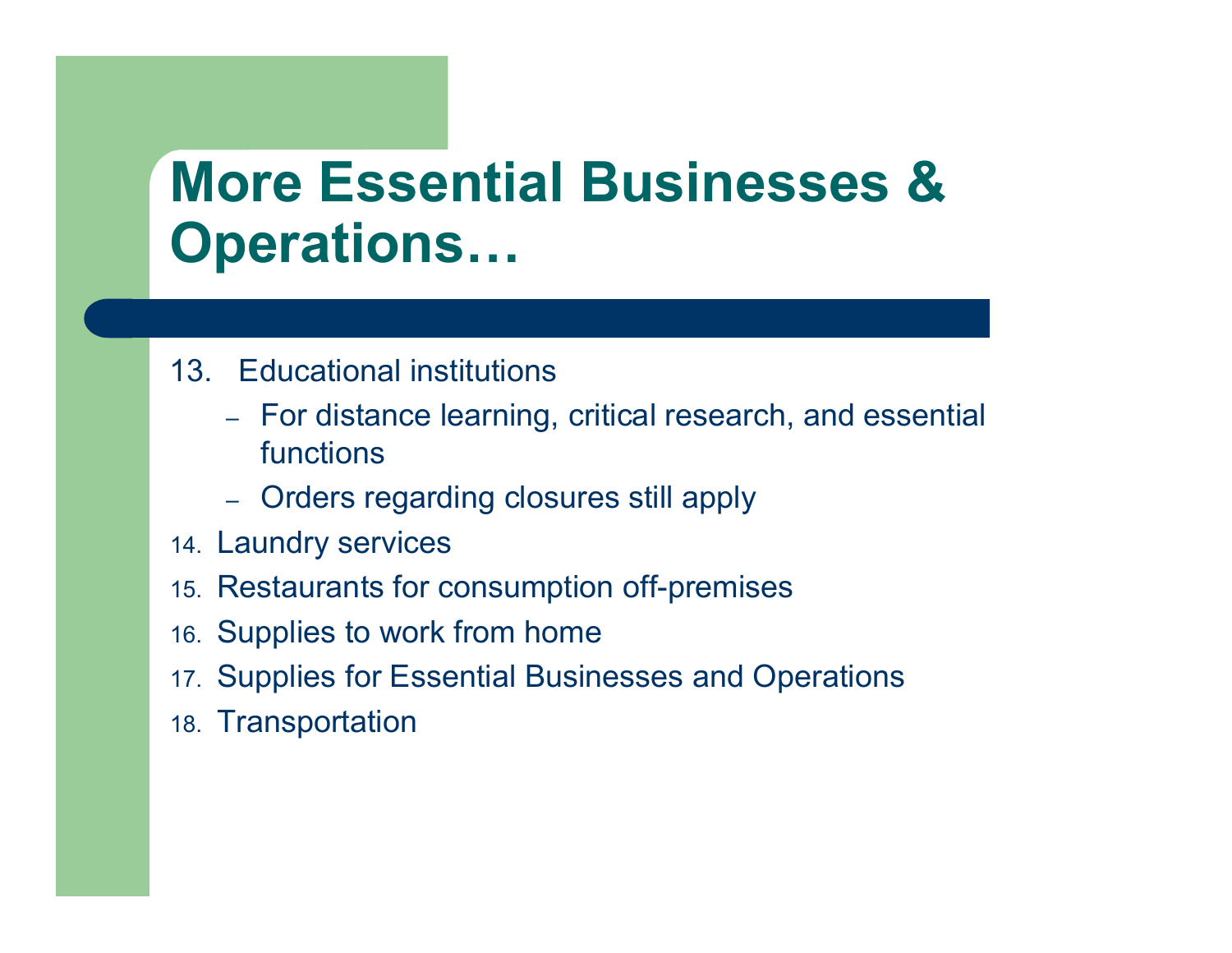- 19. Home-based care and services
- 20. Residential facilities and shelters
- 21. Professional services
- 22. Manufacture, distribution, and supply for critical products and industries
- 23. Critical labor union functions
- 24. Hotels and motels
- 25. Funeral Services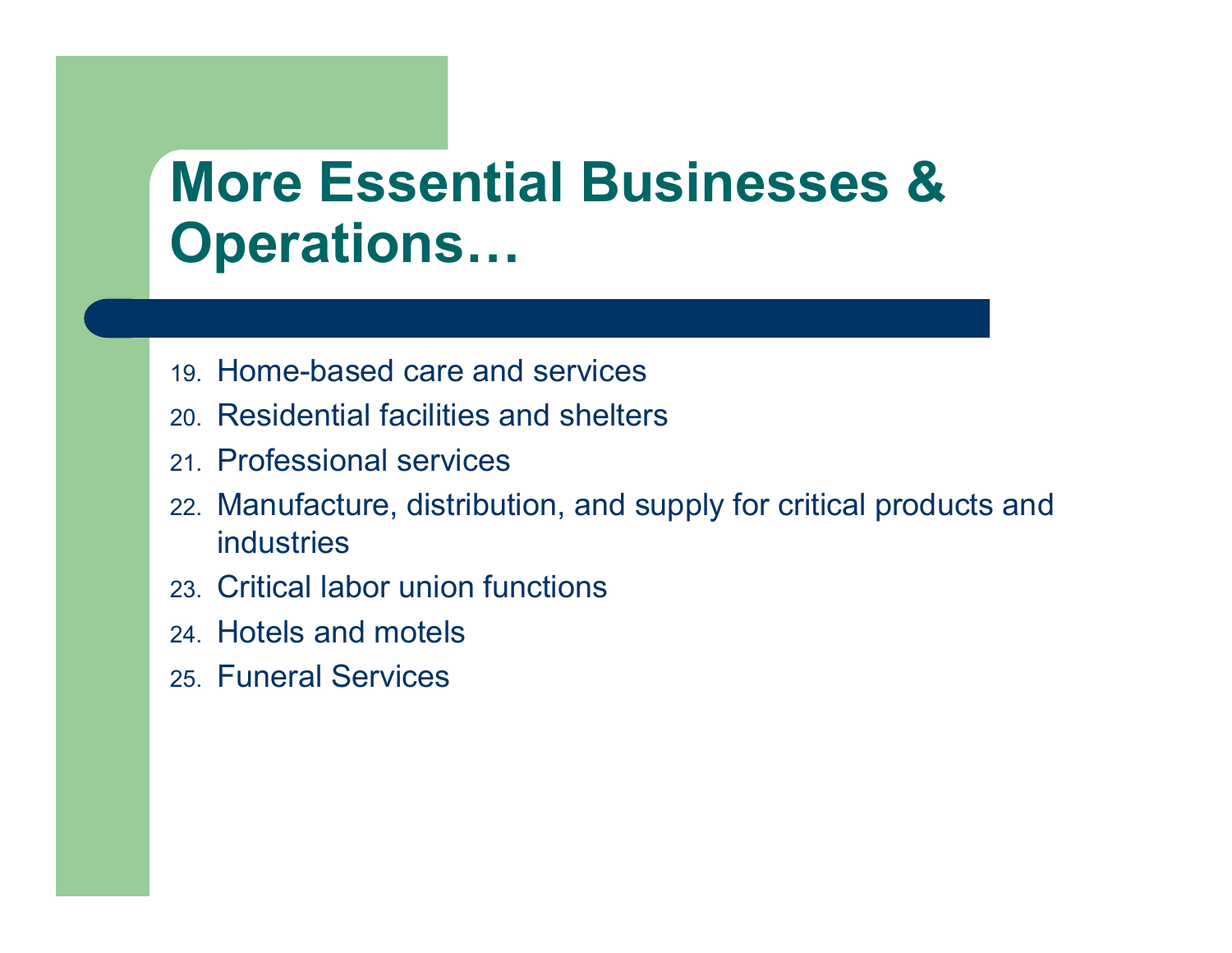### **Minimum Basic Operations**

Minimum necessary activities to maintain the value of the business's inventory, preserve the condition of the business's physical plant and equipment, ensure security, process payroll and employee benefits, or related functions

Minimum necessary activities to facilitate employees' ability to work from home

Employees must comply with Social Distancing Requirements to the extent possible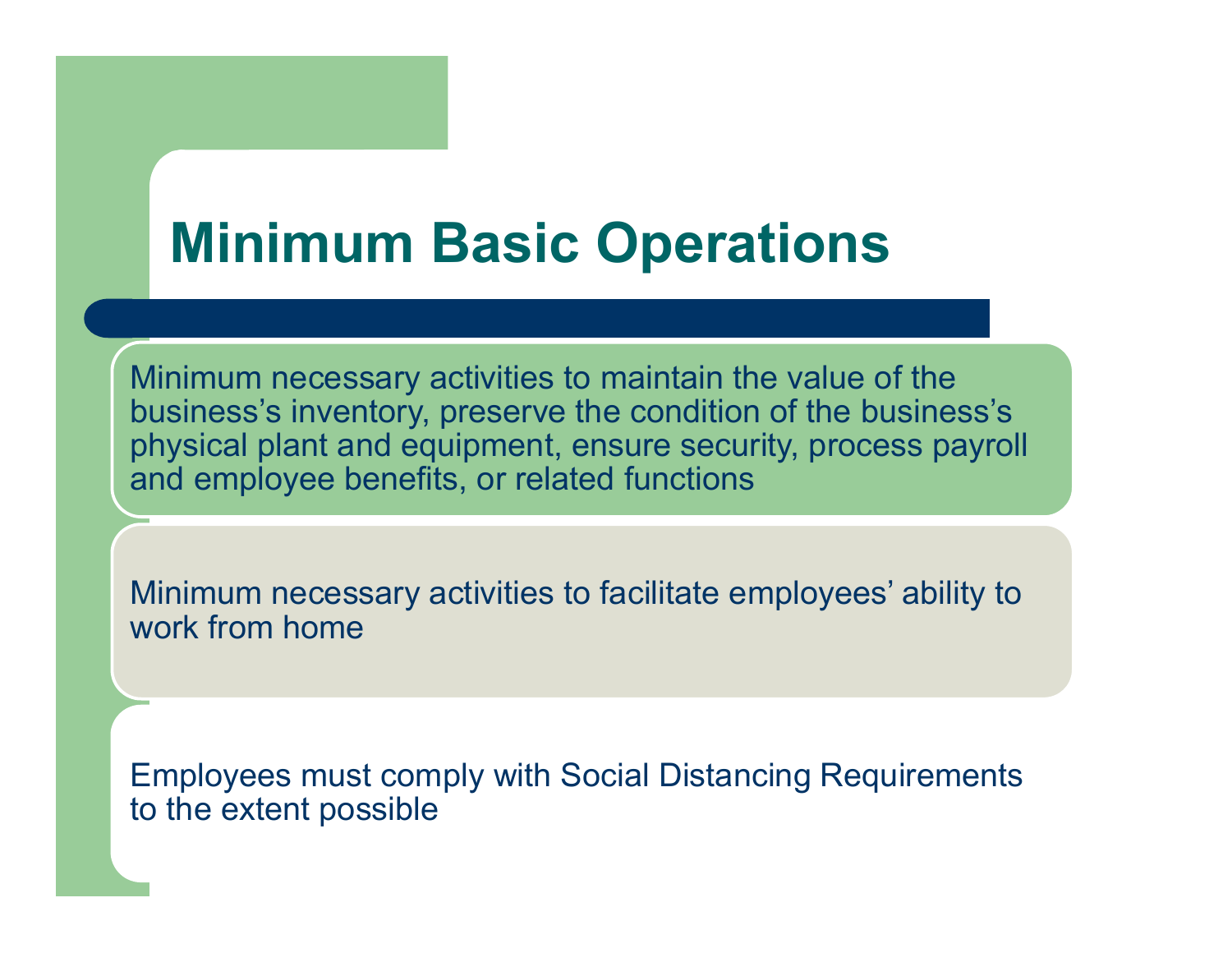### **Social Distancing Requirements**

- $\bullet$  Maintain 6-foot distance, wash/sanitize hands, cover coughs/sneezes, clean high-touch surfaces, no hand shakes
- $\bullet$  Required measures for Essential Business and Operations and Minimum Basic Operations
	- 6-foot distance
	- Hand sanitizer
	- –Separate operating hours for elderly and vulnerable population
	- –Online/remote access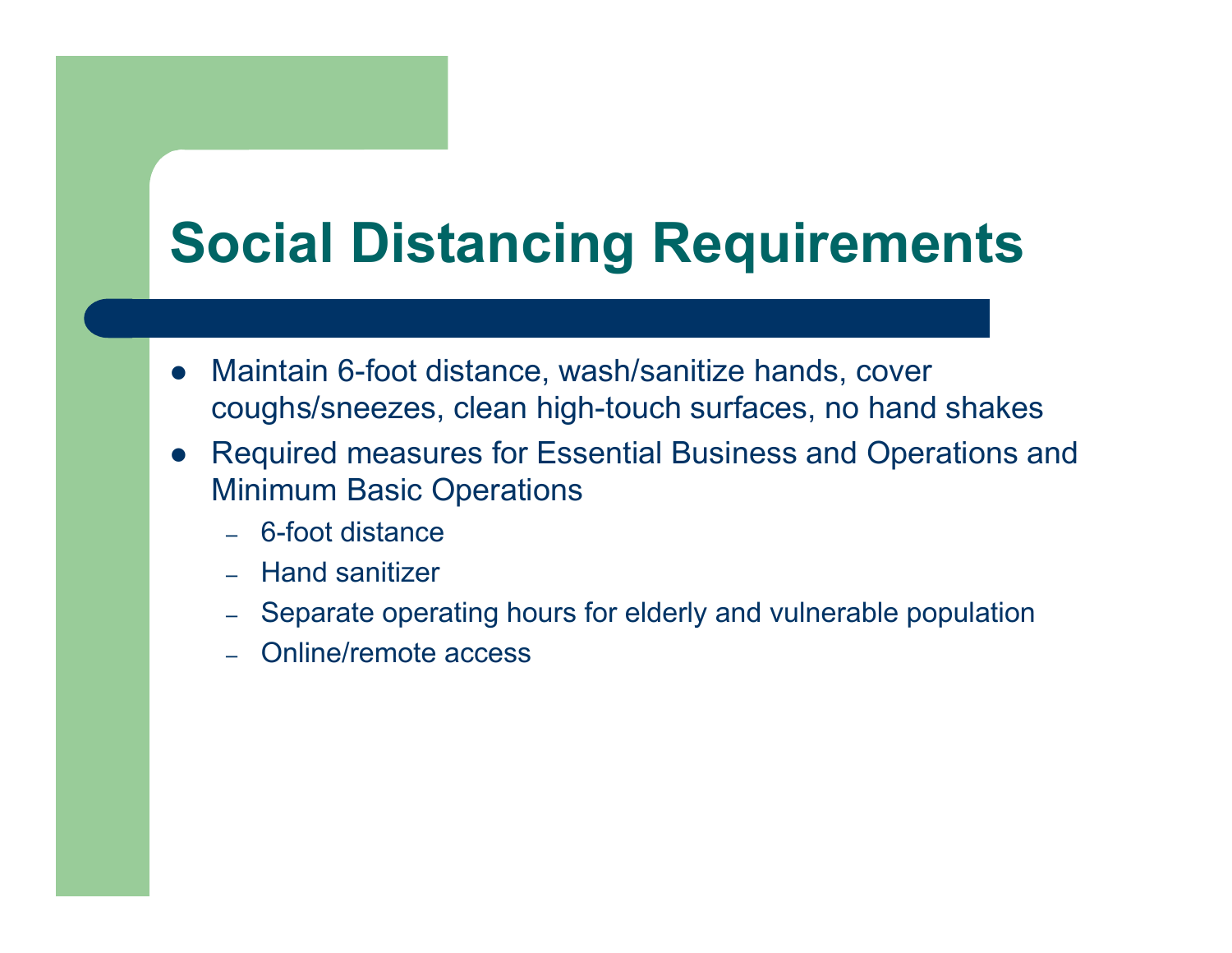### **Prohibited & Permitted Travel**

- $\bullet$  Only Essential Travel (paragraph 14) and Essential Activities permitted
- $\bullet$  On public transit, Social Distancing Requirements apply "to the greatest extent possible"
- $\bullet$  Interstate travel permitted for Essential Businesses and Operations and Minimum Basic Operations
- $\bullet$  Persons entering the State intending to stay
	- "Asked" to self-quarantine for 14 days
	- COVID-19 positive, presumptively diagnosed, or exhibit symptoms per CDC screening guidance shall not enter the State
		- Unless under medical orders, transported by EMS, driving directly to provider for initial care, or permanent resident of the State
	- Not applicable to those who are regularly travelling in and out of the State as permitted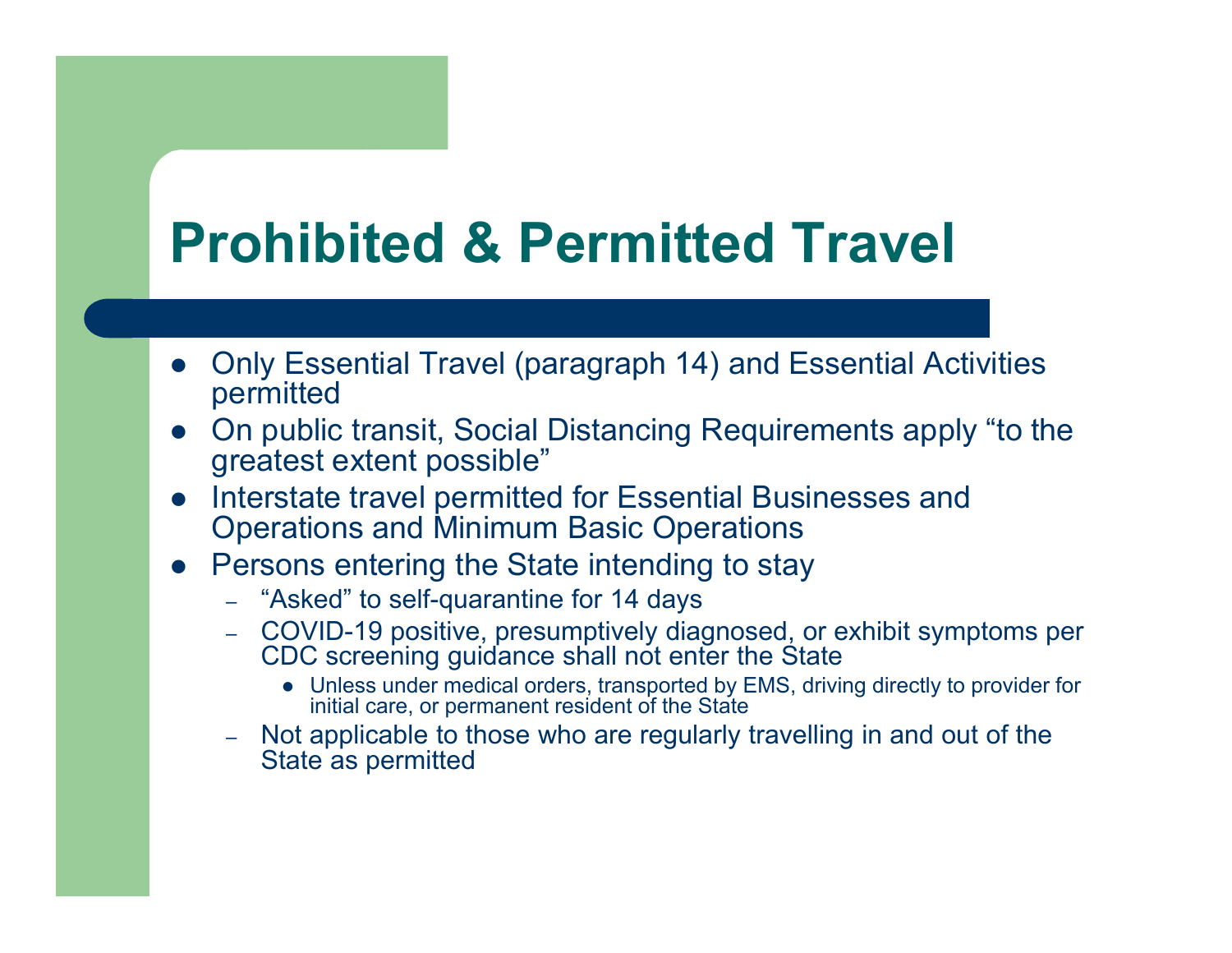### **Enforcement & Penalty**

### R.C. 3701.352

• "No person shall violate any rule the director of health or department of health adopts or any other the director or department of health issues under this chapter to prevent a threat to the public caused by a pandemic, epidemic, or bioterrorism event."

R.C. 3701.99

- "Board of health of a general or city health district, health authorities and officials, officers of state institutions, police officers, sheriffs, constables, and other officers and employees of the state or any county, city, or township, shall enforce quarantine or isolation orders, and the rules the department of health adopts."
- Violation is misdemeanor of the second degree (up to 90 days in jail and/or up to \$750 fine)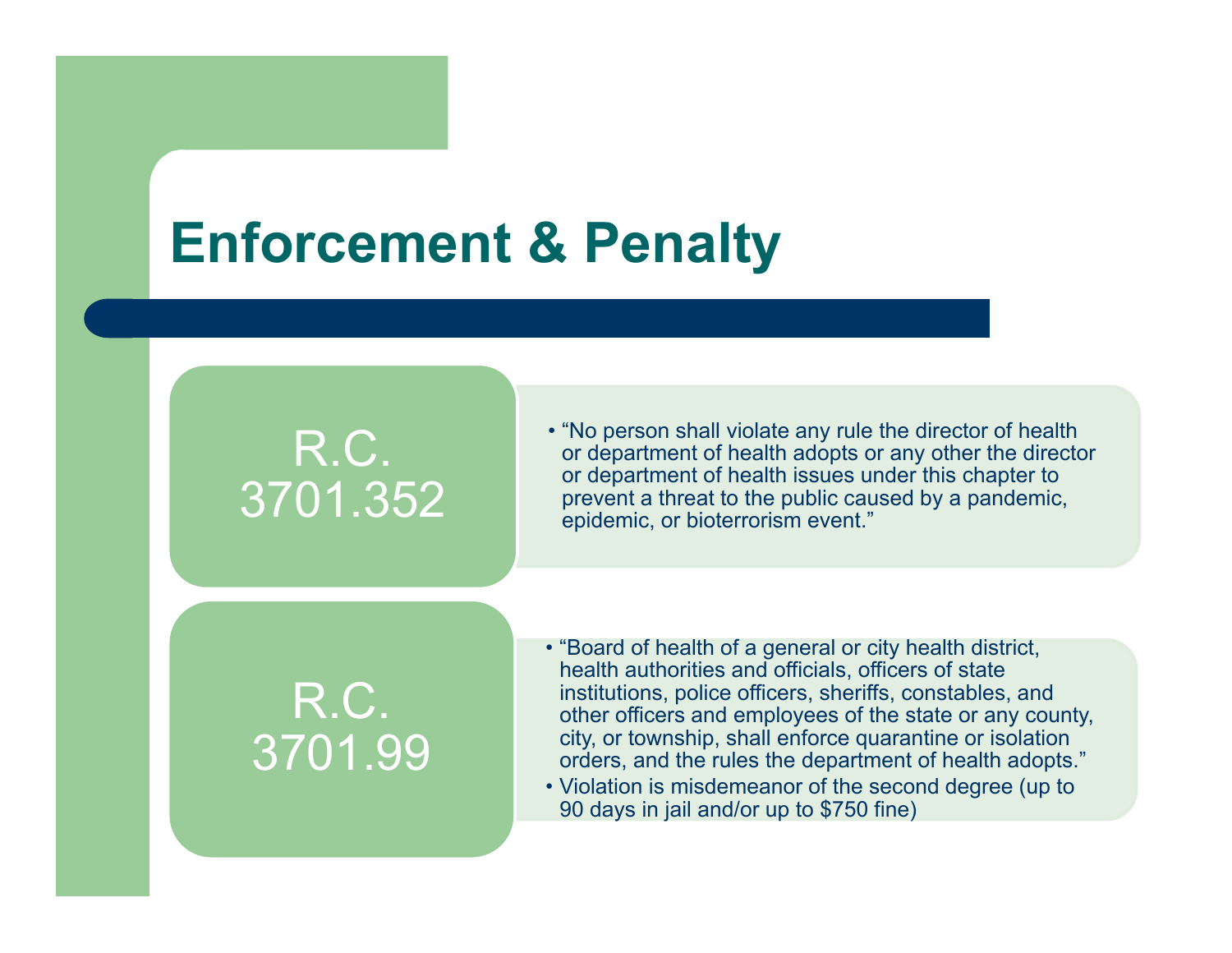### **Public Questions & Dispute Resolution**

- Local health districts are authorized to answer questions/issue determinations regarding what services are prohibited under the Order
- $\bullet$  Not required to provide advisory opinions to nongovernmental entities
- $\bullet$  If issued determinations of different local health departments conflict, may be submitted to ODH for a final determination from a Dispute Resolution Commission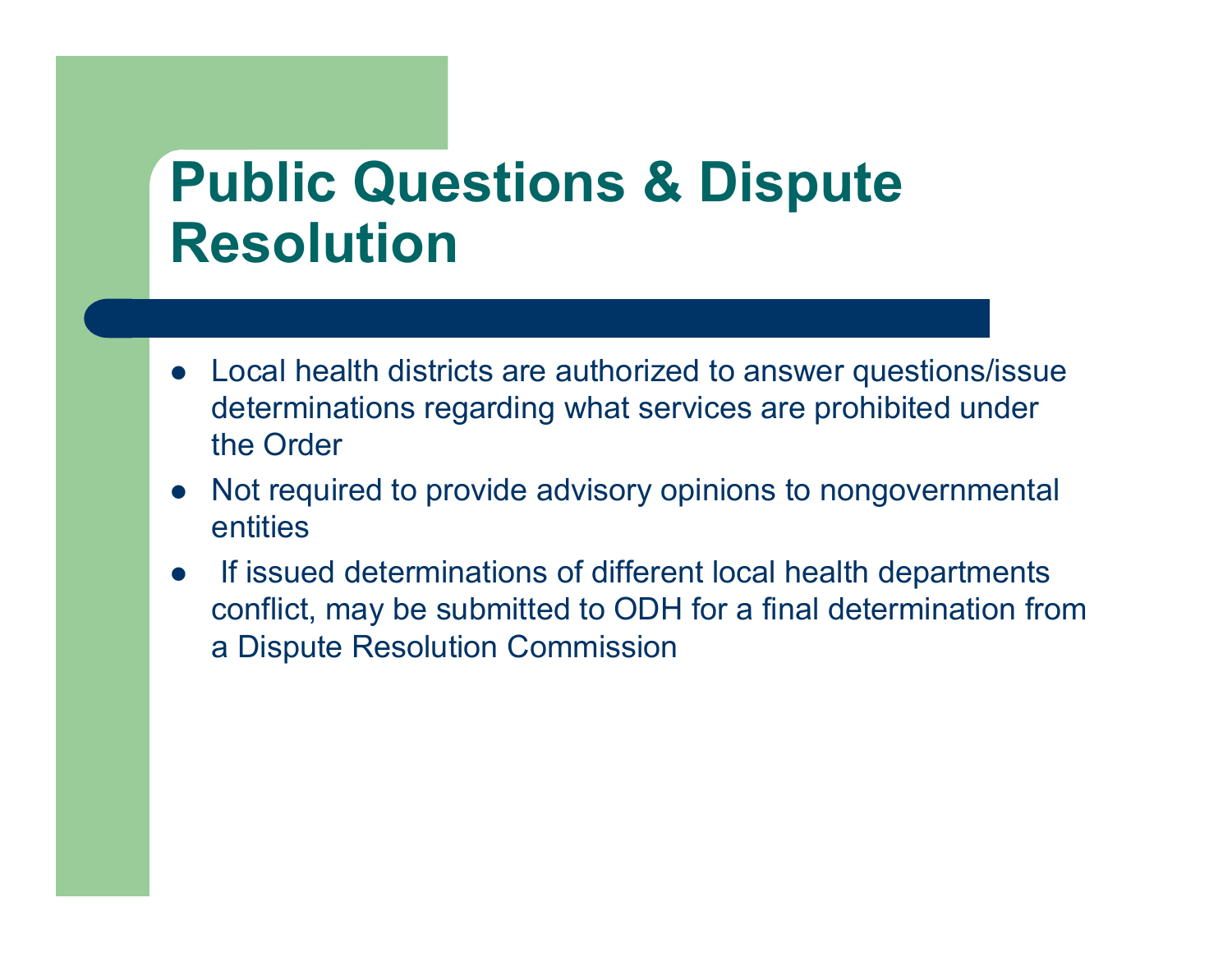## **Dispute Resolution Update**

#### $\bullet$ Commission Members

- Lydia Mahalik, Commissioner
	- Director of Ohio Developmental Services Agency
- – Sheryl Maxfield, Commissioner
	- Director of the Ohio Department of Commerce
- – Sam Randazzo, Chairman
	- Chair of the Public Utilities Commission
- $\bullet$  Commission first convened on April 8th
	- Additional information on advisory opinions in 4/8/2020 Meeting Minutes
		- Effective within 48 hours per 4/8/20 Minutes
			- Unless suspended, altered, or modified by the ODH Director
		- Final, not appealable
	- –First Advisory Opinions issued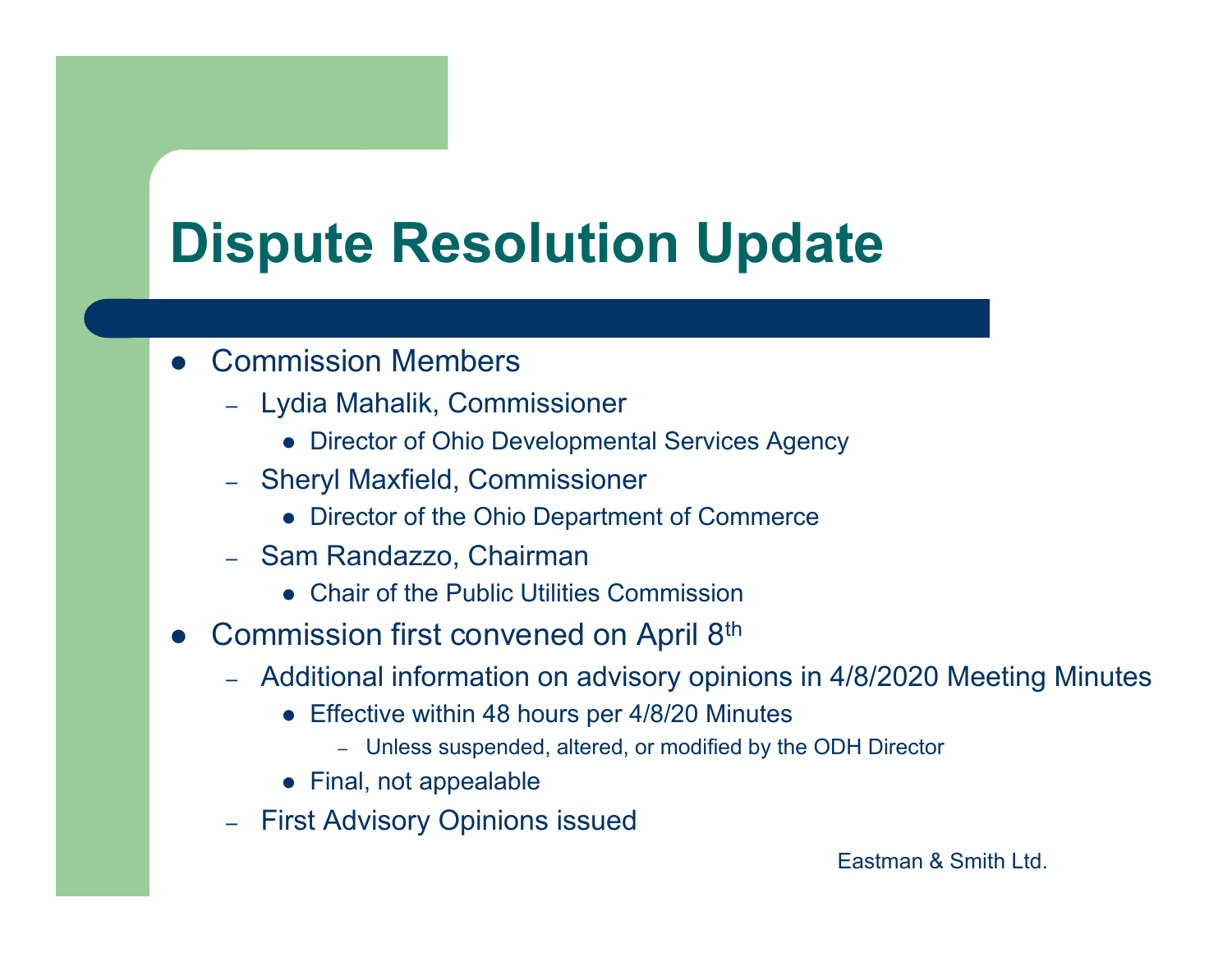## **Dispute Resolution Update**

- - Five Advisory Opinions issued on April 8, 2020
	- Pet grooming businesses deemed non-essential (4 requests)
	- Stores that sell CBD products deemed non-essential (1 request)
- - Determination not readily apparent
	- "It is the opinion of the Commission that the Trumbull County Health Department has properly interpreted or construed the Order in determining whether pet grooming businesses are essential or not essential businesses."
	- "It is the recommendation of the Commission that the Ohio Department of Health take such action as may be necessary to cause the Mahoning County Health Department to conform its enforcement of the Order to the opinion set forth above."
	- Check Meeting Minutes!
		- "Chairman Randazzo explained the Commission's decision: a local health authority that has determined pet-grooming businesses to be non-essential has properly interpreted the Director of Health's order."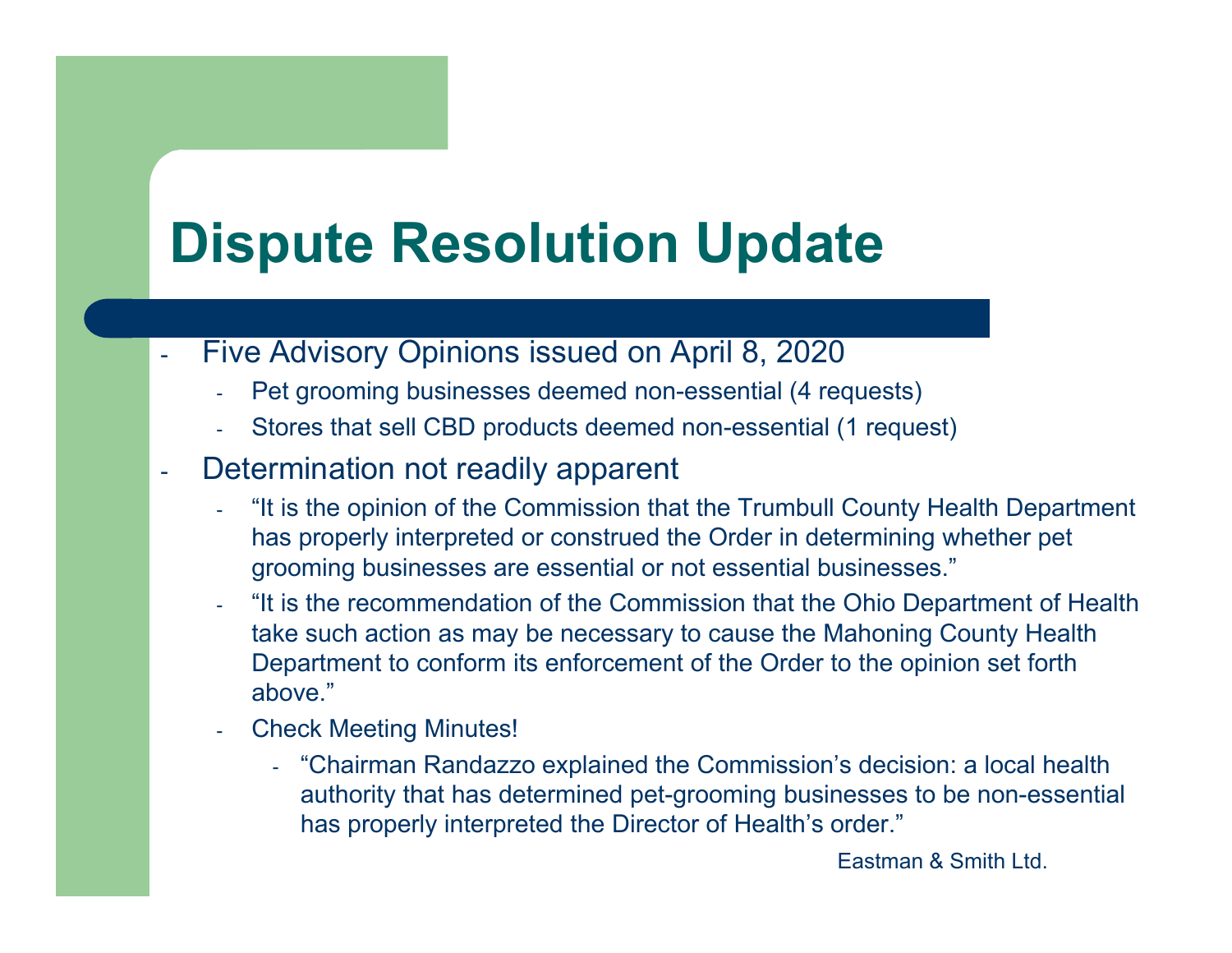### **Dispute Resolution Update**

### April 9, 2020 Meeting

- $\equiv -$ Beauty supply business (1 request) was pulled from the agenda
- – Car washes (3 requests) were deemed essential under certain parameters
	- "…businesses providing car washing services are essential if operating within the following parameters: 1) employees have no direct interactions with customers; 2) employees do not hand-wash or hand-dry vehicles; 3) employees maintain social distancing and comply with the other requirements outlined in the Order; and 4) the number of employees is limited to only those necessary to operate the business within these parameters."
	- Reasoning discusses ability to maintain Social Distancing Requirements more than its essential nature
- – Mulch services/landscaping (1 request) was pulled from the agenda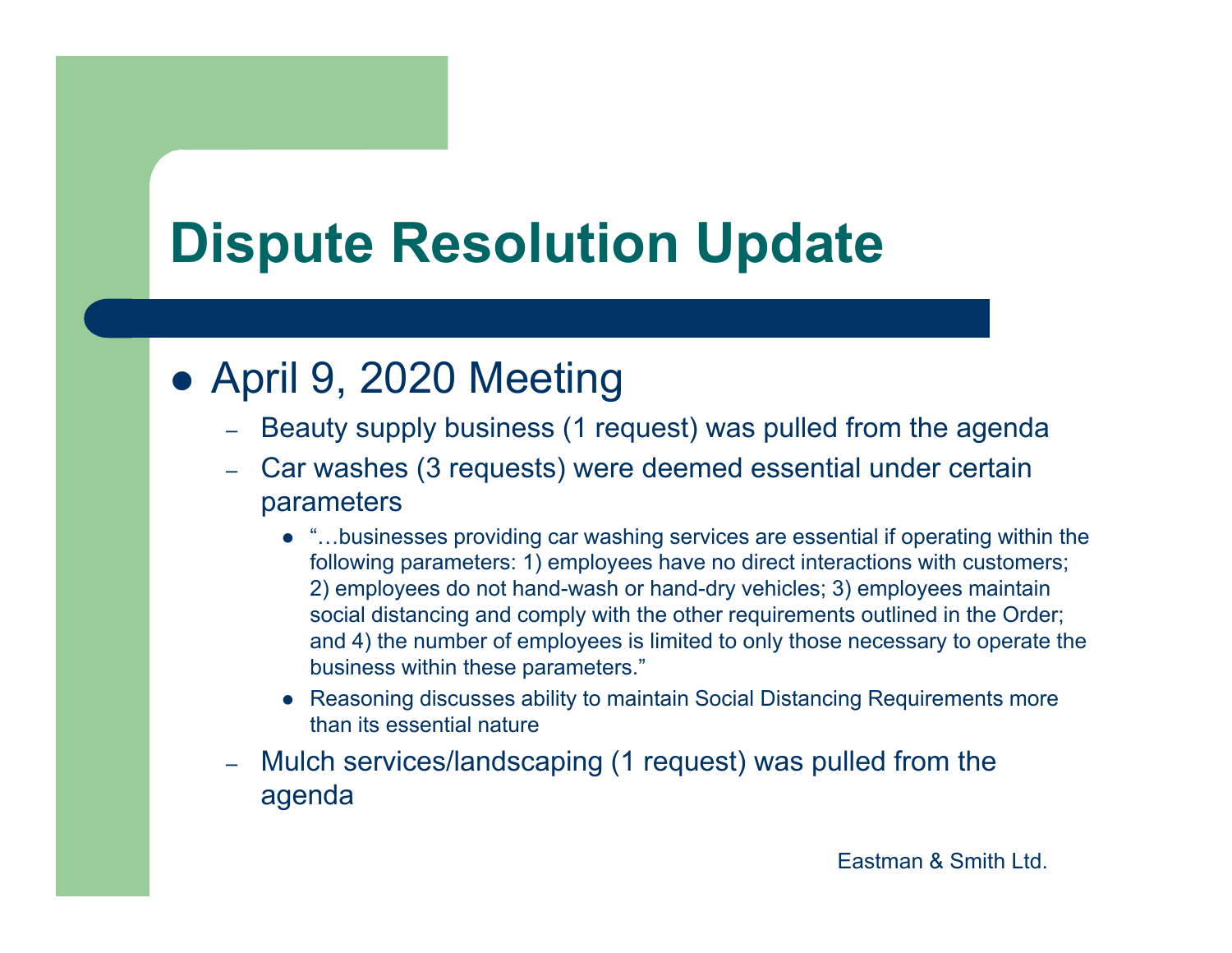### **Resources**

- Amended Stay at Home Order
	- – https://coronavirus.ohio.gov/wps/portal/gov/covid-19/resources/public-health-orders/public-health-orders
- CISA's *Advisory Memorandum on Identification of Essential Critical Infrastructure Workers During COVID-19 Response*
	- – https://www.cisa.gov/publication/guidance-essential-criticalinfrastructure-workforce
- $\bullet$  Dispute Resolution
	- – https://coronavirus.ohio.gov/wps/portal/gov/covid-19/resources/Guidance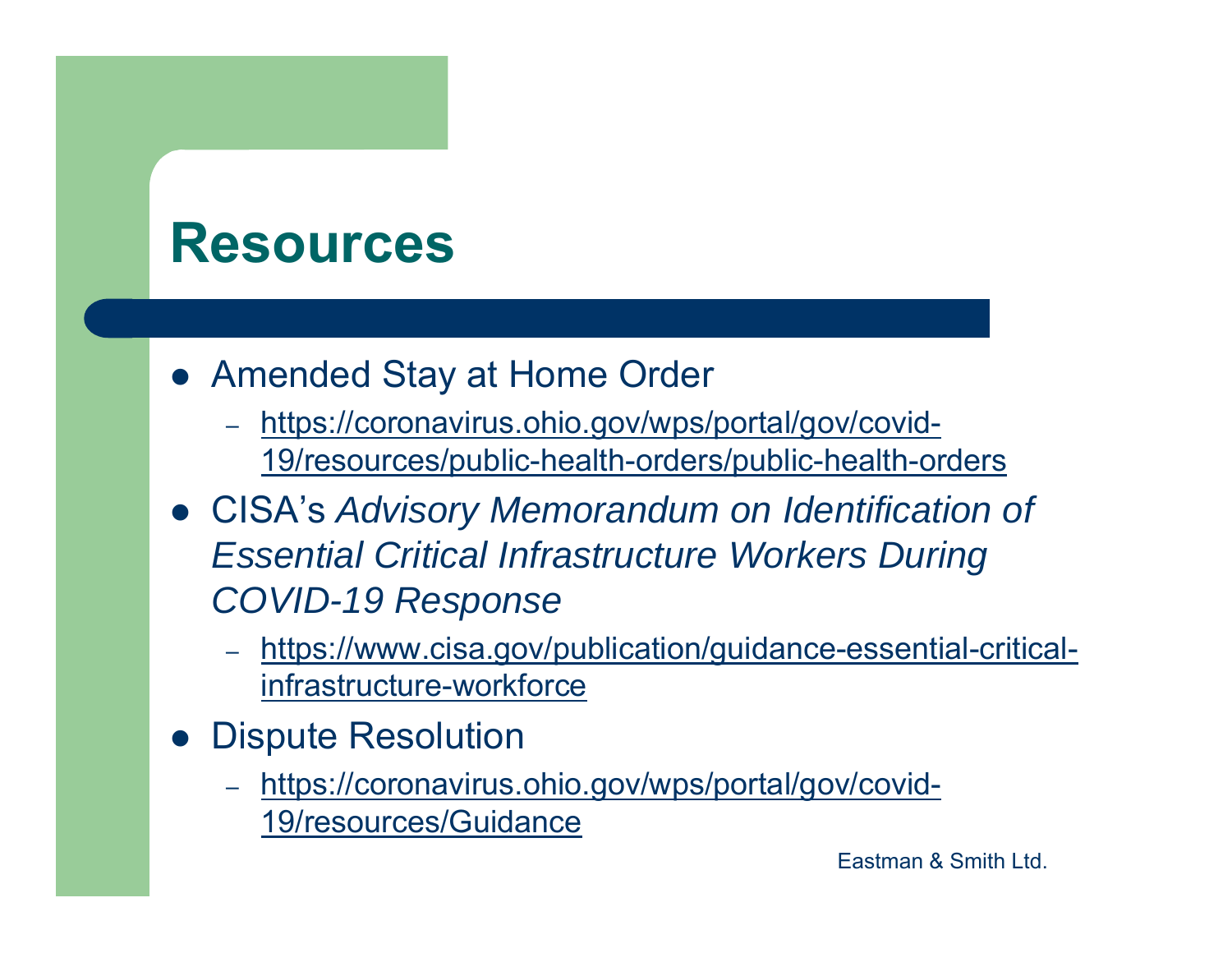### **HB 197, Section 11 – Licensing**

- $\bullet$   $(C)(1) -$  "... if a person is required by law to take action to maintain the validity of a license during the period of the emergency declared by Executive Order 2020-01D, issued March 9, 2020, but not beyond December 1, 2020, if the period of the emergency continues beyond that date, notwithstanding the date by which action with respect to that license is required to be taken in accordance with that law, the person shall take that action not later than the sooner of either ninety days after the date the emergency ends or December 1, 2020."
- $\bullet$  (D) "...a state agency, political subdivision, or official shall not take disciplinary action against a person who delays in taking action to maintain the validity of the license in accordance with division (C)(1) of this section."
- Restaurant license renewal March 1 deadline per R.C. 3717.23(D)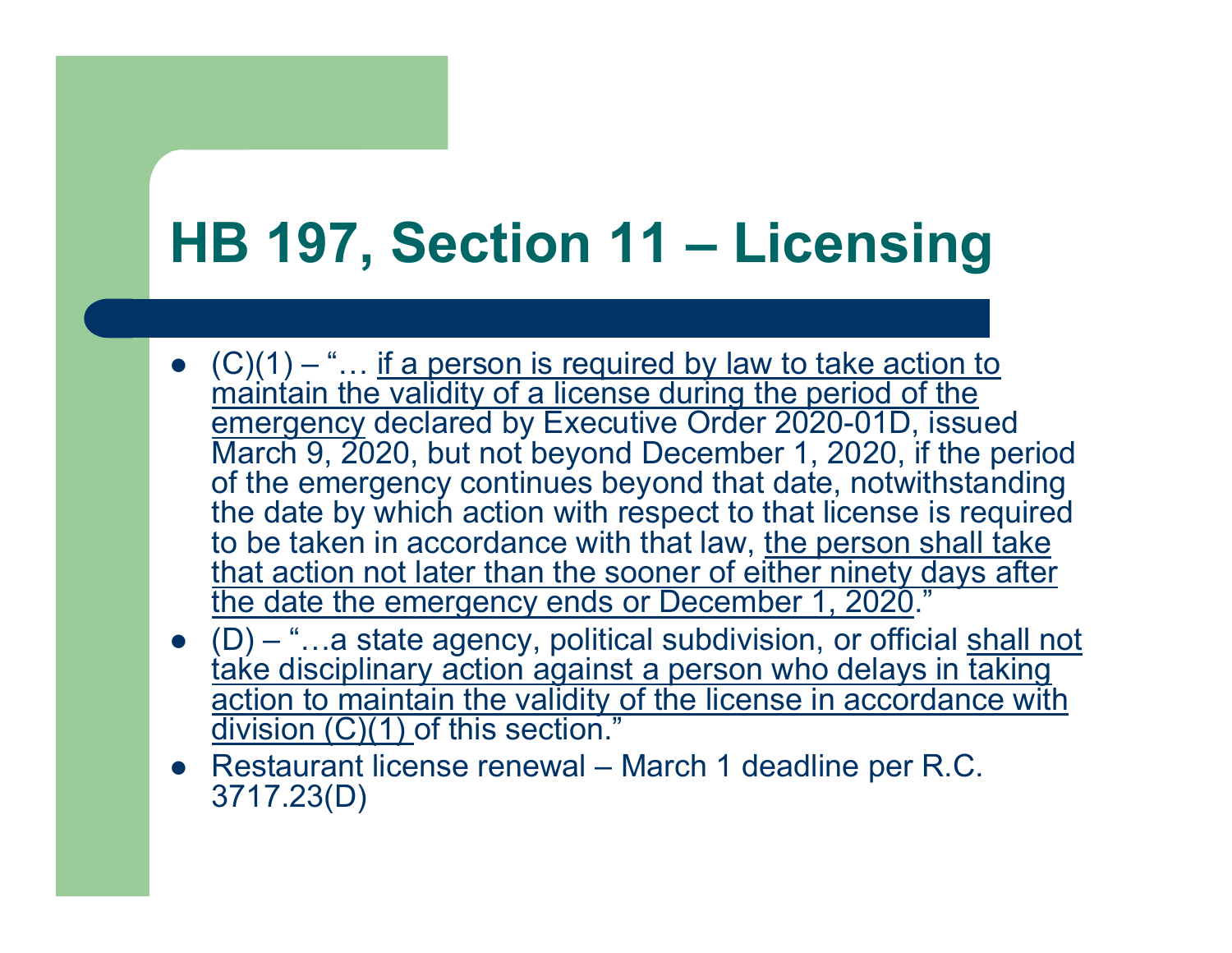### **HB 197, Section 11 – Licensing contd.**

- (C)(2) "...a license otherwise expiring pursuant to law during the period of the emergency declared by Executive Order 2020- 01D, issued March 9, 2020, but not beyond December 1, 2020, if the period of the emergency continues beyond that date, notwithstanding the date on which the license expires in accordance with that law, remains valid until the earlier of either ninety days after the date the emergency ends or December 1, 2020, unless revoked, suspended, or otherwise subject to discipline or limitation under the applicable law for reasons other than delaying taking action to maintain the validity of the <u>license i</u>n accordance with division (C)(1) of this section."
- Pool license renewal due April 30 per OAC 3701-31-03(B)(2) & 3701-31-04(A)(1)(c)